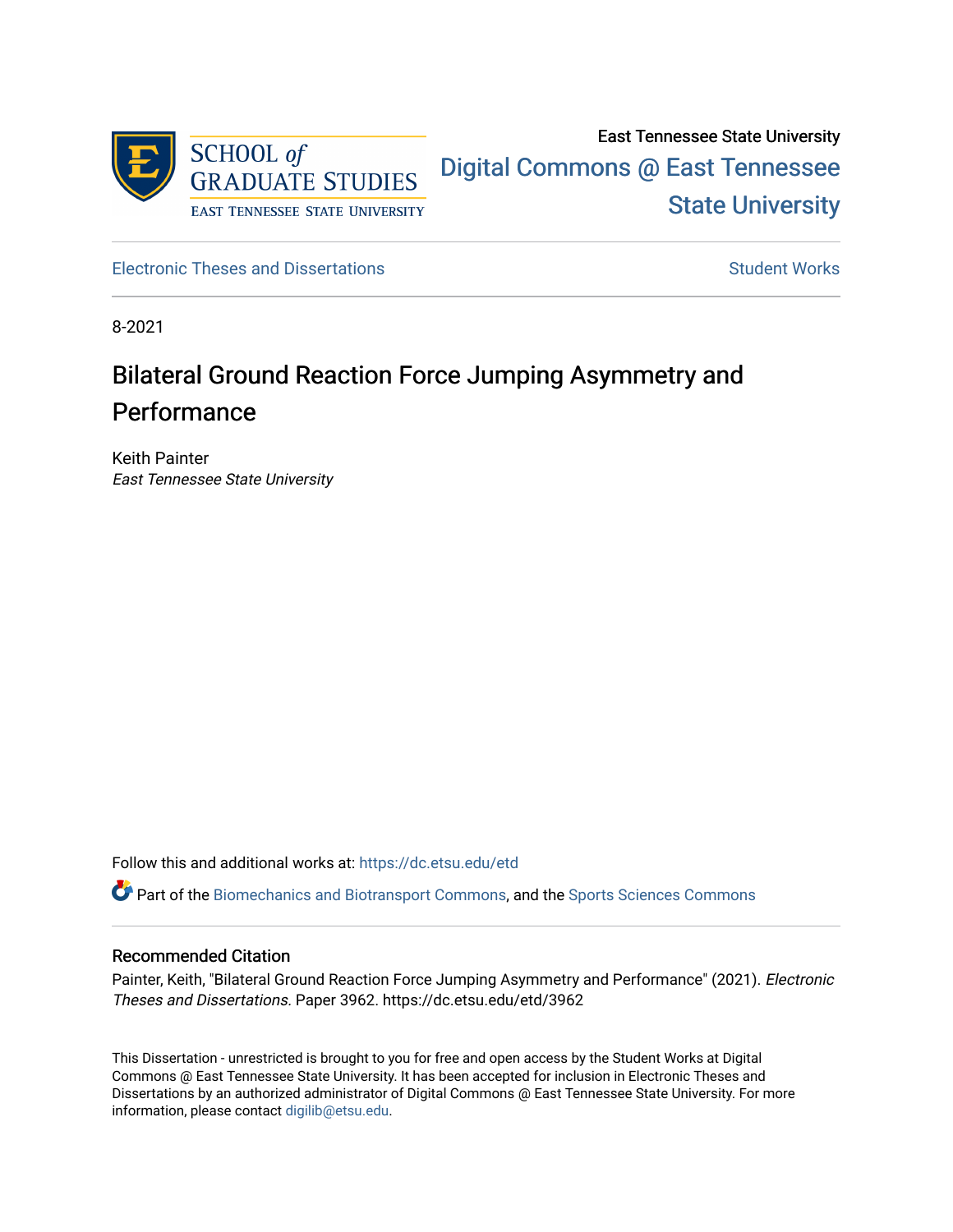Bilateral Ground Reaction Force Jumping Asymmetry and Performance

A dissertation

presented to

the faculty of the Department of Department Sport, Exercise, and Kinesiology

East Tennessee State University

In partial fulfillment

of the requirements for the degree

Doctor of Philosophy in Sport Physiology and Performance

by

Keith Ballard Painter

August 2021

Michael Stone, Chair

 $\mathcal{L}_\text{max}$  , where  $\mathcal{L}_\text{max}$ 

Satoshi Mizuguchi

Kevin Carroll

William Hornsby

Keywords: asymmetry, symmetry, ground reaction force, jumping performance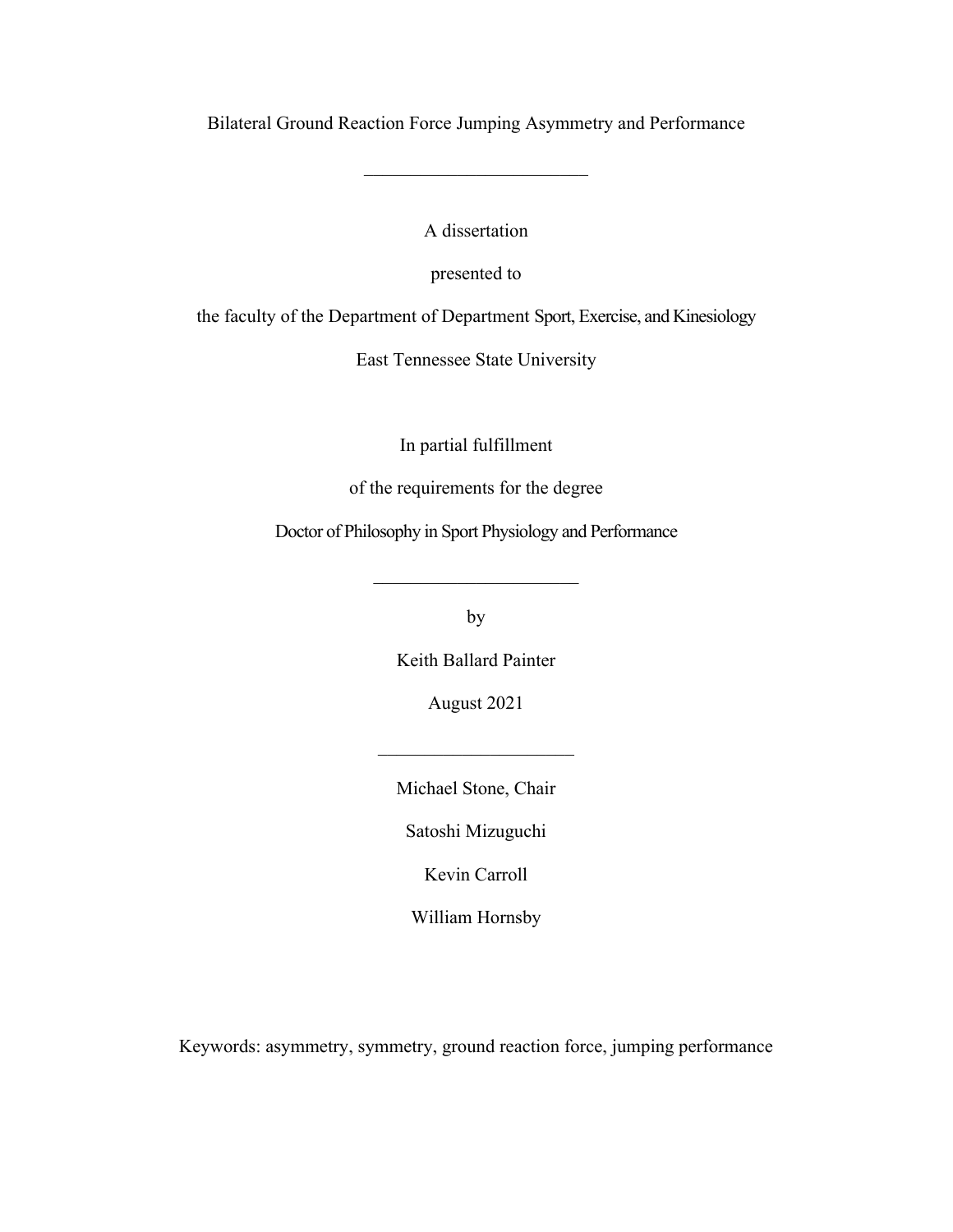### ABSTRACT

#### Bilateral Ground Reaction Force Jumping Asymmetry and Performance

by

# Keith B. Painter

The prevalence of asymmetry in performance research has increased in recent years with mixed results. Much of the performance research has focused on unilateral jumping activities attempting to show relationships to other performance variables. However, bilateral ground reaction forces (bGRF) from jumps are more frequently assessed in athlete monitoring programs and the asymmetry from those jumps could be a simple addition to data already being collected. Research into bGRF asymmetries is lacking and no studies have addressed longitudinal changes. Additionally, research into the relationship of asymmetries to performance have infrequently used athletes. For these reasons, this dissertation will focus on bGRFs by assessing reliability, determining the relationship to performance, and tracking longitudinal changes among collegiate athletes. These data indicate that impulse has high absolute (ICC  $> 0.87$ ) and relative (CV  $< 3.22$ ) reliability values and should be the preferred metric for assessing jumping asymmetry. As well, a combination of the braking and propulsive phase above body mass has higher correlations ( $r = -0.25$  to -0.49) to jumping performance compared to the propulsive phase alone  $(r = -0.09$  to 0.26). Males and female soccer players have differing relationships with asymmetry as males had the greatest correlations between weighted countermovement jump (CMJ) asymmetry and weighted CMJ performance  $(r = -0.49)$ , whereas females produced their greatest correlations with unweighted CMJs ( $r = -0.43$ ). Additionally, all statistically significant correlations between asymmetry and performance were negative. Athletes with higher asymmetry values typically realize improvements over time without specific interventions, whereas athletes with lower values may not experience many fluctuations. Overall, asymmetry has negligible relationships to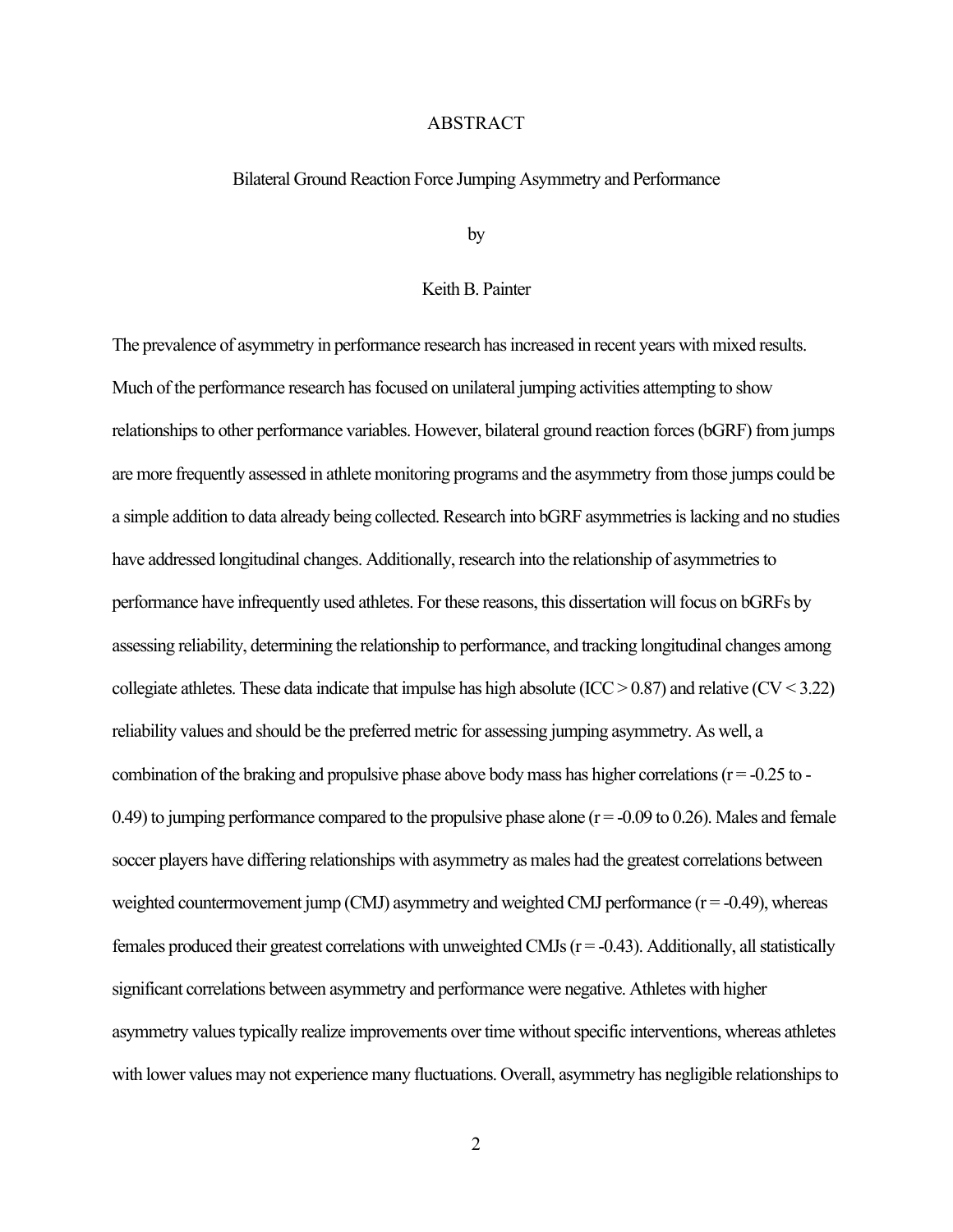strength levels (r = -0.30 to 0.22) but seems to be associated with the improved motor coordination involved with strength training. Indeed, athletes with higher asymmetry values even displayed trends of greater performance gains over time.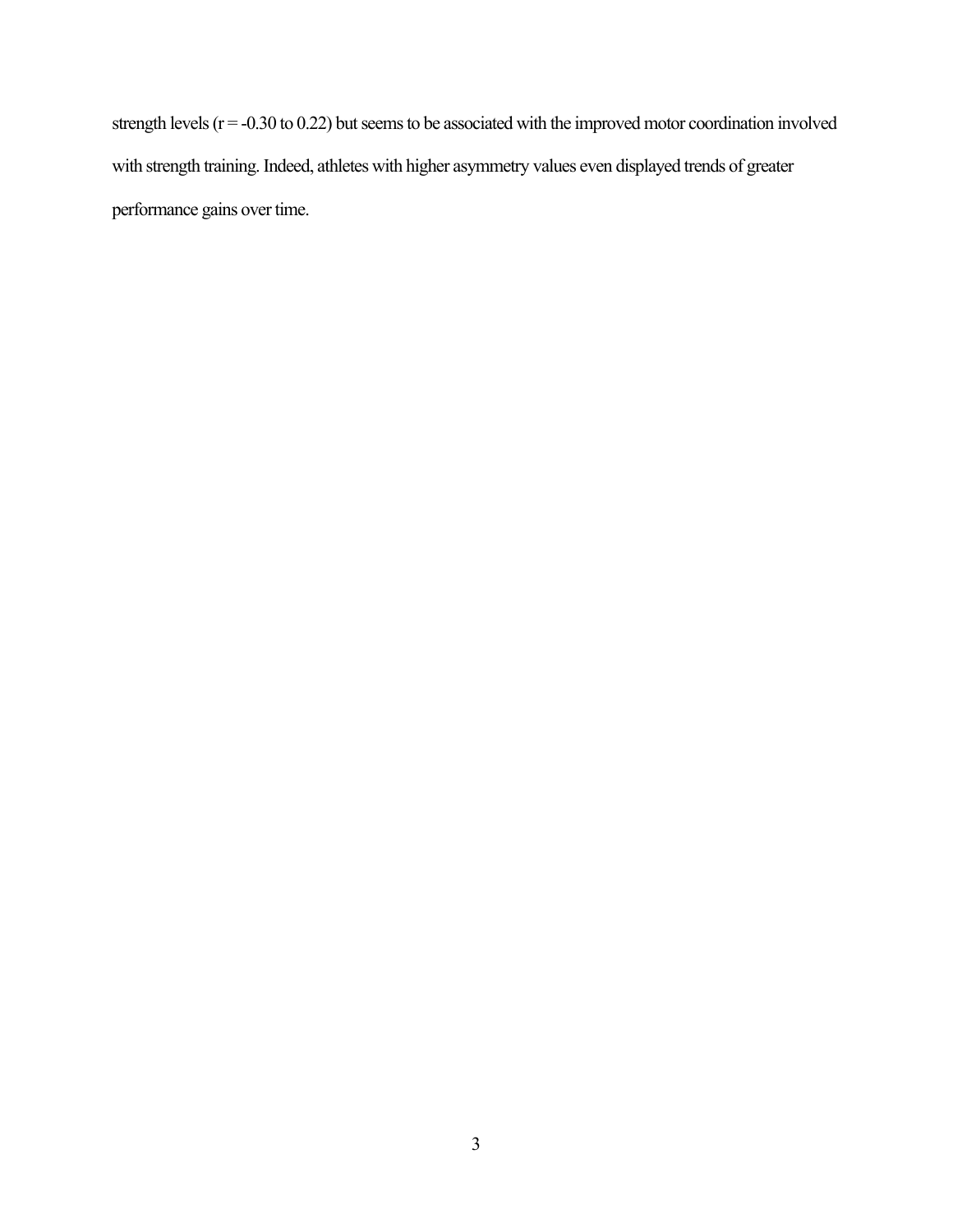Copyright © 2021 by Keith B. Painter

All Rights Reserved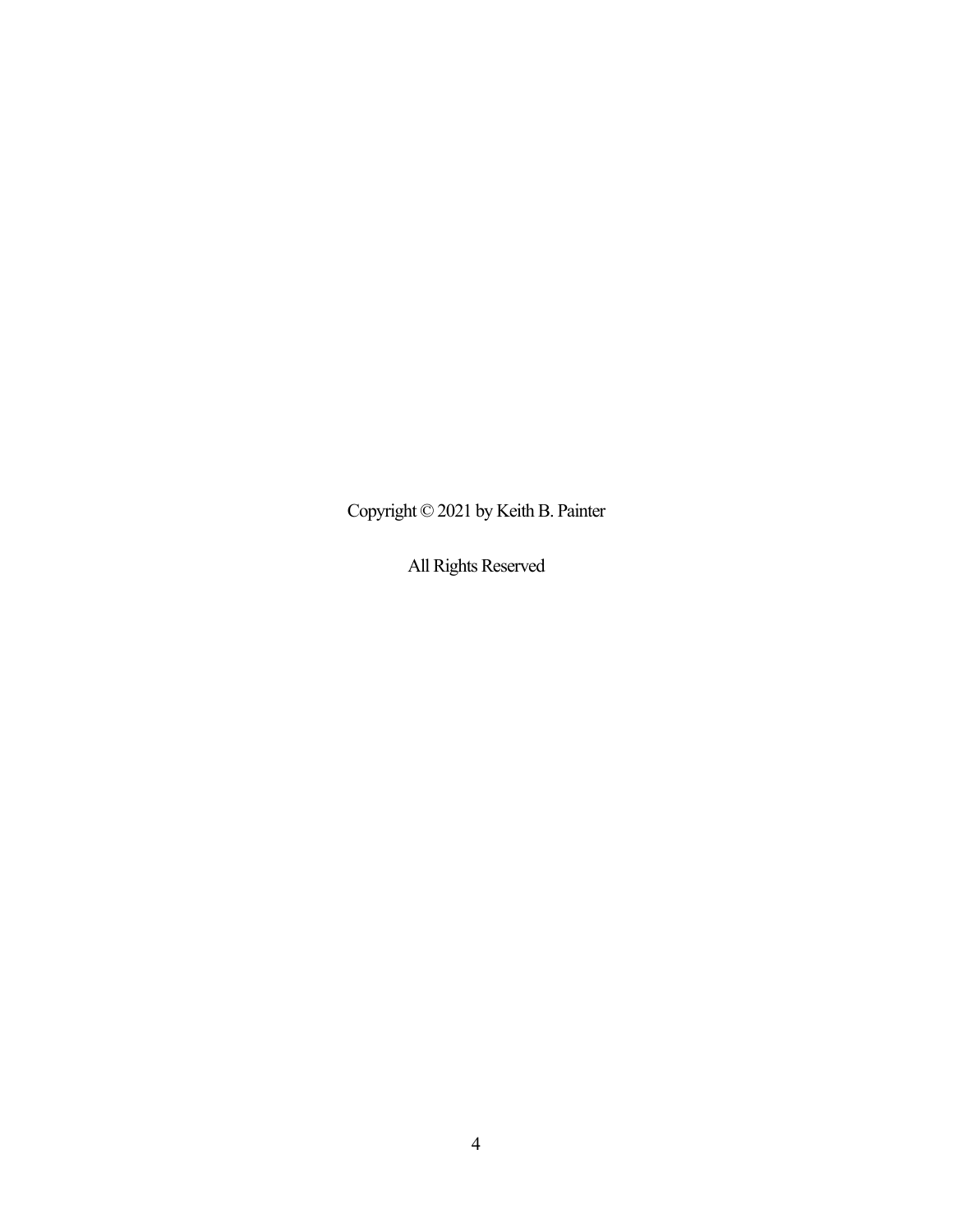# ACKNOWLEDGEMENTS

This dissertation would not have been possible without the support provided to me through friends, colleagues, mentors, and family. Through my time in the field of Sport Performance I have met many individuals that have been a sounding board for many of my thoughts and questions. The dialogue we have shared has been a pivotal portion of my success and growth.

I would like to extend my appreciation to all current and past graduate students at ETSU. Without the data they collected through the years, this dissertation would not have been possible. The continued adherence to the data collection protocols has helped increase the validity of my work.

I wish to sincerely thank my committee members as their guidance has continually pushed me to improve my own abilities in research and application. Dr. Carroll, Dr. Bazyler, Dr. Mizuguchi, Dr. Hornsby, and Dr. Stone have each been made themselves available outside of the classroom to answer questions. In particular, I must thank Dr. Stone for trusting in me and my abilities. Without his influence, I may never have pursued a Ph.D. His continued support has enabled me to achieve more than I ever expected in academia and my career.

Most importantly, I want to thank my wonderful wife, Hayley Painter. She has always encouraged me to achieve more in life and supported me through all the challenges, even when it was hard for both of us. With the addition of our beautiful daughter, Nora, in the middle of writing this dissertation, Hayley has given me ample patience and grace. Her enthusiasm, praise, and trust in me has meant everything. I do not know where I would be in this world without her.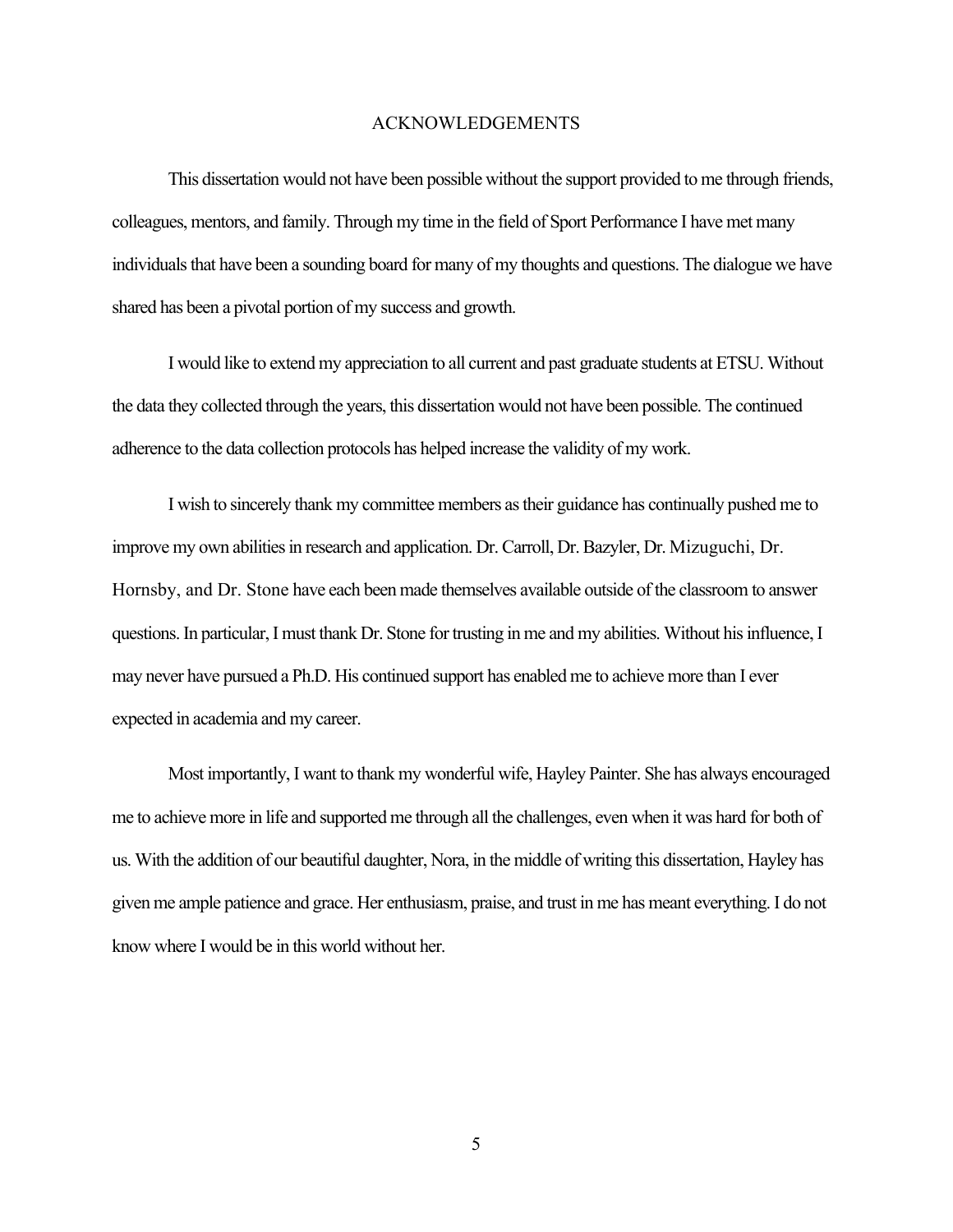# TABLE OF CONTENTS

| Chapter 3. Reliability of Bilateral Ground Reaction Force Asymmetry Measures  18 |  |
|----------------------------------------------------------------------------------|--|
|                                                                                  |  |
|                                                                                  |  |
|                                                                                  |  |
|                                                                                  |  |
|                                                                                  |  |
|                                                                                  |  |
|                                                                                  |  |
|                                                                                  |  |
|                                                                                  |  |
|                                                                                  |  |
|                                                                                  |  |
| Chapter 4. Relationships of Bilateral Ground Reaction Force Asymmetry and        |  |
|                                                                                  |  |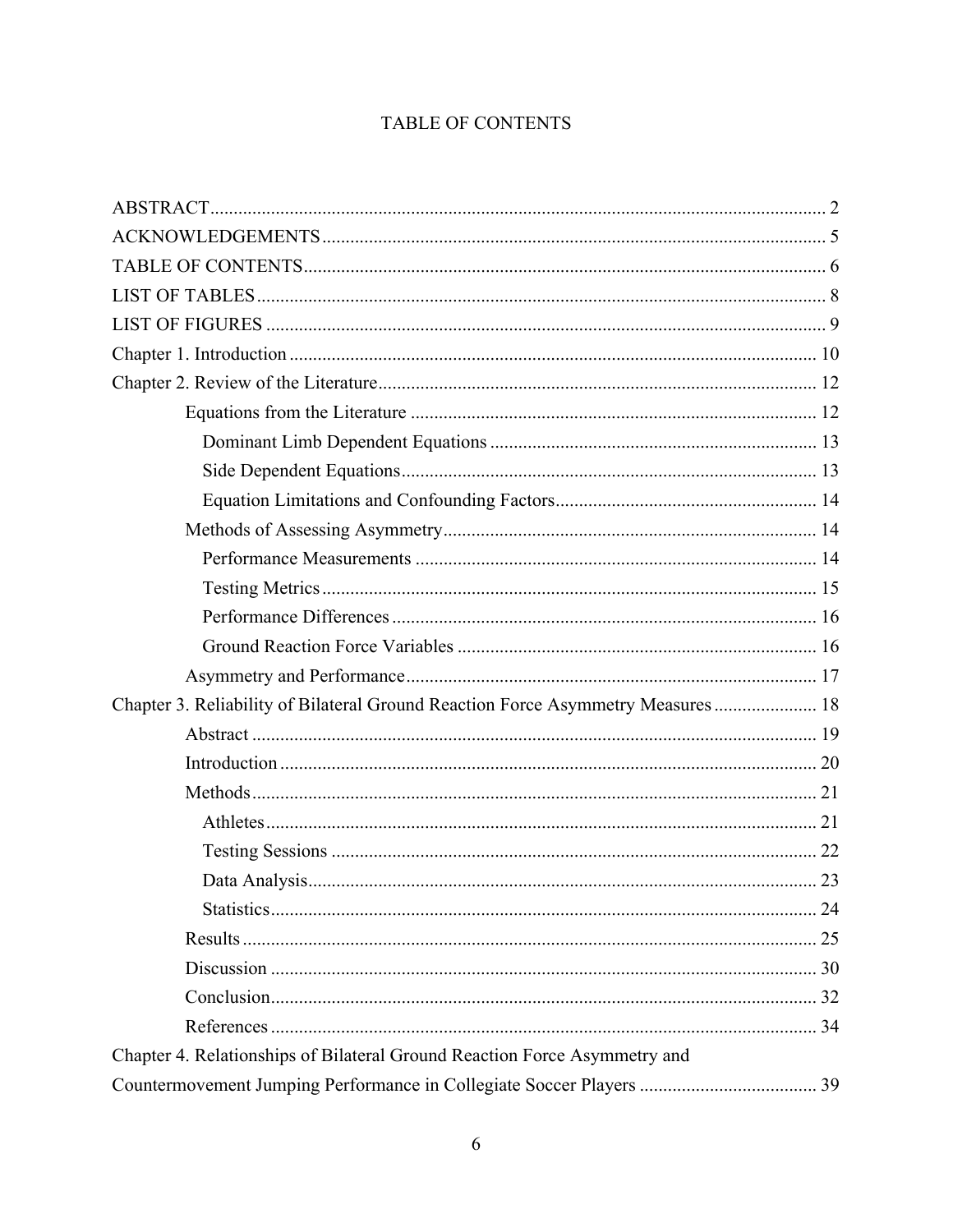| Chapter 5. Longitudinal Changes in Bilateral Ground Reaction Force Asymmetry in |  |
|---------------------------------------------------------------------------------|--|
|                                                                                 |  |
|                                                                                 |  |
|                                                                                 |  |
|                                                                                 |  |
|                                                                                 |  |
|                                                                                 |  |
|                                                                                 |  |
|                                                                                 |  |
|                                                                                 |  |
|                                                                                 |  |
|                                                                                 |  |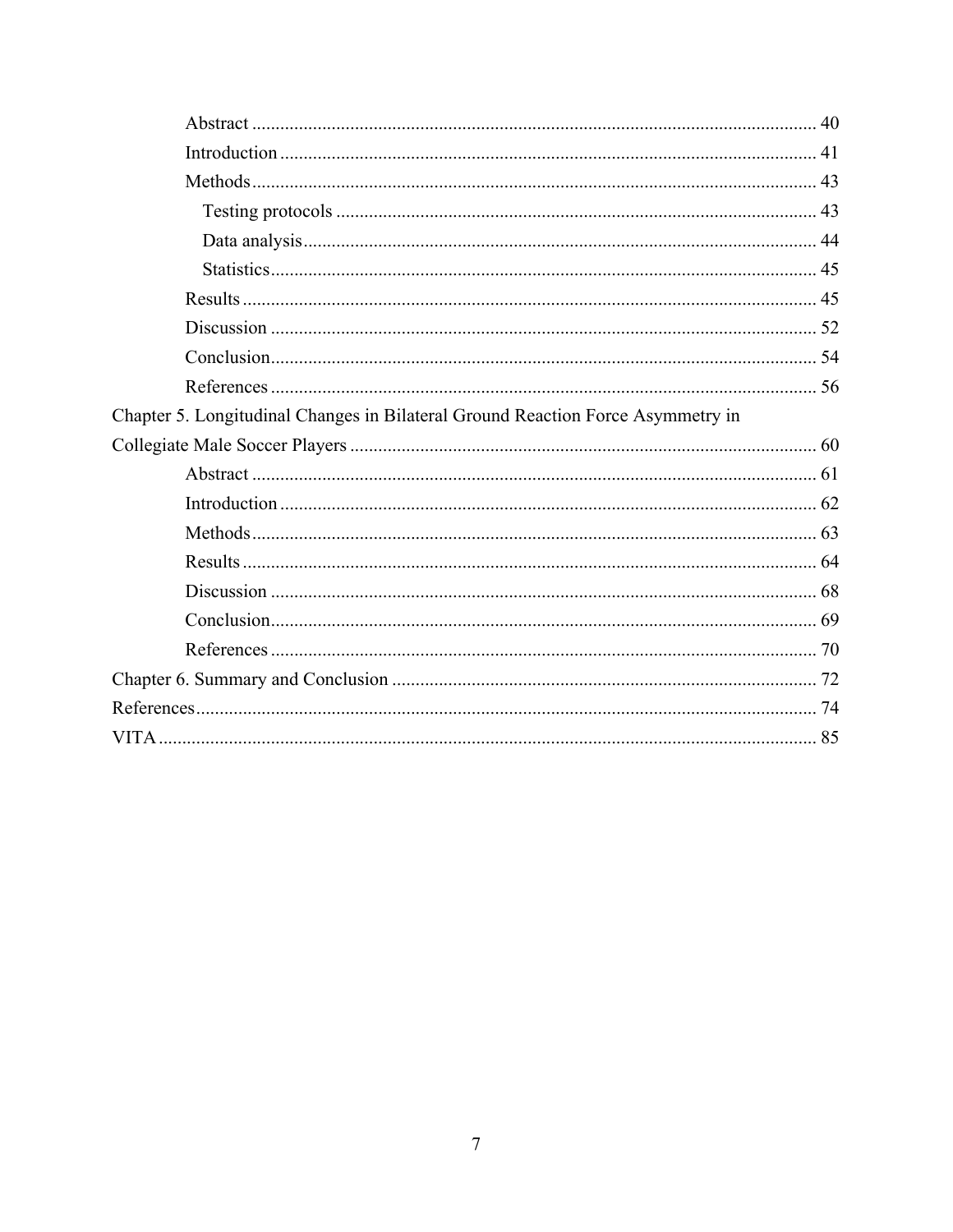# LIST OF TABLES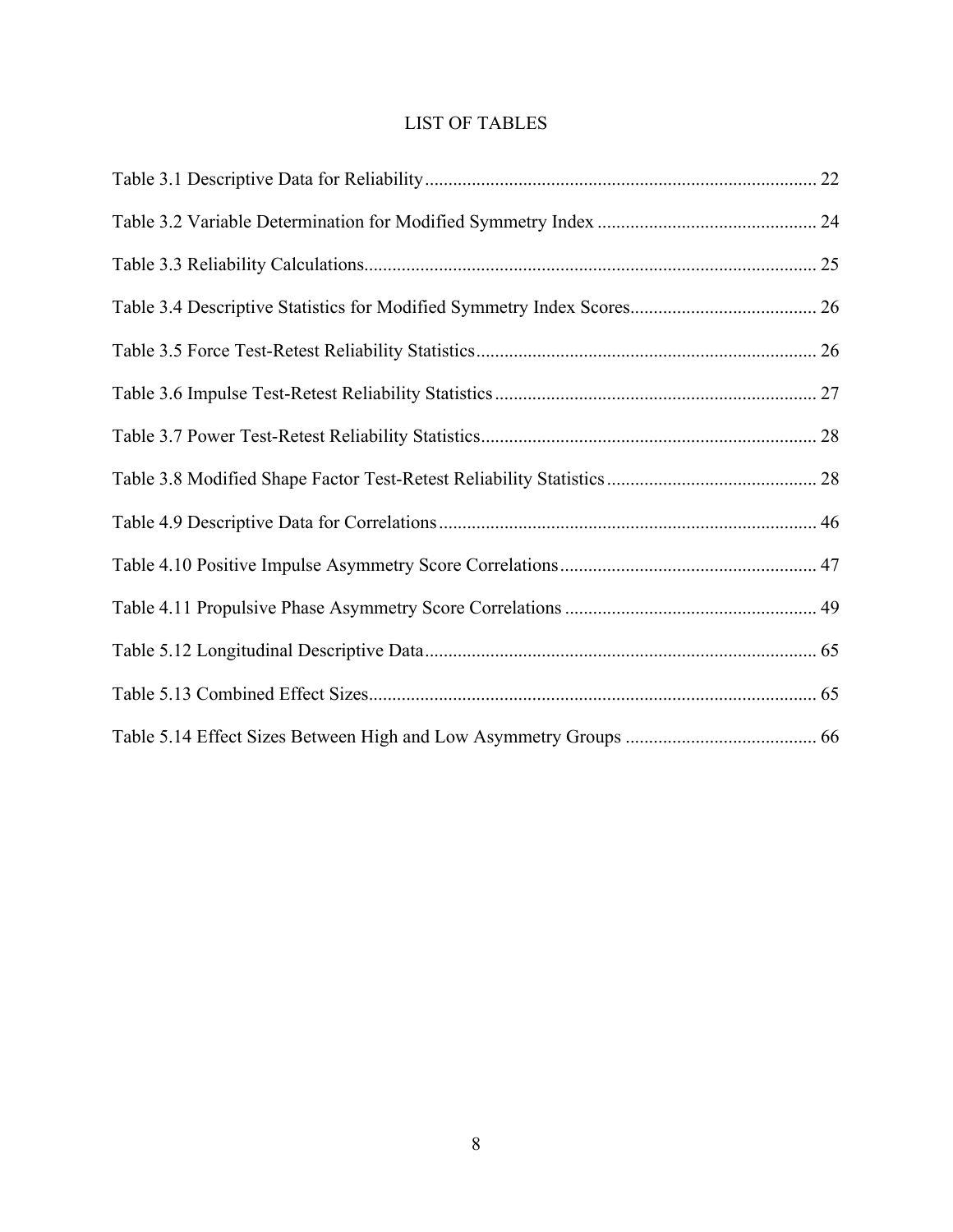# LIST OF FIGURES

| Figure 3.1 Countermovement Jump Modified Shape Factor Test-Retest Reliability 29 |  |
|----------------------------------------------------------------------------------|--|
|                                                                                  |  |
|                                                                                  |  |
|                                                                                  |  |
|                                                                                  |  |
|                                                                                  |  |
|                                                                                  |  |
|                                                                                  |  |
|                                                                                  |  |
|                                                                                  |  |
|                                                                                  |  |
|                                                                                  |  |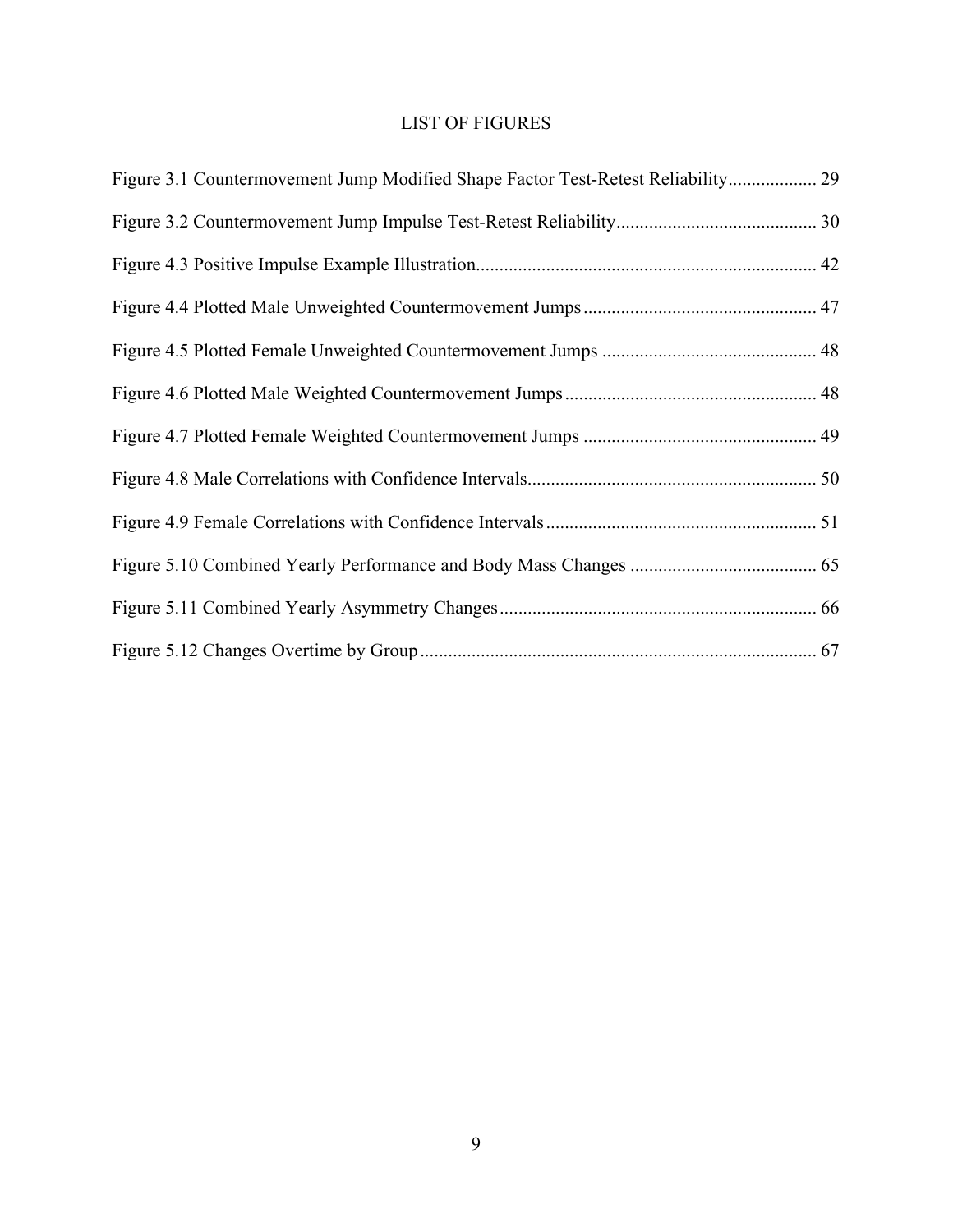#### **Chapter 1. Introduction**

Asymmetry and symmetry are often used synonymously in the literature with both relating to the performance of one limb compared to the contralateral limb. With true symmetry being rare in biological development, asymmetry appears to be the more appropriate term and will be used henceforth. The importance of asymmetry in athlete performance has been debated in the literature with mixed outcomes. The results of several studies have linked asymmetries to an imbalance of muscle development (Bell et al., 2014), suboptimal performances (Bailey et al., 2015b; Bell et al., 2014; Bishop et al., 2018; Maloney et al., 2017; Owens et al., 2011), and a potential risk of injury (De la Motte et al., 2017; Knapik et al., 1991; Stiffler et al., 2017; Zouita et al., 2016). Countermovement jump (CMJ) asymmetries of >5% may be associated with reduced sprinting and change of direction performance (Bishop et al., 2019); asymmetries of approximately 10% have been associated with reduced jump heights (Bell et al., 2014); and asymmetries of >12.5% are associated with slower sprint accelerations (Bishop et al., 2018a). Conversely, other studies have not found statistically significant evidence that jumping asymmetries correlate with sprinting or change of direction tasks (Exell et al., 2017; Hoffman et al., 2007; Lockie et al., 2014). Indeed, there is evidence that asymmetry in most athletes is likely related to their sport (Hart et al., 2017; Read et al., 2018; Sannicandro et al., 2011). Some degree of asymmetry may be an adaptation which might result in a superior performance, such as track athletes running around the track in the same direction. Many of these types of asymmetries are likely to be partially a function of limb dominance and are probably magnified by long-standing participation within a specific sport. However, sporting asymmetries do not seem to carry a clear influence on athletic performance measures (Maloney, 2019).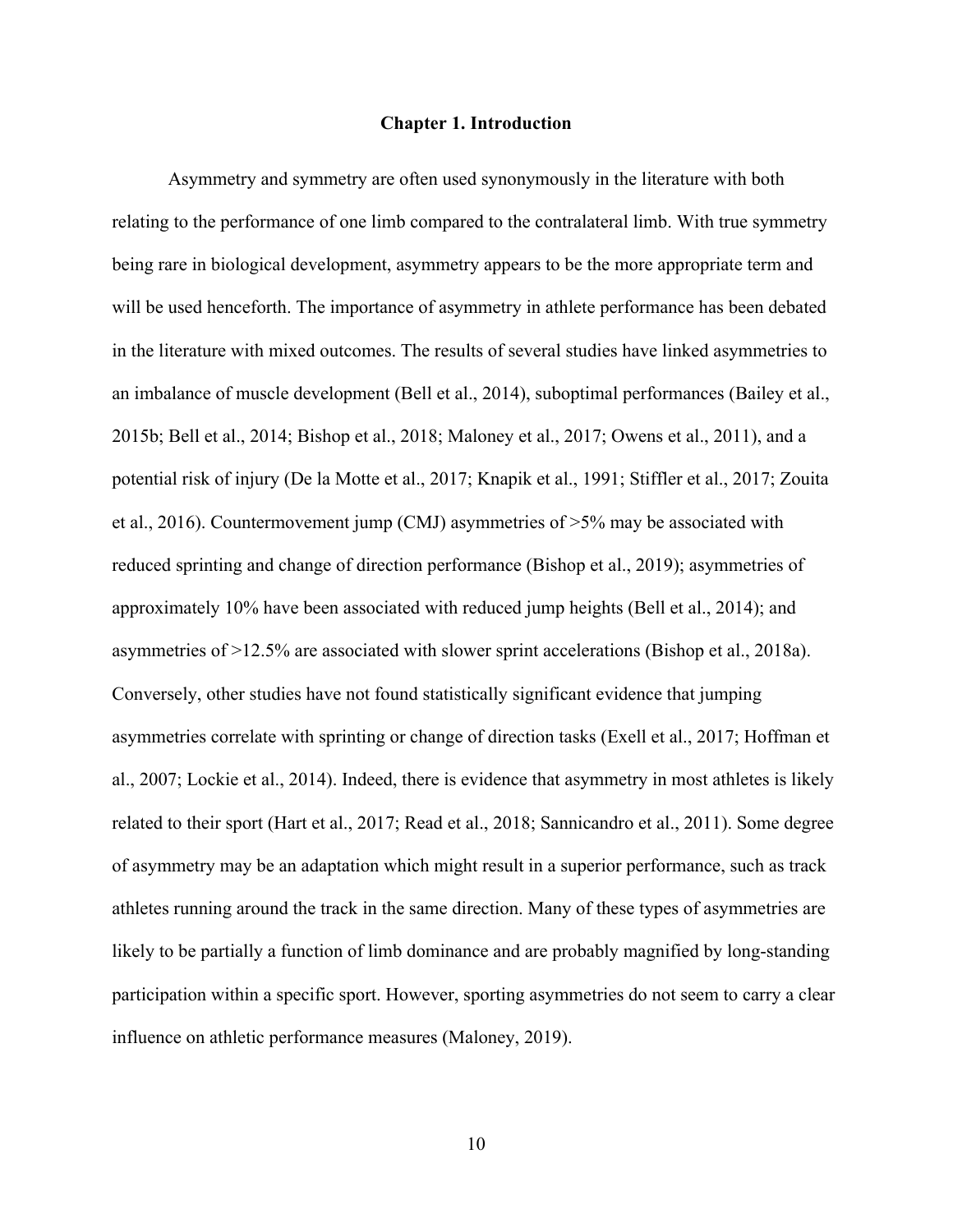Differing assessments have been used to investigate asymmetries (Bishop et al., 2018a; Jones & Bampouras, 2010; Stiffler et al., 2017) leading to some of the conflicting information. Nevertheless, evaluating bilateral jump performance from force plate platforms is common (Bailey et al., 2015a; Bailey et al., 2015b; Impellizzeri et al., 2007; Menzel et al., 2013; Sannicandro et al., 2012; Whyte et al., 2017). Countermovement jumps (CMJ) and static jumps (SJ) have been used as a simple non-fatiguing, non-invasive, reliable assessment for athlete monitoring (Balloch, 2018; Carroll et al., 2019; Gathercole et al., 2015; Kraska et al., 2009; Sole et al., 2018) and in the determination of asymmetries (Bailey et al., 2015a; Bailey et al., 2015b; Owens et al., 2011). Additionally, instantaneous variables derived from the CMJ alone may reveal improvements in strength and power (Balloch, 2018). However, analyzing the characteristics and shape of the force-time curve can provide more precise information about neuromuscular function and stretch shortening cycle (SSC) usage (Balloch, 2018; Gathercole et al., 2015; Sole et al., 2018). A better understanding of these bilateral variables may prove useful for practitioners when interpreting jump asymmetries and possible effects on performance.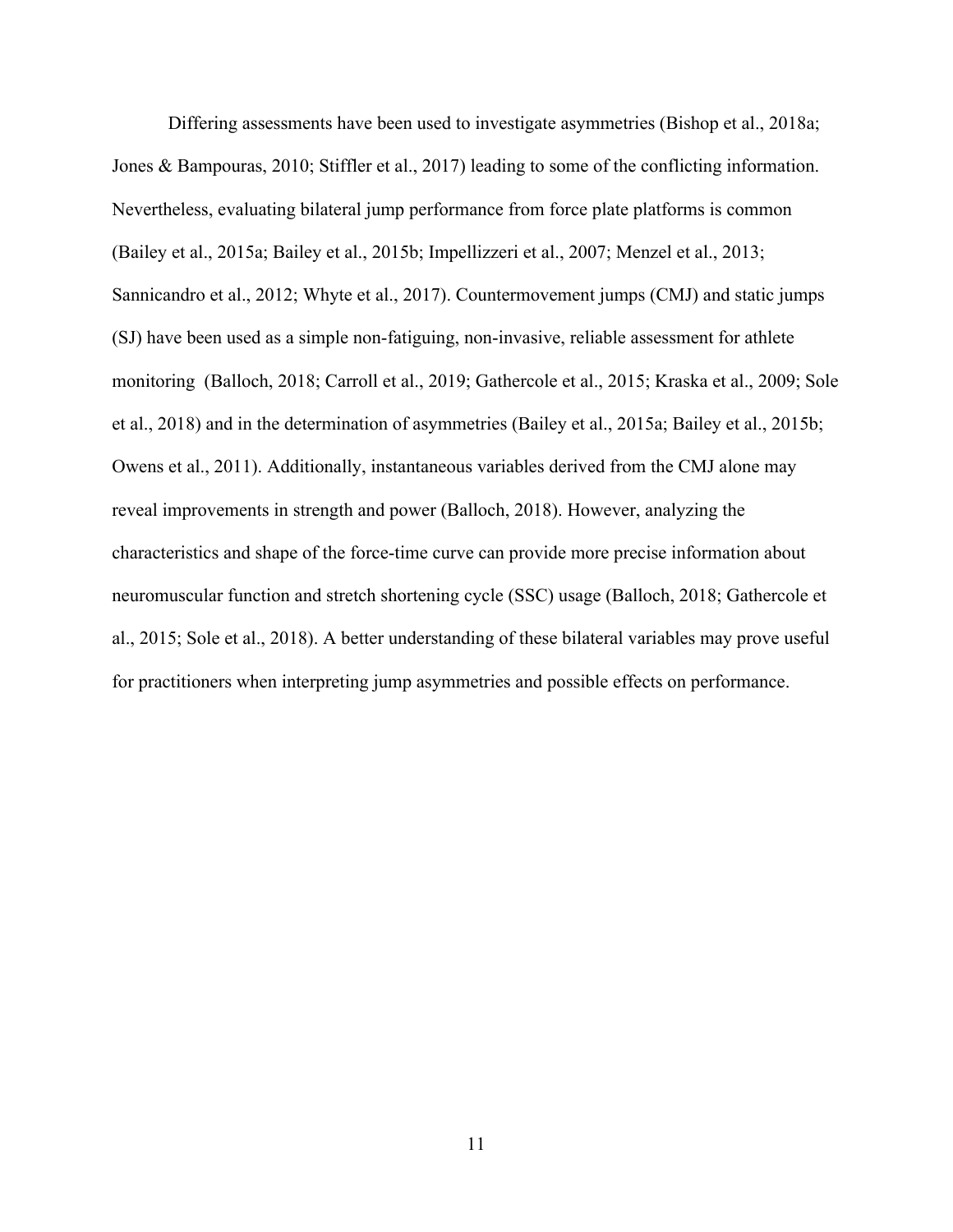#### **Chapter 2. Review of the Literature**

A level of asymmetry is expected in all human development and there is likely a threshold for meaningful asymmetry in all athletic movements (Guiard, 1987). Some underlying causes are yet to be completely understood, but bilateral asymmetries may be attributed to imbalances from training including metabolic disturbances, impaired excitation-contraction coupling, reduced muscle stiffness, and delayed inflammatory responses of the damaged muscle (Balloch, 2018). Altered movement strategies compensate for changes in the SSC and may be indicative of the neuromuscular status of an athlete (Gathercole et al., 2015; Nicol et al., 2006). Asymmetry research has produced confounding results, but some of that may be attributed to the varying methods of assessing asymmetry.

Investigations into asymmetry have been a long-standing topic in the literature with much of the early research focused on rehabilitation. Researchers have investigated the asymmetries of anthropometrics (Bell et al., 2014) compared to performance measures (Bailey et al., 2015a; Bailey et al., 2015b; Bishop et al., 2019). Within the asymmetry research articles, there are many discrepancies which can confound results when comparing the outcomes. Even when narrowing the focus to research that involves jumping asymmetry, there are several issues that need to be clarified: 1.) equations used to determine asymmetry; 2.) administered performance tests; and 3.) which variables to assess.

# **Equations from the Literature**

Throughout the literature there have been several equations proposed to calculate asymmetry. When assessing each equation, it is important to understand that while symmetry and asymmetry are essentially synonymous, they can produce opposite results if an equation is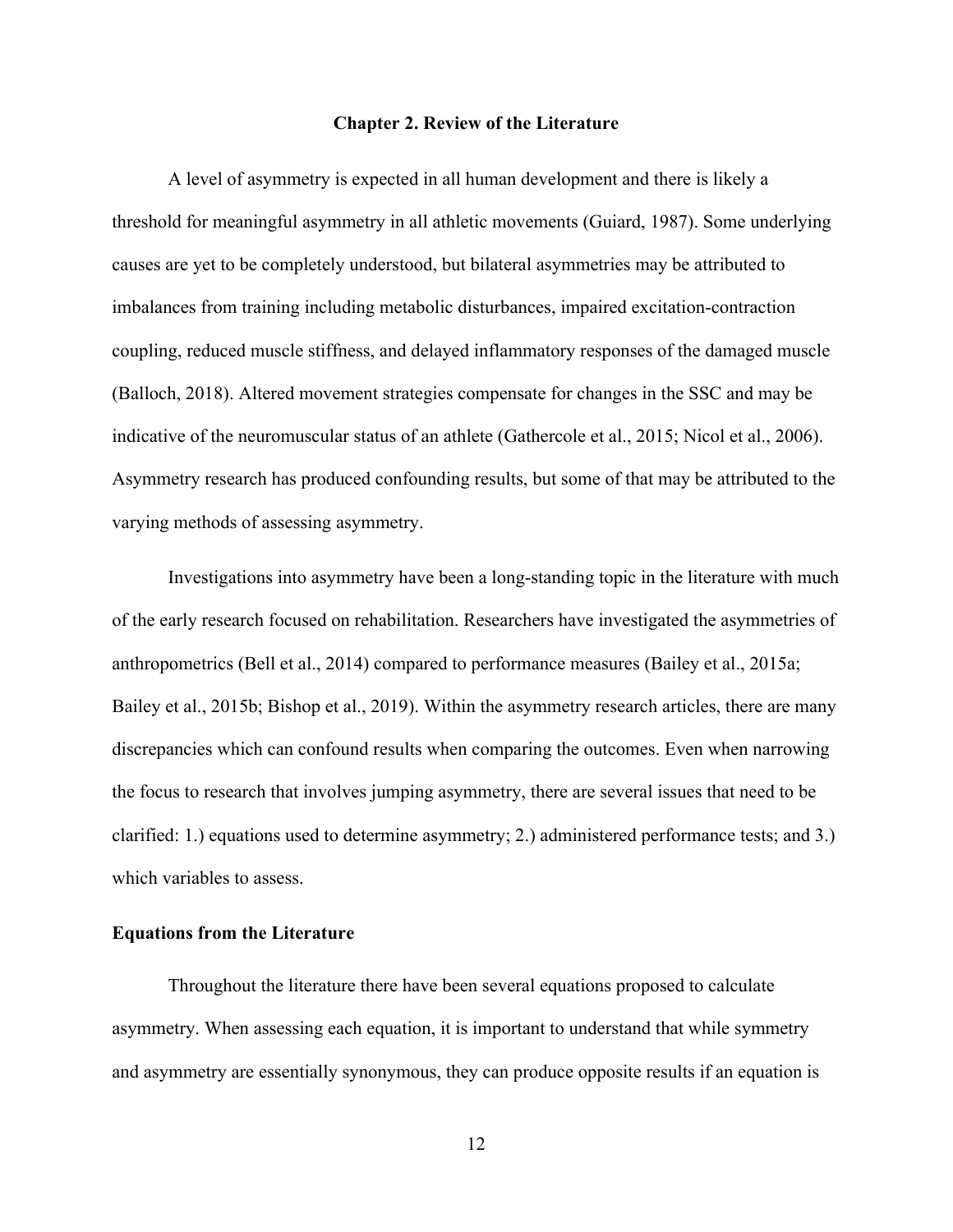geared to finding one versus the other. An example of this would be similar to suggesting an athlete is 90% symmetrical versus 10% asymmetrical. Each result would be proportional to the desired outcome. Bishop and colleagues (2016) pulled together a concise list of equations discussing their individual differences. Considering this background information, this dissertation will focus of the general nature of equation differences and not delve into the individual nuances of each. Nonetheless, equations can be classified into one of two categories: dominant limb dependent and side dependent.

# *Dominant Limb Dependent Equations*

Dominant limb dependent equations require knowing which limb is dominant in order to proceed. While methods of dominance determination can be argued (Schorderet et al., 2020), much of the research using the dominant limb dependent equations asked each participant to selfdetermine dominance (Kozinc & Šarabon, 2020; Maulder & Cronin, 2005). However, also included in this category of equations would be injured/involved versus uninjured/uninvolved limb (Barber et al., 1990; Knezevic et al., 2014). Typically, the uninjured/uninvolved limb would be designated as the dominant limb and the injured/involved limb would be the non-dominant limb.

#### *Side Dependent Equations*

Equations falling into the side dependent category typically select one side to be subtracted from the other regardless of limb performance or preference (Bell et al., 2014; Menzel et al., 2013). This does negate the self-selection issue presented by the dominant limb dependent equations. Included in this category are strength dependent equations which can be similar to the dominant limb equations, but the determination is conducted based on the results of the test for each limb (Bailey et al., 2015a; Bailey et al., 2015b; Bazyler et al., 2014; Bishop et al., 2021;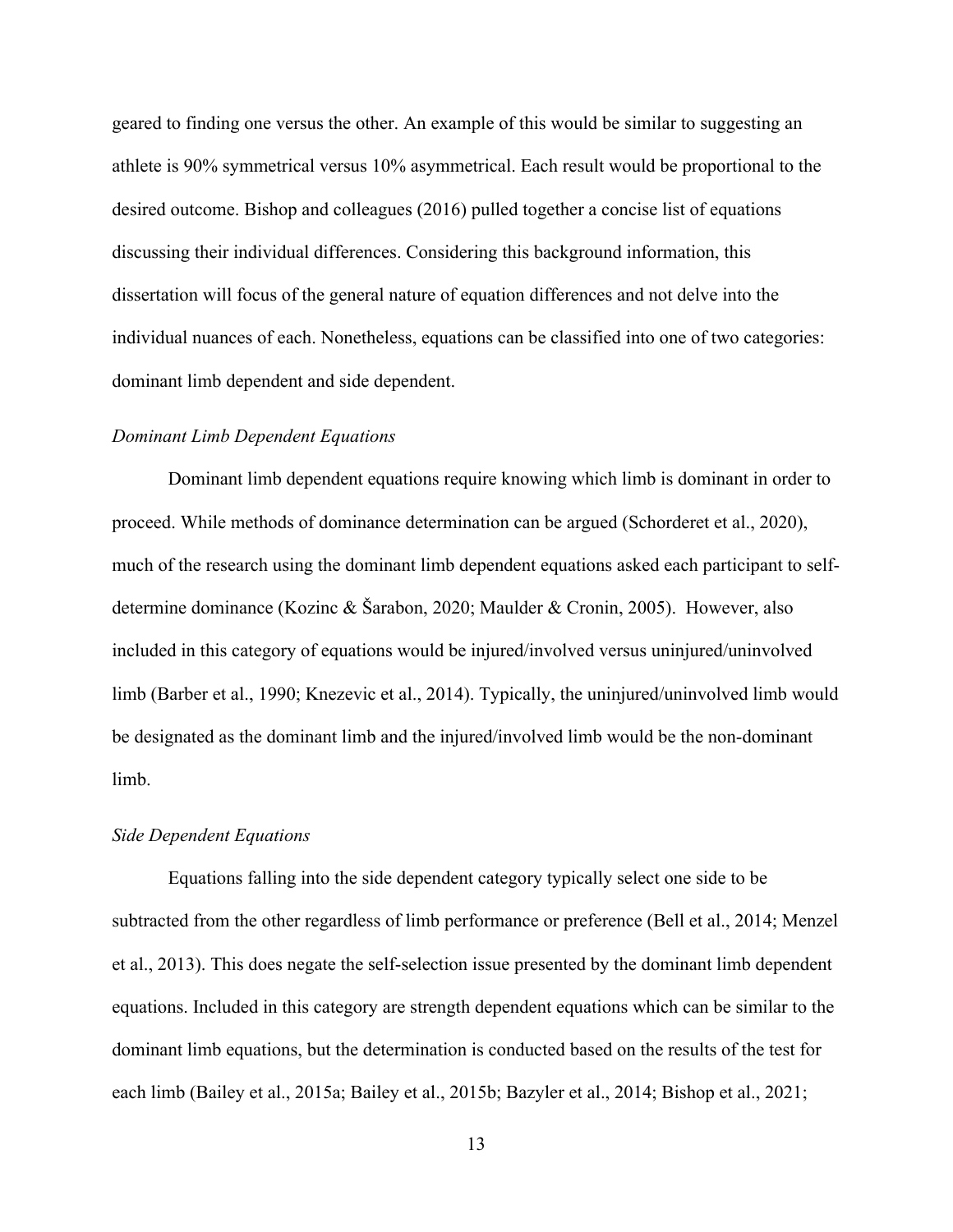Bishop et al., 2018a; Lockie et al., 2014; Madruga-Parera et al., 2020; Shorter et al., 2008). This method is often conducted to assess the overall magnitude of asymmetry instead of being concerned with the direction.

# *Equation Limitations and Confounding Factors*

Limitations do exist for each category of equation determination. The determination of limb dominance may change depending whether it is force or skill dominant (Lake et al., 2011) and may even fluctuate based on the task (Maloney, 2019) or perceived effort (Simon & Ferris, 2008). Side dependent equations often lack the direction of asymmetry thus having the potential to miss side-to-side fluctuations.

Of the two presented categories, numerous mathematical variations have occurred. Varying combinations in the numerator and denominator in the equations make it nearly impossible to determine a standard level of asymmetry as some equations can produce up to twice the value of asymmetry compared to other equations (Bishop et al., 2016). While suggestions have been made for asymmetry threshold values acceptable to reduce injury risk (Barber et al., 1990; Impellizzeri et al., 2007; Knapik et al., 1991) and improve performance (Bell et al., 2014; Hoffman et al., 2007), close attention must be paid to the equation used for assessing asymmetry. As well, the suggested thresholds have been disputed since asymmetry magnitudes vary depending on the task (Exell et al., 2014).

#### **Methods of Assessing Asymmetry**

#### *Performance Measurements*

Isokinetic, isometric, and isoinertial tests have all been employed to determine asymmetry with all producing differing results (Bailey et al., 2015a; Balloch, 2018; Bazyler et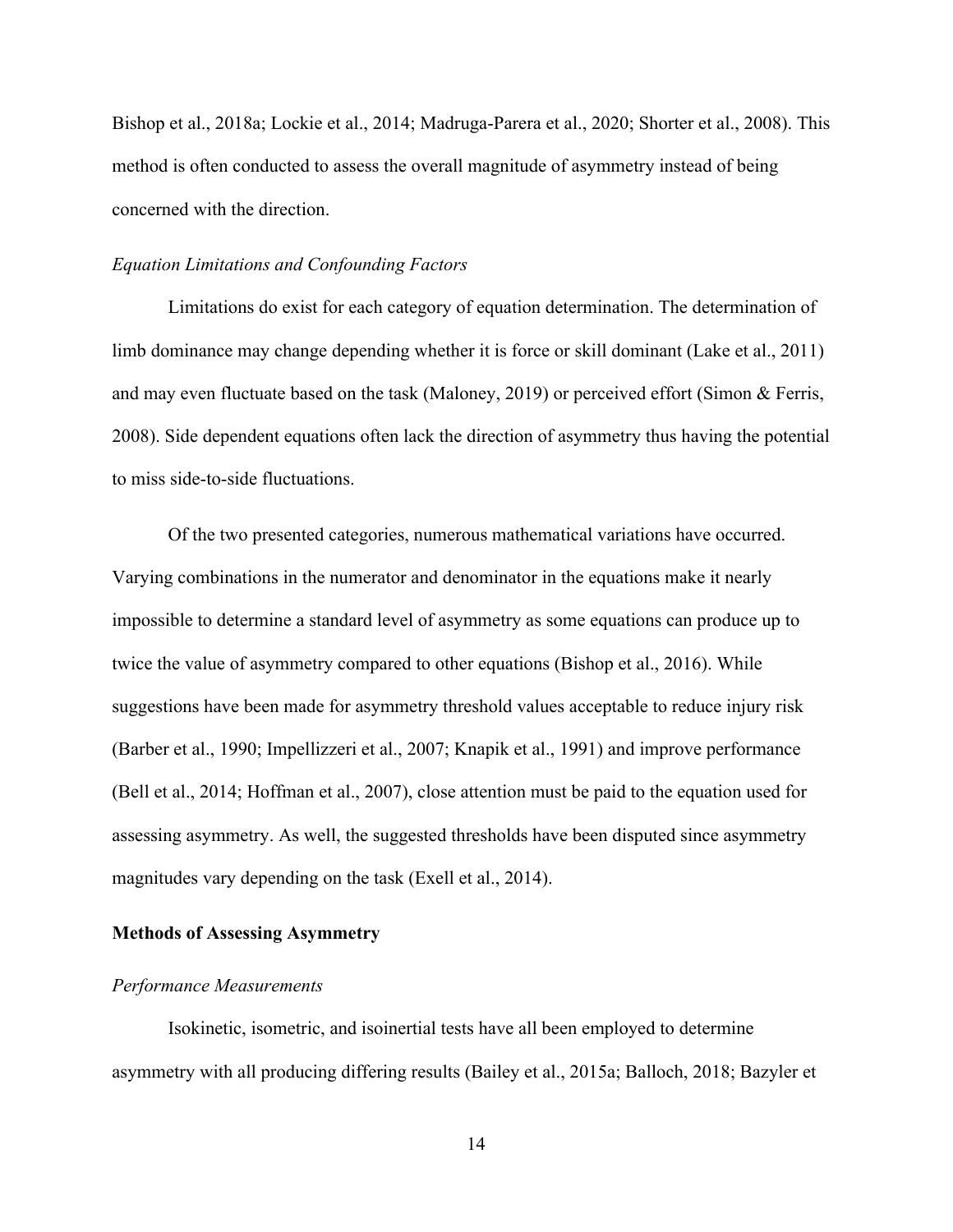al., 2014; Dos'Santos et al., 2017; Furlong & Harrison, 2014; Hoffman et al., 2007; Kaçoğlu, 2019; Kozinc & Šarabon, 2020; Lockie et al., 2014; Menzel et al., 2013). Theoretically, isokinetic tests can be used to investigate biomechanics during a set speed of motion, though there is still some changes in speed at the ends of the exercise range of motion. This method can be used to assess eccentric or concentric muscle activation but does not typically reflect the carry-over from eccentric to concentric activation. Benefits of isokinetic testing include the ability to measure differing resistances that can be produced for the eccentric and concentric contractions. However, access to isokinetic testing equipment can be limited, as typically only isolated single joint movements are assessed, and it is impractical for measurement in athletic settings (Jones & Bampouras, 2010; Stone et al., 2002). Another performance measure often assessed are isometric tests, which can have a high correlation to dynamic exercise including actions more plyometric in nature (Cronin et al., 2000; Stone et al., 2003). Most dynamic tests often include an SSC component, though some tests attempt to remove the SSC influence by starting from a set position (i.e. static jumps). The difference in neural activation may explain a portion of the variance between these activities indicating that specificity is a necessary component even when assessing asymmetry (Furlong & Harrison, 2014; Maloney, 2019).

# *Testing Metrics*

Among the various methods used for assessing asymmetry, multiple variables have also been used in the calculation of asymmetry which can further confound continued research. In jumping performance research, the metrics used for assessing asymmetry can be divided into two main categories: performance differences and ground reaction force variables.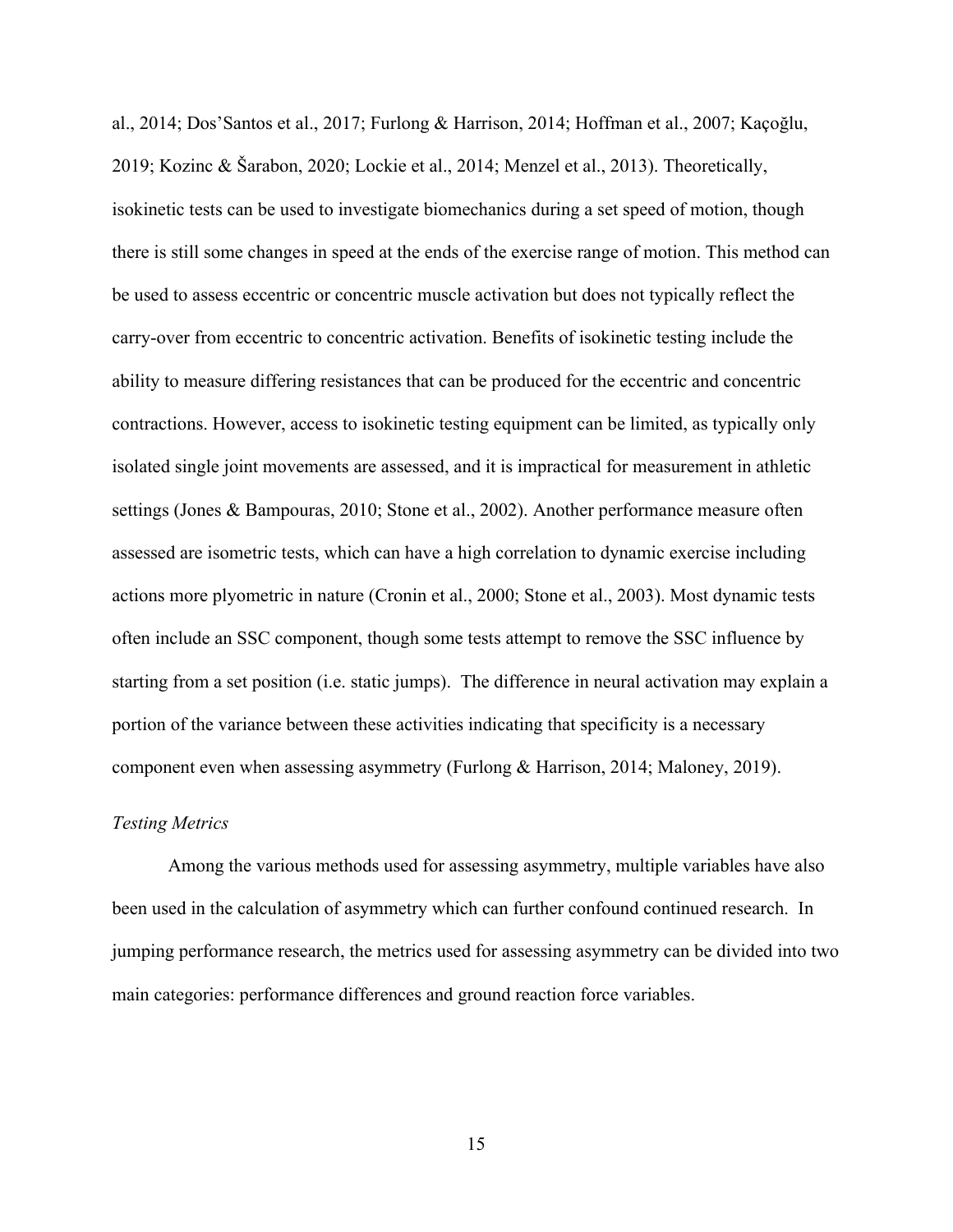# *Performance Differences*

The difference in the performance of one limb versus the other can be a simple procedure involving little technology. This is often employed when analyzing single limb performance. An example of this is comparing single leg horizontal jump distances to obtain an asymmetry measure. While some argue that single limb performance asymmetries have a stronger relationship to other performance tests such as, change of direction (Bishop et al., 2018a; Madruga-Parera et al., 2020), these tests may not reach a high level of specificity for many sports. A limiting factor for using single limb performance differences is the lack of representation of limb coordination in movements, or the contralateral neurological contributions (Hortobágyi et al., 2003). Bilateral movements are common in many sporting activities and should not be overlooked, but it should be noted that bilateral and unilateral jumps have not produce related results in asymmetry (Benjanuvatra et al., 2010).

### *Ground Reaction Force Variables*

The collection of ground reaction force (GRF) variables from force plates is becoming more common in sport science research and athlete monitoring programs. Investigations using GRF have covered both unilateral and bilateral movements. Dual ground reaction force (dGRF) asymmetries have also been researched and require two adjacent force plates. However, a consensus has not been reached on the most appropriate metric to represent asymmetry. Studies assessing jumping asymmetry have used force, power, net impulse, impulse, or a combination of those (Bailey et al., 2015a; Bailey et al., 2015b; Bell, Sanfilippo et al., 2014; Impellizzeri et al., 2007; Menzel et al., 2013) with varying results. According to Menzel et al. (2013) dGFR impulse and maximal power during CMJ on a double force platform appear to be the optimal approach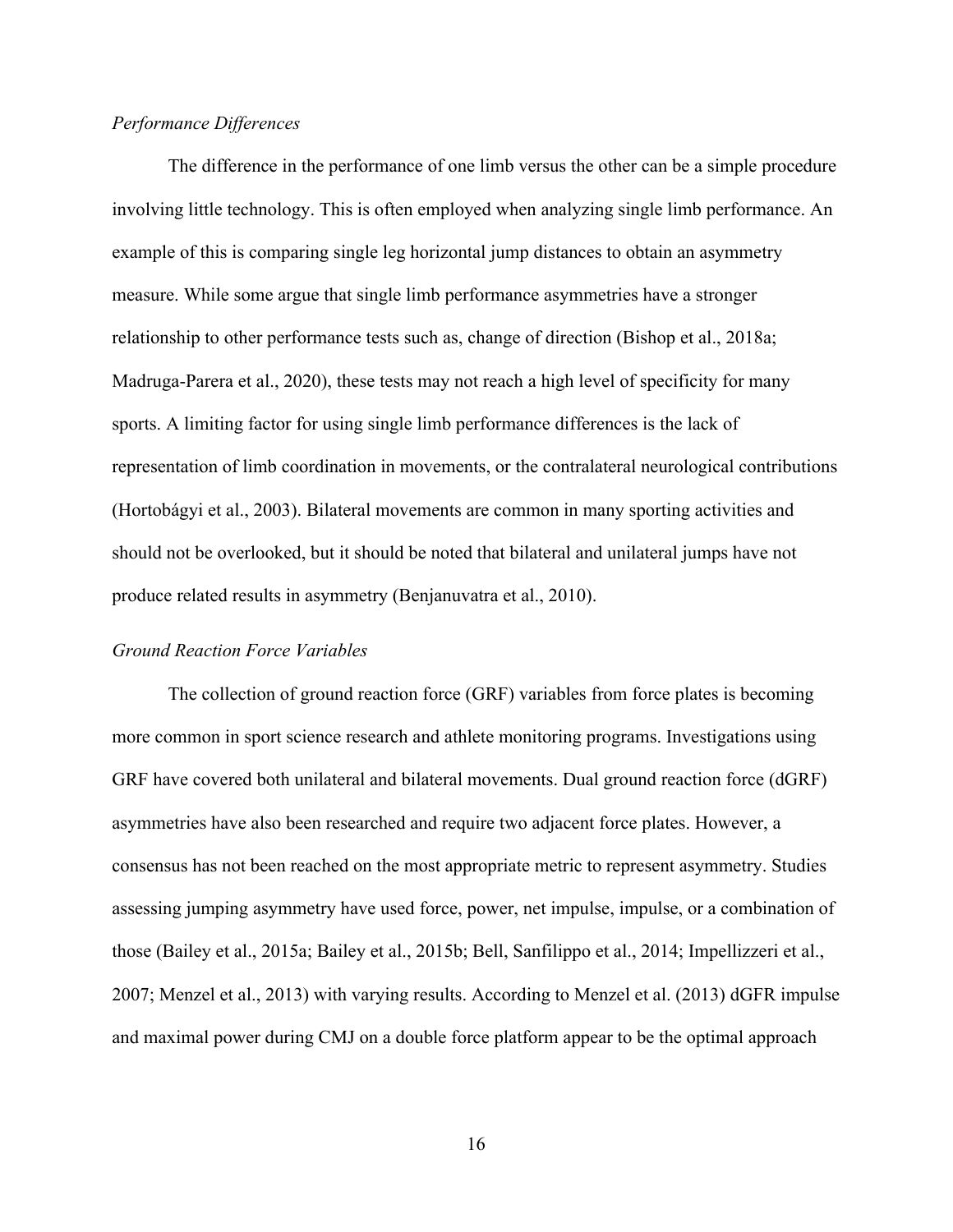for assessing GRF asymmetries. No matter the variable used, asymmetry research has primarily focused on only the propulsive phase of jumps.

## **Asymmetry and Performance**

Higher strength levels have accounted for decreased asymmetry in some metrics, suggesting that weaker athletes have greater asymmetry than stronger athletes, and this strength gap may explain the disparity in female compared to male athletes (Bailey et al., 2015b; Bazyler, Bailey et al., 2014). Additionally, stronger athletes tend to have higher jump heights than weaker athletes (Sole et al., 2018). As well, strength training has shown to increase motor competency (Behringer et al., 2011) which may be more indicative of reduced asymmetry than increased strength alone since strong individuals may also produce high asymmetry values (Bell et al., 2014). Nevertheless, development of functional asymmetries (Hart et al., 2017; Read et al., 2018; Sannicandro et al., 2011) resulting from certain sports (e.g. soccer) may further confound bilateral interpretations of jumping asymmetries.

Seemingly, no published study has explored phase-by-phase asymmetry by employing a longitudinal method nor have CMJ asymmetries been compared to SJ asymmetries by phases. Thus, the purpose of this dissertation is to 1.) Examine the variability of bilateral F-Tc phase characteristics of the CMJ and SJ; 2.) Examine the relationship of asymmetry to performance; 3.) Explore the bilateral F-Tc changes in jumping phases over time in collegiate athletes.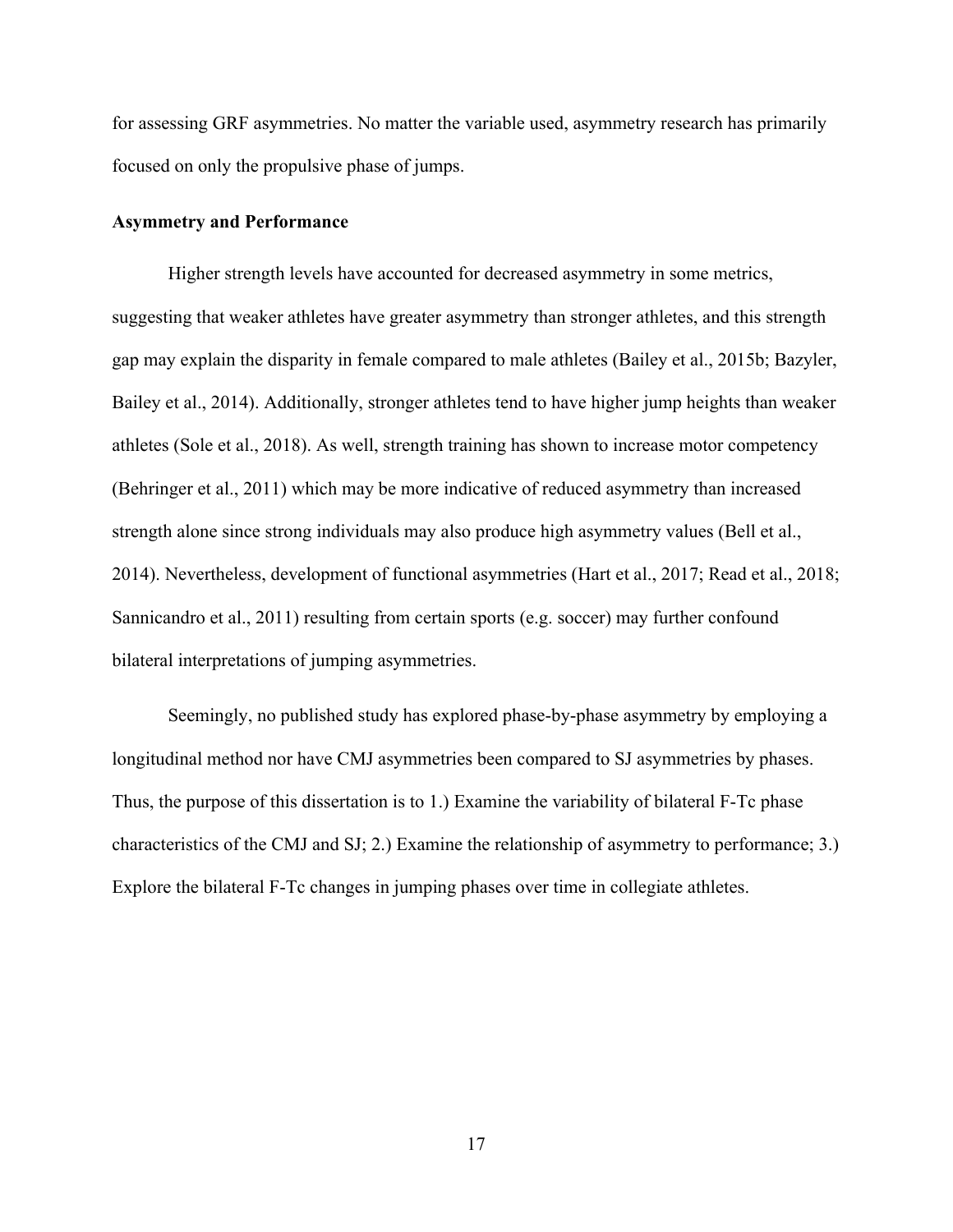# **Chapter 3. Reliability of Bilateral Ground Reaction Force Asymmetry Measures**

AUTHORS: Painter, K. B.; Hornsby, W.; Carroll, K.; Mizuguchi, S.; Stone, M. H.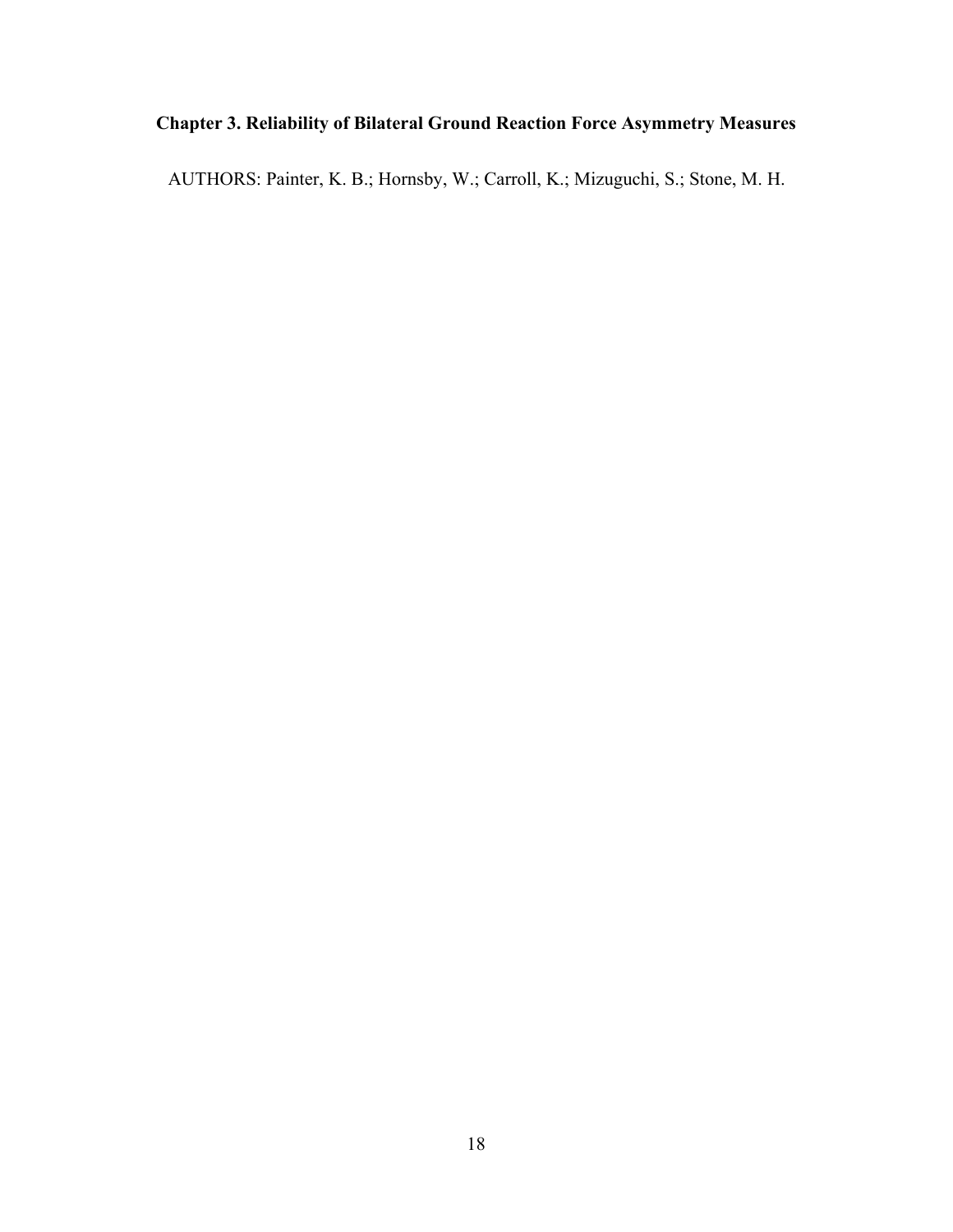## **Abstract**

Multiple methods have been deployed to investigate the relationship between asymmetry and performance. Dual ground reaction forces (dGRF) have become more commonly used, but the metrics used in the literature have not been consistent. To alleviate some of the confusion, the purpose of this study is to provide evidence of the absolute and relative intra-session reliability of dGRF asymmetry values throughout the force -time curve of various vertical jumps. A total of 98 male ( $n = 49$ ) and female ( $n = 49$ ) athletes from Division I collegiate soccer and tennis programs. The data was selected from an ongoing athlete research repository database. Each athlete produced two maximal effort jumps in the following categories: unweighted static jump (SJ0), weighted static jump (SJ20), unweighted countermovement jump (CMJ0), weighted countermovement jump (CMJ20). Metrics selected for analysis included force, impulse, power, and modified shape factor. Countermovement jumps were split into three phases (unweighting, braking, and propulsive) whereas static jumps only included a propulsive phase. Results showed impulse and modified shape factor produced the best overall absolute ( $\text{ICC} > 0.87, 0.90;$ respectively) and relative (CV < 3.83, 1.85; respectively) reliability values. The unweighting phases of CMJ0 and CMJ20 produced the least reliable values (ICC  $> 0.86$ ; CV  $< 3.23$ ) while the braking and propulsive produced the most reliable values (ICC  $> 0.90$ ; CV  $\lt$  1.65). Both SJ0 and SJ20 produced higher overall reliability (ICC  $> 0.94$ ; CV  $< 1.14$ ) compared to CMJ0 and CMJ20  $(ICC > 0.87; CV < 3.83)$ . As well, weighted jumps were more reliable than their unweighted counterpart. It is recommended that researchers using dGRF moving forward with asymmetry studies should focus on impulse or modified shape factor during the braking and propulsive phases while including both unweighted and weighted jumps.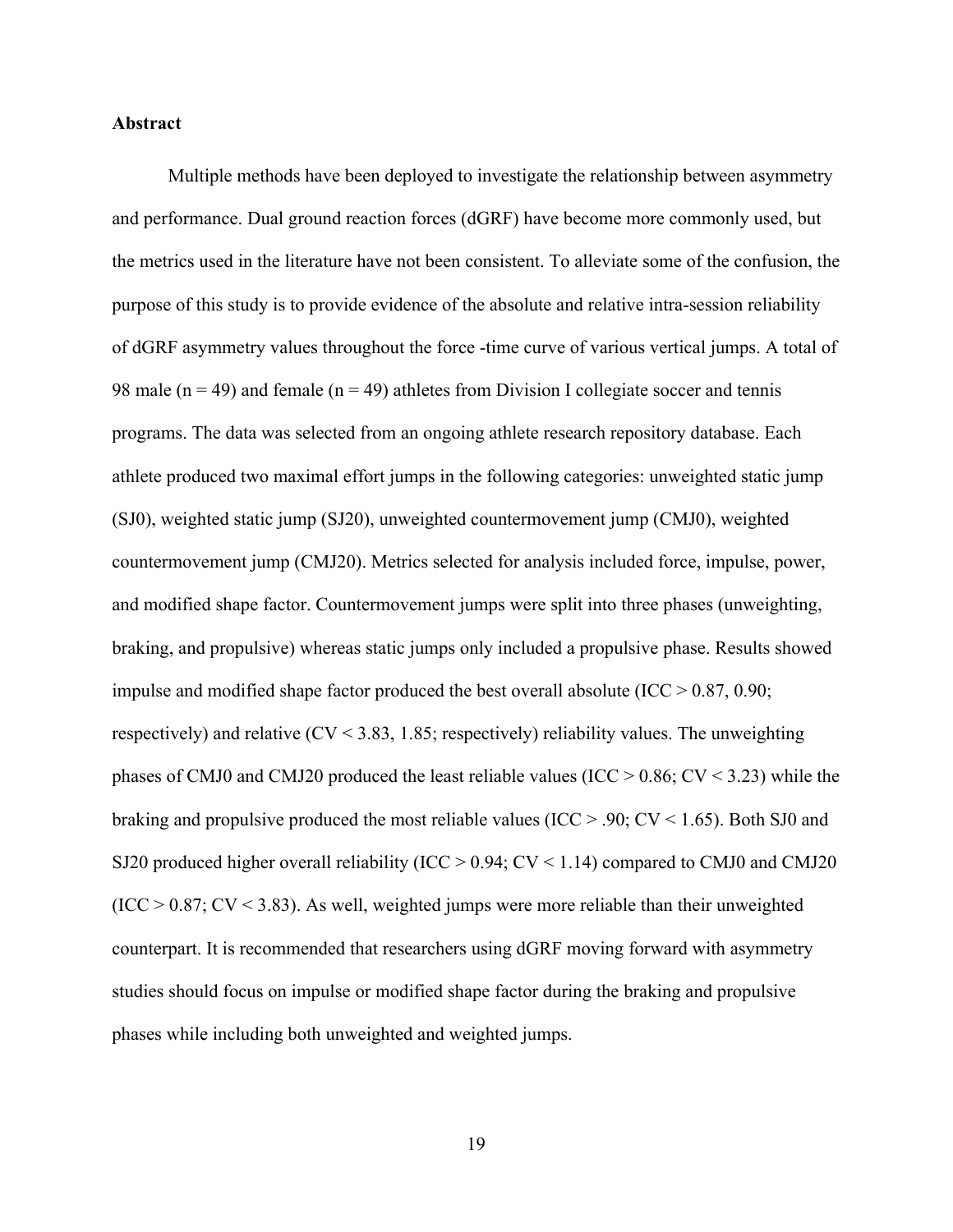### **Introduction**

Sporting asymmetry has been associated, as a function, with an athlete's long-standing participation in their sport (Maloney, 2019). The effect of asymmetries on performance have been assessed using a variety of methods and mathematical techniques (Bailey et al., 2015a; Bailey et al., 2015b; Bell et al., 2014; Bishop et al., 2018b; Impellizzeri et al., 2007; Kaçoğlu, 2019; Menzel et al., 2013). A large share of the research on asymmetry has been focused on jumping. However, differing tactics to assess jumping asymmetry have led to confounding results.

Researchers have used both unilateral (Bishop et al., 2018a; Exell et al., 2012; Kozinc & Šarabon, 2020; Madruga-Parera et al., 2020; Pérez-Castilla et al., 2021) and bilateral (Bailey et al., 2015a; Bailey et al., 2015b; Bishop et al., 2019; Menzel et al., 2013) jumps in a variety of ways to assess the relationship of asymmetry with performance. Additionally, researchers have used a variety of metrics to determine asymmetry such as: Peak force, impulse, peak power, and jump height (Bailey et al., 2015a; Bishop et al., 2018b; Impellizzeri et al., 2007; Kozinc & Šarabon, 2020; Madruga-Parera et al., 2020; Maloney, 2019; Menzel et al., 2013). While impulse has been suggested to be a more sensitive measure of asymmetry (Menzel et al., 2013). When analyzing the ground reaction forces (GRF) of a jump, the propulsive phase has been the primary focus in research (Benjanuvatra et al., 2010; Impellizzeri et al., 2007; Menzel et al., 2013). However, using only the propulsive phase negates the majority of the force-time curve (F-Tc) for countermovement jumps (CMJ).

The results from asymmetry studies have been mixed. Data from some studies indicate that there are relationships between jumping asymmetries and change of direction (Madruga-Parera et al., 2020; Maloney et al., 2017), sprint times (Maulder & Cronin, 2005), and jump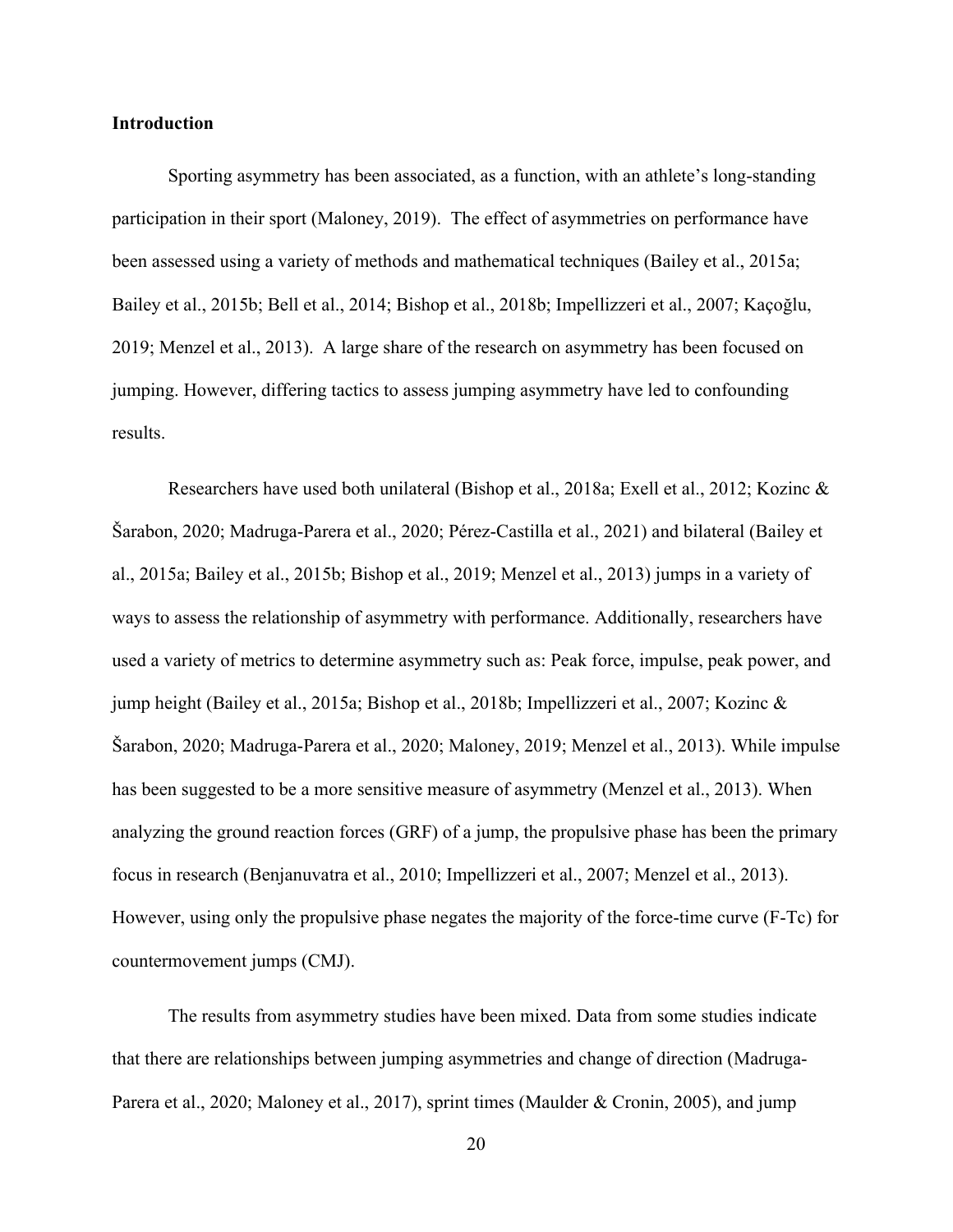performance (Bishop et al., 2018a). Conversely, other studies have not confirmed these results showing little to no relationships between jumping asymmetry and performance (Dos'Santos et al., 2017; Hoffman et al., 2007). Confounding the results of these studies, some evidence suggests that GRF asymmetries derived from bilateral CMJs are not related to asymmetry results derived from unilateral CMJs (Benjanuvatra et al., 2010). However, researchers have suggested that asymmetry derived from bilateral activities produce higher overall absolute and relative reliability than the unilateral counterpart (Pérez-Castilla et al., 2021).

With all the differing methods, it is imperative to establish test-retest reliability of any measure to validate continued usage. Recommendations for measurement reliability include a heterogeneous sample of  $\geq 30$  and at least 3 raters if multiple raters are needed (Koo & Li, 2016). Intraclass correlation coefficient (ICC) and the coefficient of variation (CV) are common statistical procedures to assess measurement reliability, but confidence intervals (CI), standard error of the measurement (SEM), and minimal detectable change (MDC) are often not calculated. With many studies using small sample sizes  $(n < 30)$ , homoscedasticity can be problematic, indicating a need for the use of SEM (Atkinson & Nevill, 1998). For these reasons, the purpose of this study is to provide a more definitive description of GRF reliability for all phases of bilateral vertical jumping asymmetry assessments.

#### **Methods**

#### *Athletes*

All data was selected from an ongoing athlete research repository database of NCAA D-I soccer and tennis teams including both male and female athletes. This research was approved by the University Institutional Review Board. The inclusion criteria for each athlete were as follows; 1) all jump testing was conducted on dual force plates; 2.) participated in all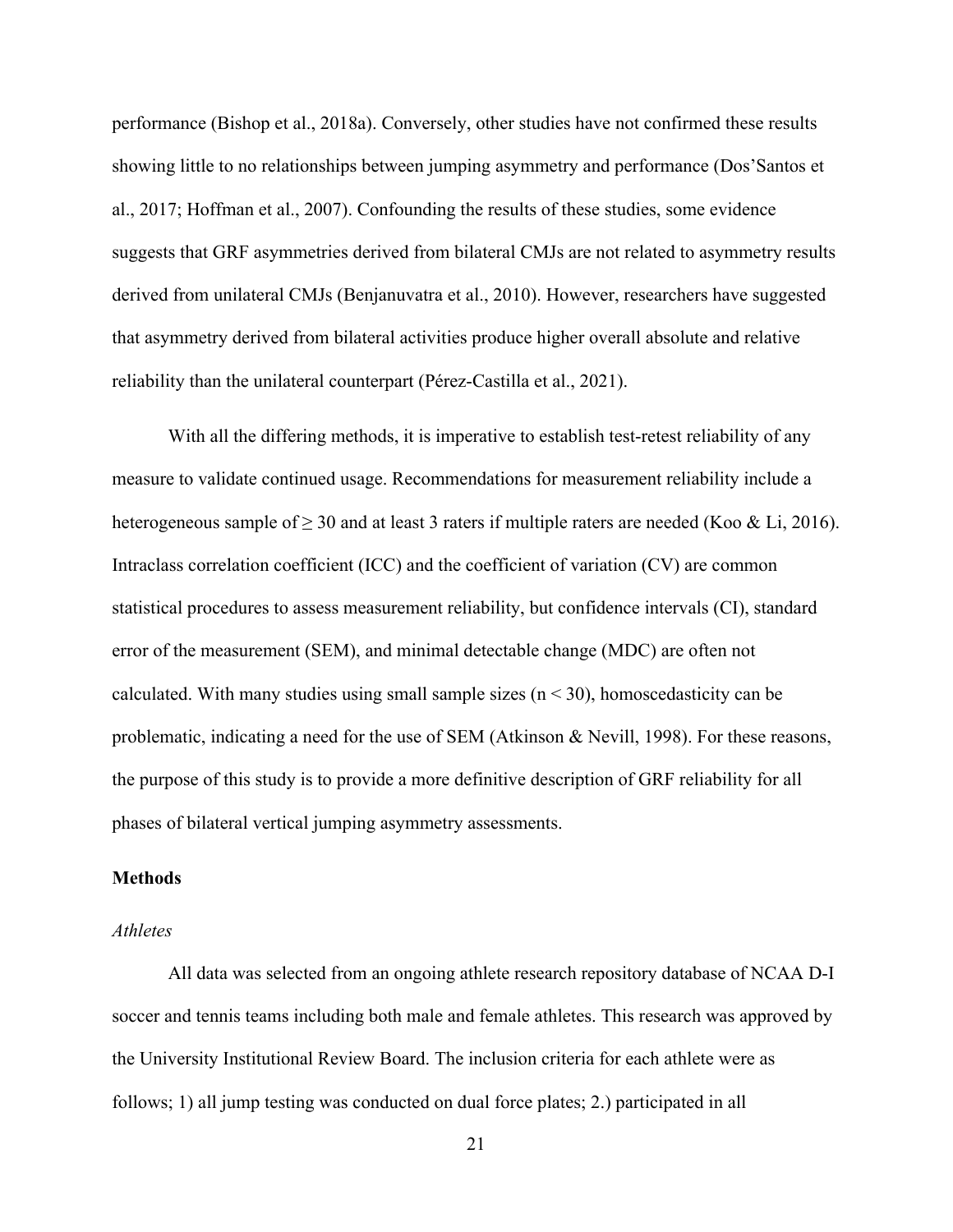performance tests during the testing session (indicating fully cleared to play by athletic training staff) with a minimum of two maximum effort trials for each jump test. A total of 98 athletes were selected from soccer (male  $n = 35$ , female  $n = 35$ ) and tennis (male  $n = 14$ , female  $n = 14$ ) after implementing the inclusion criteria. Table 3.1 shows the athletes' body mass and flight times for unweighted and weighted jumps.

*Table 3.1 Descriptive Data for Reliability* 

|                   | Body Mass (kg)    | $CMJ0$ Flight<br>time(s) | CMJ <sub>20</sub> Flight<br>time(s) | $SJ_0$ Flight<br>time(s) | $SJ_{20}$ Flight<br>time(s) |
|-------------------|-------------------|--------------------------|-------------------------------------|--------------------------|-----------------------------|
| Female $(n = 49)$ | $67.73 \pm 10.52$ | $0.41 \pm 0.04$          | $0.33 \pm 0.03$                     | $0.39 \pm 0.04$          | $0.33 \pm 0.16$             |
| Male $(n=49)$     | $76.33 \pm 8.68$  | $0.50 \pm 0.04$          | $0.43 \pm 0.05$                     | $0.48 \pm 0.05$          | $0.41 \pm 0.05$             |

*Note: Reported in mean*  $\pm$  *standard deviation (M* $\pm$ *SD); CMJ<sub>0</sub> = Unweighted countermovement jump; CMJ<sub>20</sub> = Weighted (20 kg) countermovement jump;*  $SJ_0 = Unweighted static jump$ ;  $SJ_{20} = Weighted$  (20 kg) static jump

### *Testing Sessions*

Each testing session included a standardized warm-up (Sole et al., 2018), unweighted static jumps  $(SJ_0)$ , weighted static jumps  $(SJ_{20})$ , unweighted countermovement jumps  $(CMJ_0)$ , and weighted countermovement jumps (CMJ20), in that order. All weighted jumps were performed with a 20 kg barbell and all unweighted jumps were performed with a PVC pipe (essentially 0 kg) in place of the barbell (behind neck across shoulders) to prevent arm swing. Practice jumps of 50% and 75% perceived maximum effort were given before recording the two maximal effort jumps for each trial. If a jump was deemed less than maximum a third trial was allowed. Before the start of each jump type, a standing system mass value was obtained for a minimum of 1.0 s. All CMJ had a self-selected unweighting depth, whereas all SJ had a start depth at a 90° knee angle as measured using a goniometer.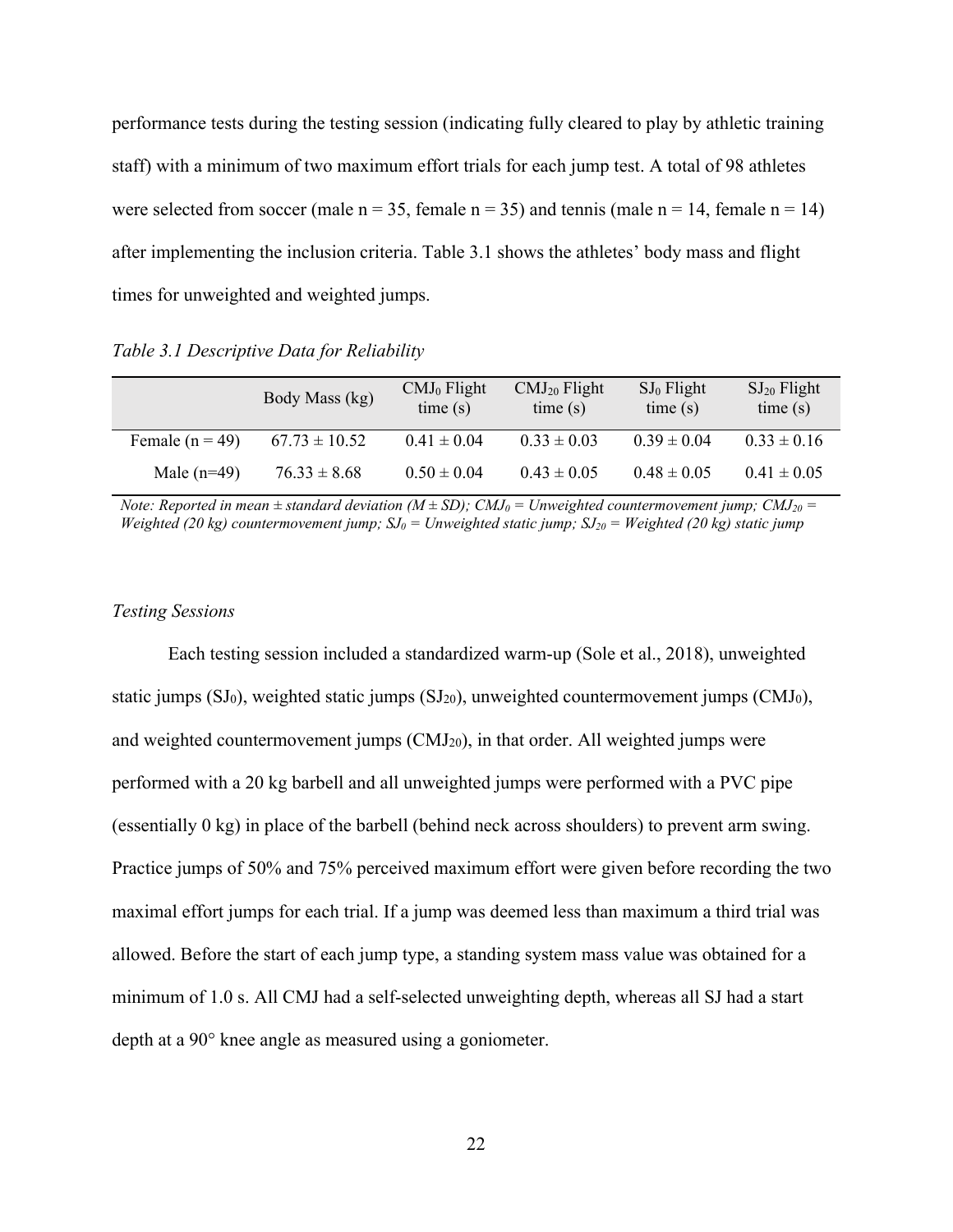All jumps were performed on dual force plates (91.0 cm 3 91.0 cm; Rice Lake Weighing Systems, Rice Lake, WI, USA) with the analog signal from the force platform collected using a customized LabView (National Instruments, Austin, TX, USA) program at 1000 Hz. The vertical GRF data were exported as text files and analyzed using a customized 2019 Microsoft Excel® spreadsheet and VBA coding (Microsoft Corporations, Redmond, Washington, USA). Raw voltage data from force plates were smoothed using a 50-point FIR filter and then converted into Newtons (N) to develop the F-Tc for each jump. The F-Tc for  $CMJ<sub>0</sub>$  and  $CMJ<sub>20</sub>$  were divided into an unweighting phase, a braking phase, and a propulsive phase. The propulsive phase included everything after the braking phase to the start of flight time. Each phase in the CMJ was designated by a mathematical technique from the summation of the dual F-Tc based on previous research (Sole et al., 2018; Chavda et al., 2018). The concepts of analyzing CMJs were also used with SJ were applicable. To remain consistent between SJ and CMJ the detection of the start of the SJ was determined to be 5 standard deviations above the standing system mass value instead of below the system mass value as used in CMJs. This was necessary as the CMJ begins with an unweighting phase which drops the F-Tc under the system mass, whereas the initiation of the SJ should begin with increased forces above system mass.

### *Data Analysis*

A modified symmetry index score  $(SI_m)$  (Sato & Heise, 2012) (see Equation 3.1) was calculated for each phase of SJ0, SJ20, CMJ0, and CMJ20. This method produced scores of 100 for complete symmetry, scores below 100 for skewed right indications, and scores above 100 for skewed left indications. This method was used to avoid the possibility of a zero denominator in some statistical calculations.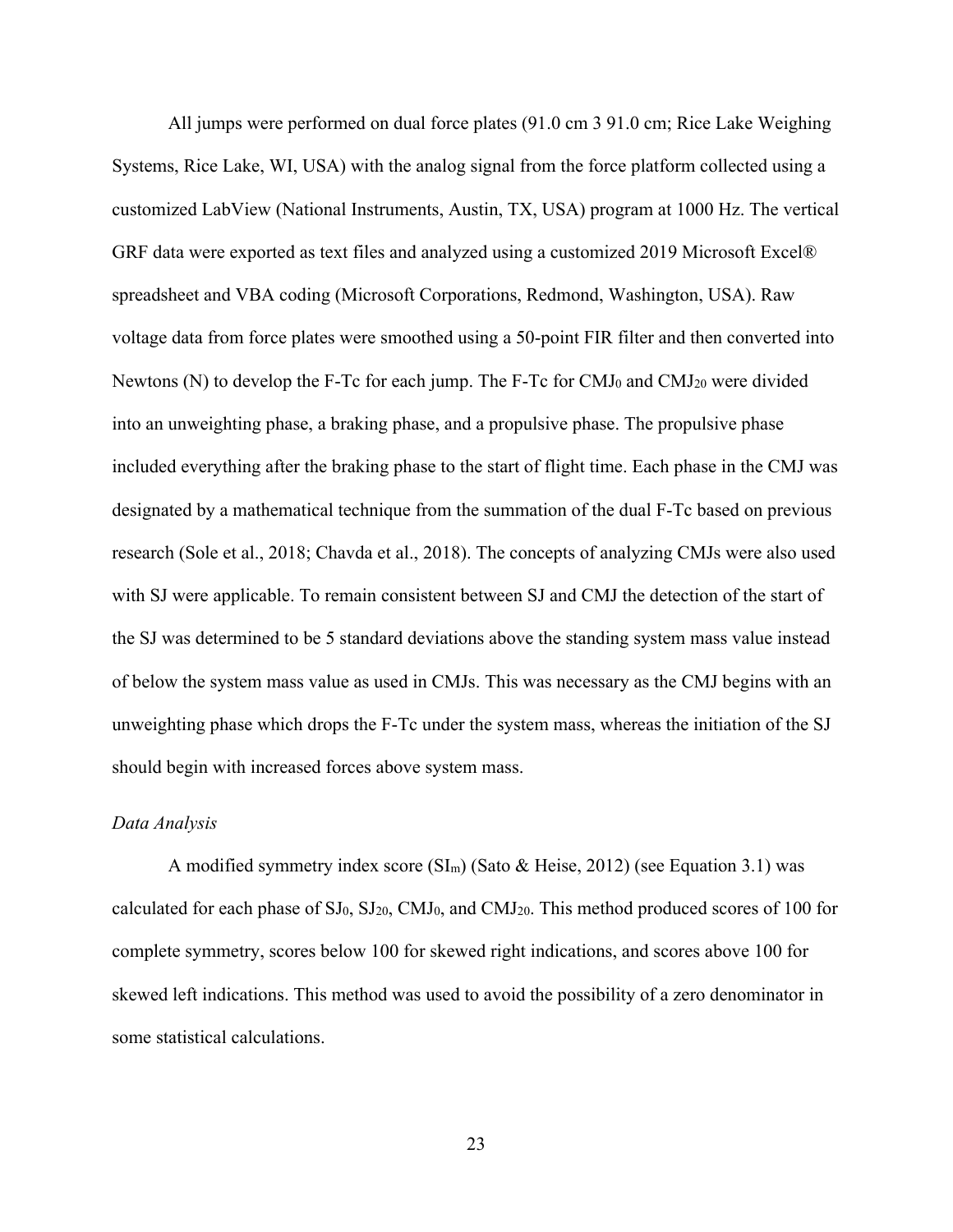*Equation 3.1 - Modified Symmetry Index Score* 

$$
SI_m = \left(\frac{(Left Force Plate value - Right Force Plate value)}{(Left Force Plate value + Right Force Plate value)} \times 100\right) + 100
$$

Force, impulse, power, and modified shape factor (mSHP) were analyzed for each phase of the F-Tc with an SIm being equated for each. Power for each leg was determined through velocity by using 50% of the system mass (Pérez-Castilla et al., 2021). Table 3.2 displays the calculation methods for each variable.

*Table 3.2 Variable Determination for Modified Symmetry Index* 

| Variable for $SIm$    | <b>Phase</b>                                                     |                |                   |
|-----------------------|------------------------------------------------------------------|----------------|-------------------|
| <b>Calculation</b>    | Unweighting                                                      | <b>Braking</b> | <b>Propulsive</b> |
| Force                 | Force at return to BM                                            |                | Max Phase Force   |
| Impulse               | Phase force $\times$ Phase time                                  |                |                   |
| Power                 | Peak Phase Power                                                 |                |                   |
| Modified Shape Factor | (Phase Impulse) / (Max Dual Phase Force $\times$ Phase Duration) |                |                   |

*Note: Refers to each individual force plate unless noted by "Dual"; BM = Body mass.* 

### *Statistics*

All statistical calculations were conducted using Rstudio (R version 3.6.1, 07/05/2019). Variables were screened for normality of distribution with a combination of histograms and Shapiro-Wilks's calculations. Independent t-tests were used to distinguish statistically significant differences between male and female athletes.

Relative reliability of measures was assessed with intraclass correlation coefficient (ICC) calculations and 95% confidence intervals (CI), based on the mean of measurements  $(k = 2)$ ,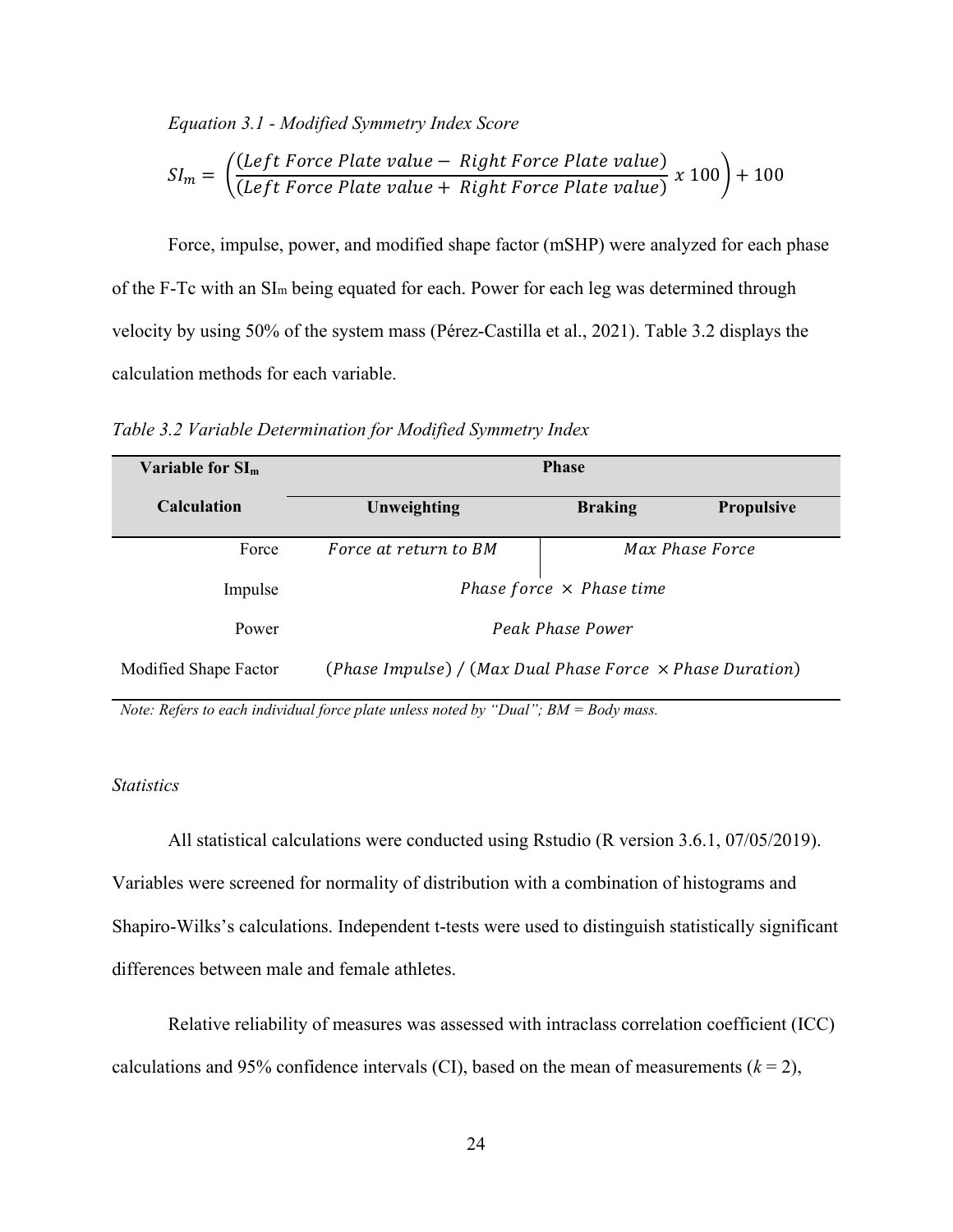absolute agreement, 2-way mixed-effects model (Koo & Li, 2016). All ICC and corresponding CI values were rated using the following scale:  $< 0.5$  were poor, between 0.5 and 0.8 were moderate, between 0.8 and 0.9 were good, and values > 0.90 were excellent. Coefficients of variation (CV) with CI, standard error of the measurement (SEM), and minimal detectable change (MDC) were also calculated for each variable to determine absolute reliability (See Table 3.3 for equations).

|  | Table 3.3 Reliability Calculations |
|--|------------------------------------|
|  |                                    |

| <b>Calculation</b>                      | <b>Equation</b>                   |
|-----------------------------------------|-----------------------------------|
| Coefficient of variation (CV)           | $\frac{SD_{t1-t2}}{M} \times 100$ |
| Standard error of the measurement (SEM) | $SD \times \sqrt{1 - ICC}$        |
| Minimal detectable change (MDC)         | $SEM \times 1.96 \times \sqrt{2}$ |

*Note: ICC = Intraclass correlation coefficient;*  $SD_{t1-t2}$  *= Standard deviation for trial 1 to trial 2; SD = Sample standard deviation; M = Mean from trial 1 and trial 2.*

# **Results**

Normal distributions ( $p < 0.05$ ) were found in 29 of the 32 SI variables. The abnormally distributed variables were force during the second  $SI_0$  ( $p = 0.01$ ), the CMJ<sub>0</sub> force during the unweighting phase during in the first trial ( $p = 0.03$ ), and the CMJ<sub>20</sub> force during the propulsive phase of the first trial ( $p < 0.01$ ). No statistical differences were found between male and female  $SI<sub>m</sub>$  for all variables (p > 0.05). Descriptive statistics for each variable can be found in Table 3.4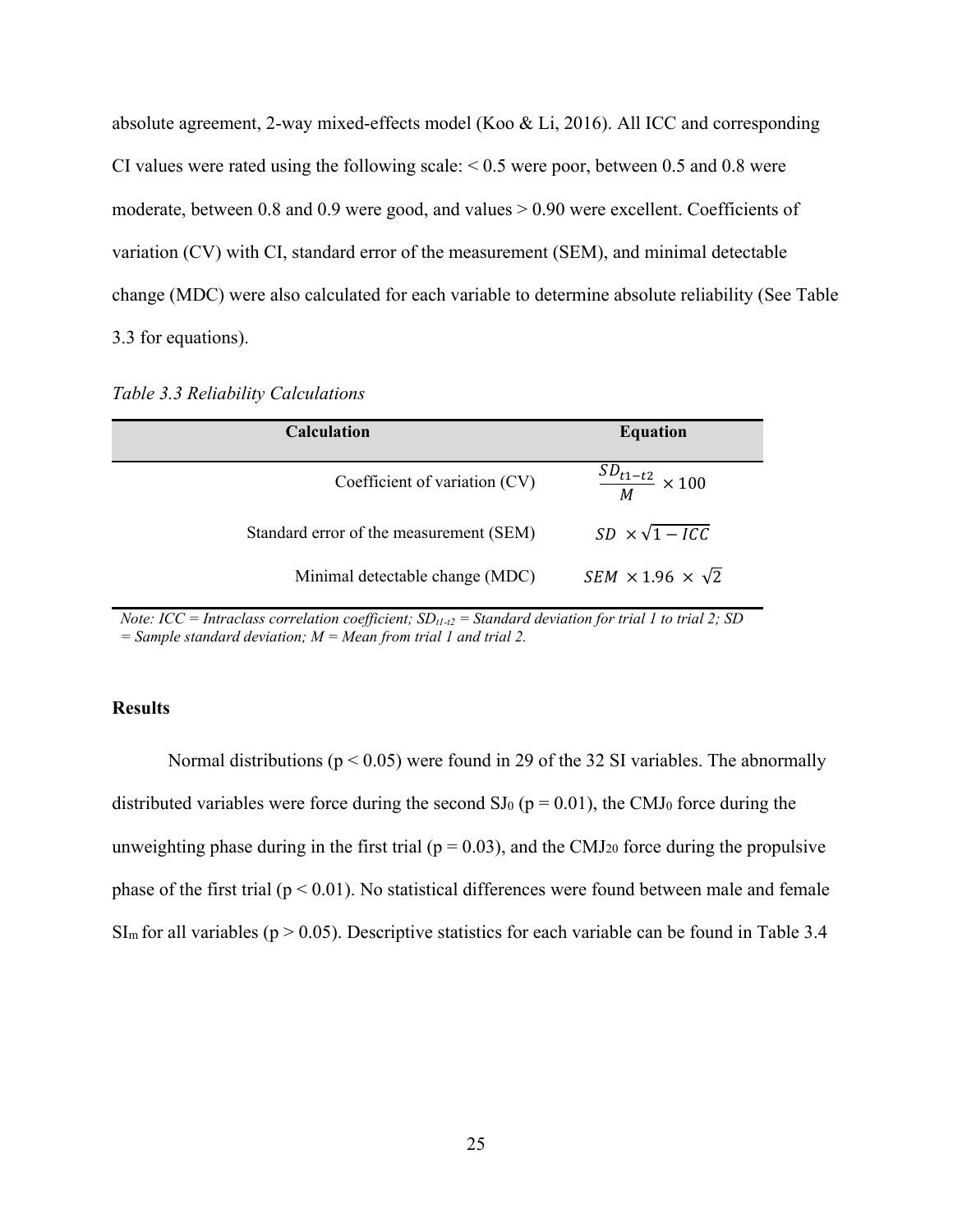| <b>Descriptive Statistics</b>    |                   |                   |                     |                   |  |  |  |
|----------------------------------|-------------------|-------------------|---------------------|-------------------|--|--|--|
| Phase                            | Force             | Impulse           | Power               | Shape Factor      |  |  |  |
| Unweighting Phase $SIm$          | $98.17 \pm 10.49$ | $98.56 \pm 9.69$  | $96.28 \pm 349.76$  | $99.87 \pm 5.99$  |  |  |  |
| Braking Phase SI <sub>m</sub>    | $101.01 \pm 5.18$ | $101.18 \pm 4.80$ | $102.83 \pm 16.09$  | $101.21 \pm 4.80$ |  |  |  |
| Propulsive Phase SI <sub>m</sub> | $101.36 \pm 4.84$ | $100.45 \pm 5.68$ | $109.24 \pm 495.61$ | $100.45 \pm 5.68$ |  |  |  |
| Unweighting Phase $SIm$          | $97.62 \pm 9.51$  | $98.26 \pm 10.02$ | $101.87 \pm 50.21$  | $99.56 \pm 5.97$  |  |  |  |
| Braking Phase SI <sub>m</sub>    | $100.73 \pm 5.37$ | $100.97 \pm 4.83$ | $101.39 \pm 12.41$  | $100.96 \pm 4.83$ |  |  |  |
| Propulsive Phase SI <sub>m</sub> | $101.00 \pm 5.11$ | $100.22 \pm 5.55$ | $98.88 \pm 24.79$   | $100.29 \pm 5.68$ |  |  |  |
| Propulsive Phase SI <sub>m</sub> | $101.07 \pm 4.54$ | $100.90 \pm 4.58$ | $103.12 \pm 10.03$  | $100.90 \pm 4.58$ |  |  |  |
| Propulsive Phase SI <sub>m</sub> | $100.99 \pm 4.75$ | $100.58 \pm 4.46$ | $102.13 \pm 9.92$   | $100.58 \pm 4.46$ |  |  |  |
|                                  |                   |                   |                     |                   |  |  |  |

*Table 3.4 Descriptive Statistics for Modified Symmetry Index Scores* 

*Note: Reported in M ± SD; SIm = Modified Symmetry Index Score; CV = Coefficient of variation; SEM = Standard error of the measurement; MDC = Minimal detectable change; CMJ0 = unweighted countermovement jump; CMJ20 = weighted (20 kg)countermovement jump; SJ0 = unweighted static jump; SJ20 = weighted (20 kg)static jump.* 

Force reliability calculations, with confidence intervals, revealed that variables for the CMJ0 and CMJ20 ranged from 0.70 to 0.95 with the most reliable values produced in the propulsive phase (see Table 3.5). Force reliability values for both SJ<sub>0</sub> and SJ<sub>20</sub> displayed higher

*Table 3.5 Force Test-Retest Reliability Statistics* 

| Force Test-retest Reliability Statistics |                                  |                  |                  |            |            |  |
|------------------------------------------|----------------------------------|------------------|------------------|------------|------------|--|
|                                          | Phase                            | ICC (CI)         | CV (CI)          | <b>SEM</b> | <b>MDC</b> |  |
|                                          | Unweighting Phase $SIm$          | 0.80(0.70, 0.87) | 4.90(4.06, 5.74) | 4.67       | 12.95      |  |
| CM <sub>10</sub>                         | Braking Phase SI <sub>m</sub>    | 0.86(0.79, 0.91) | 1.95(1.61, 2.28) | 1.93       | 5.34       |  |
|                                          | Propulsive Phase SI <sub>m</sub> | 0.92(0.88, 0.95) | 1.40(1.18, 1.63) | 1.36       | 3.76       |  |
|                                          | Unweighting Phase $SIm$          | 0.80(0.70, 0.87) | 3.51(2.80, 4.21) | 4.24       | 11.75      |  |
| CMJ20                                    | Braking Phase SI <sub>m</sub>    | 0.84(0.76, 0.89) | 1.91(1.48, 2.35) | 2.17       | 6.02       |  |
|                                          | Propulsive Phase SI <sub>m</sub> | 0.92(0.88, 0.95) | 1.61(1.19, 2.04) | 1.43       | 3.97       |  |
| SJ <sub>0</sub>                          | Propulsive Phase SI <sub>m</sub> | 0.96(0.94, 0.97) | 0.96(0.79, 1.13) | 0.95       | 2.62       |  |
| SJ20                                     | Propulsive Phase SI <sub>m</sub> | 0.96(0.94, 0.97) | 1.04(0.87, 1.22) | 0.99       | 2.63       |  |

*Note: ICC = Intra-class correlation coefficient, CI = 95% confidence interval,*  $SI_m =$  *Modified Symmetry Index Score, CV = Coefficient of variation, SEM = Standard error of the measurement, MDC = Minimal detectable change; CMJ0 = unweighted countermovement jump; CMJ20 = weighted (20 kg)countermovement jump; SJ0 = unweighted static jump; SJ20 = weighted (20 kg)static jump.*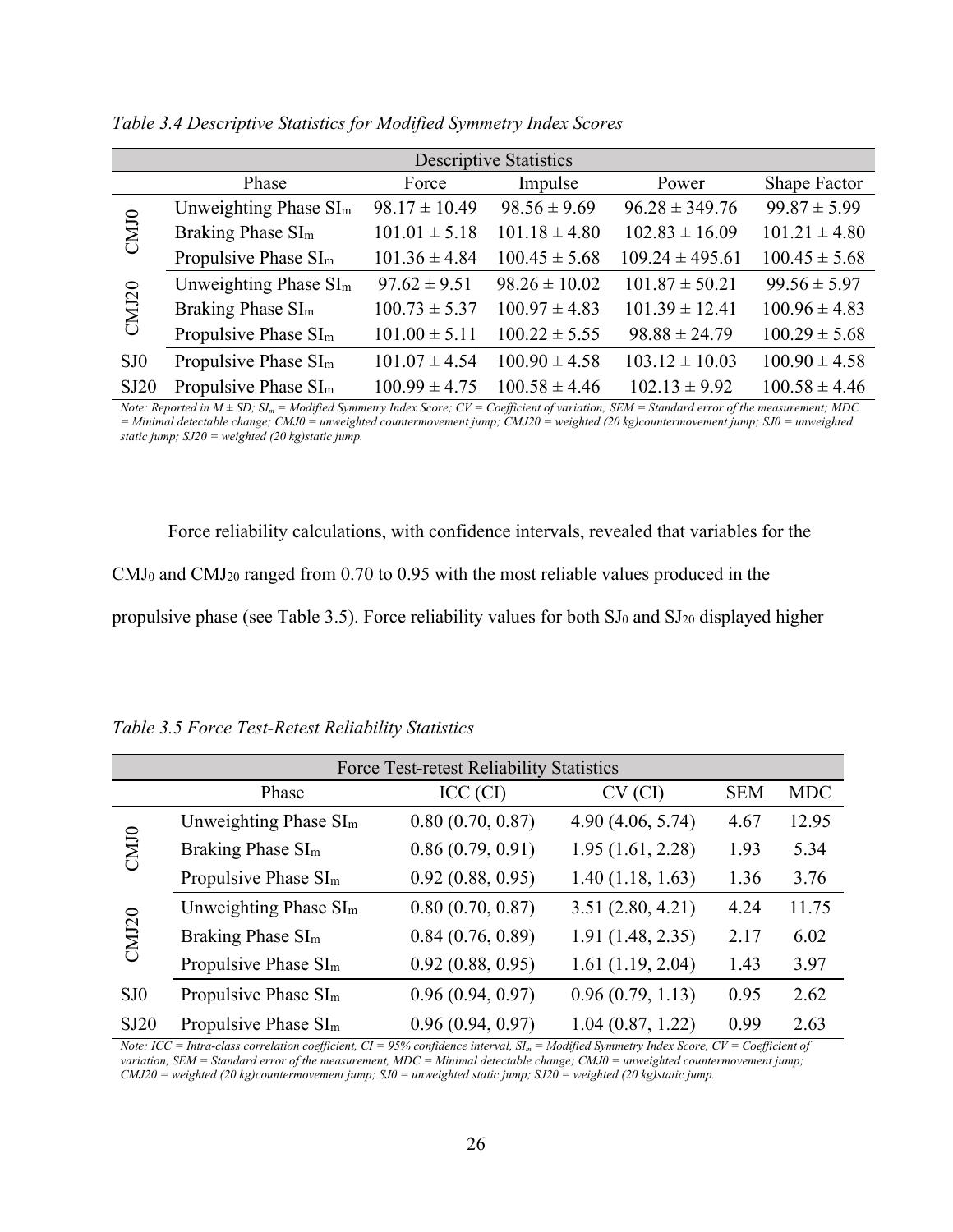reliabilities (ICC of 0.94-0.97) than each comparable CMJ. Force  $SI<sub>m</sub>$  variables for CMJ reached good reliability levels (mean ICC of  $0.86 \pm 0.05$ ; mean CV of  $2.55 \pm 1.37$ ) and excellent reliability levels in the SJ (mean ICC of  $0.96 \pm 0.00$ ; mean CV of  $1.00 \pm 0.06$ ).

Calculations for IMP displayed higher reliabilities for the unweighting and braking

phases in both the CMJ0 and CMJ20 (see Table 3.6) when compared to force. Reliability of the

|                  | <b>Impulse Test-retest Reliability Statistics</b> |                  |                  |            |            |  |  |
|------------------|---------------------------------------------------|------------------|------------------|------------|------------|--|--|
|                  | Phase                                             | ICC (CI)         | <b>CV</b>        | <b>SEM</b> | <b>MDC</b> |  |  |
|                  | Unweighting Phase $SIm$                           | 0.89(0.84, 0.93) | 3.28(2.66, 3.90) | 3.22       | 8.93       |  |  |
| CM <sub>10</sub> | Braking Phase SI <sub>m</sub>                     | 0.92(0.88, 0.94) | 1.83(1.57, 2.09) | 1.64       | 4.55       |  |  |
|                  | Propulsive Phase SI <sub>m</sub>                  | 0.90(0.86, 0.94) | 1.83(1.57, 2.09) | 1.64       | 4.55       |  |  |
|                  | Unweighting Phase $SIm$                           | 0.87(0.81, 0.92) | 3.82(3.21, 4.44) | 1.81       | 5.02       |  |  |
| <b>CMJ20</b>     | Braking Phase SI <sub>m</sub>                     | 0.89(0.83, 0.92) | 1.86(1.52, 2.20) | 1.86       | 5.17       |  |  |
|                  | Propulsive Phase SI <sub>m</sub>                  | 0.91(0.86, 0.94) | 1.46(1.19, 1.73) | 1.54       | 4.28       |  |  |
| SJ <sub>0</sub>  | Propulsive Phase SI <sub>m</sub>                  | 0.94(0.92, 0.96) | 1.14(0.96, 1.32) | 1.08       | 2.99       |  |  |
| SJ20             | Propulsive Phase SI <sub>m</sub>                  | 0.96(0.94, 0.97) | 0.99(0.84, 1.14) | 0.95       | 2.63       |  |  |

*Table 3.6 Impulse Test-Retest Reliability Statistics* 

*Note: ICC = Intra-class correlation coefficient, CI = 95% confidence interval,*  $SI_m =$ *Modified Symmetry Index Score, CV = Coefficient of variation, SEM = Standard error of the measurement, MDC = Minimal detectable change; CMJ0 = unweighted countermovement jump; CMJ20 = weighted (20 kg)countermovement jump; SJ0 = unweighted static jump; SJ20 = weighted (20 kg)static jump.* 

 $SJ_0$  were slightly lower than the force (ICC of 0.92-0.96), but the same for the SJ<sub>20</sub>. Overall, IMP values outperformed force in CMJ (mean ICC of  $0.90 \pm 0.02$ ; mean CV of  $2.31 \pm 0.99$ ) and had similar results for the SJ (mean ICC of  $0.95 \pm 0.01$ ; mean CV of  $1.07 \pm 0.11$ ).

Power reliabilities were found to be relatively low in the unweighting and braking phases of the CMJ<sub>20</sub> (ICC = 0.72, 0.81; respectively) with the most volatile reliabilities in the CMJ<sub>0</sub>  $(ICC = 0.20, 0.03; respectively)$  during the same phases (see Table 3.7). While adding weight to jumps improved reliability values for power, only the propulsive phase of  $CMJ_{20}$ ,  $SJ_0$ , and  $SJ_{20}$ displayed acceptable results when considering the CI. Overall, power displayed the poorest CMJ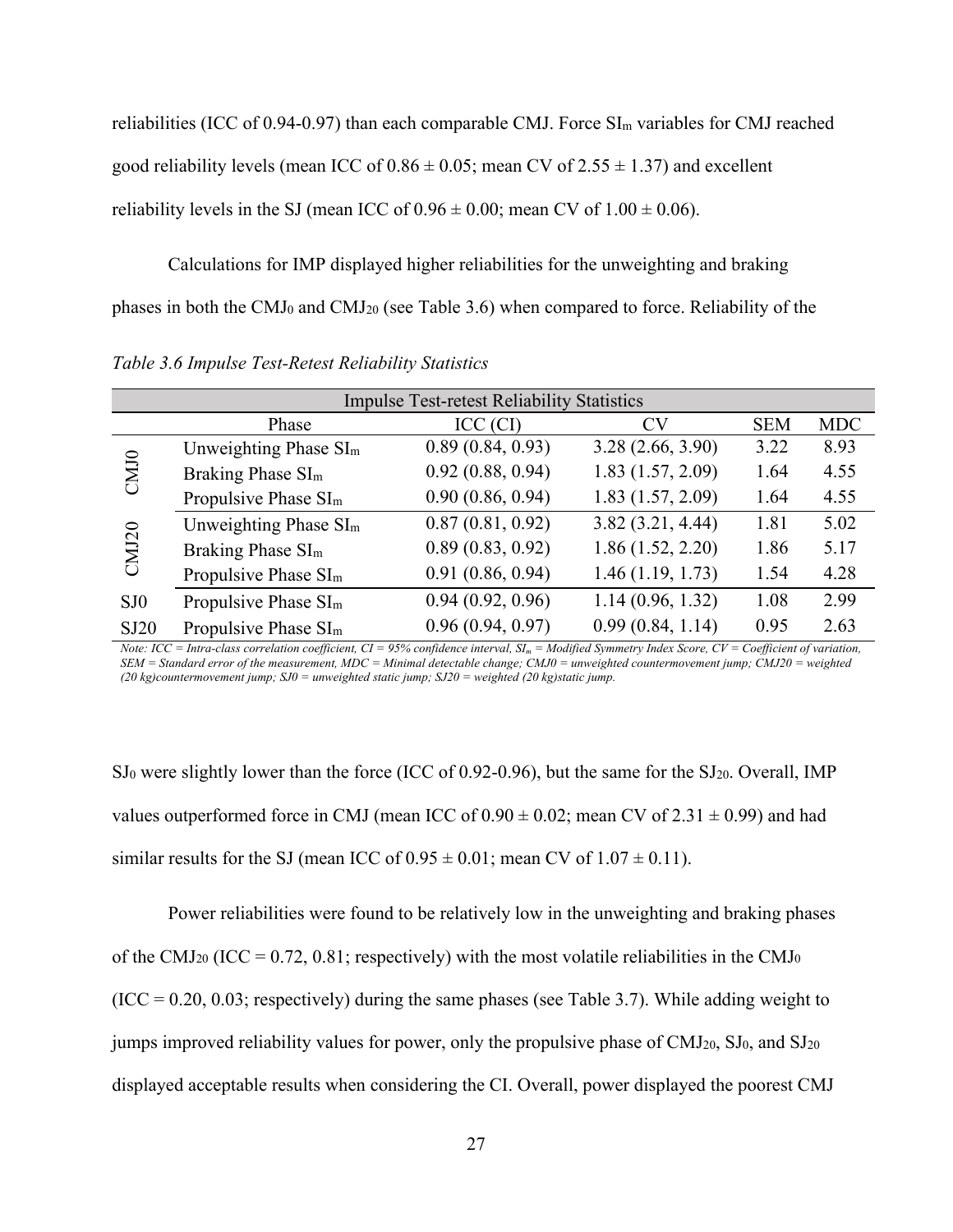reliability values (mean ICC =  $0.60 \pm 0.39$ ; mean CV = -193.72  $\pm$  537.88) but excellent

reliability for SJ (mean ICC =  $0.92 \pm 0.04$ ; mean CV =  $2.94 \pm 0.47$ ).

| <b>Power Test-retest Reliability Statistics</b> |                                  |                             |                                       |            |            |  |  |
|-------------------------------------------------|----------------------------------|-----------------------------|---------------------------------------|------------|------------|--|--|
|                                                 | Phase                            | ICC (CI)                    | CV (CI)                               | <b>SEM</b> | <b>MDC</b> |  |  |
|                                                 | Unweighting Phase $SIm$          | $0.20$ ( $-0.19, 0.46$ )    | 76.61 (-66.5, 219.73)                 | 312.40     | 865.92     |  |  |
| CMJ <sub>0</sub>                                | Braking Phase SI <sub>m</sub>    | $0.03$ ( $-0.45$ , $0.35$ ) | $-1290.22$ ( $-3959.62$ , $1379.17$ ) | 488.99     | 1355.42    |  |  |
|                                                 | Propulsive Phase SI <sub>m</sub> | 0.91(0.87, 0.94)            | 4.94(4.08, 5.80)                      | 4.77       | 13.23      |  |  |
|                                                 | Unweighting Phase $SIm$          | 0.72(0.59, 0.82)            | 32.05 (25.78, 38.33)                  | 2.68       | 7.44       |  |  |
| CMJ20                                           | Braking Phase SI <sub>m</sub>    | 0.81(0.72, 0.87)            | 10.68 (8.78, 12.59)                   | 10.81      | 29.98      |  |  |
|                                                 | Propulsive Phase SI <sub>m</sub> | 0.92(0.87, 0.94)            | 3.63(3.01, 4.26)                      | 1.49       | 4.13       |  |  |
| SJ <sub>0</sub>                                 | Propulsive Phase SI <sub>m</sub> | 0.89(0.84, 0.93)            | 3.28(2.74, 3.81)                      | 3.29       | 9.11       |  |  |
| SJ20                                            | Propulsive Phase SI <sub>m</sub> | 0.94(0.91, 0.96)            | 2.61(2.22, 3.00)                      | 1.15       | 3.18       |  |  |

*Table 3.7 Power Test-Retest Reliability Statistics* 

*Note: ICC = Intra-class correlation coefficient, CI = 95% confidence interval, SIm = Modified Symmetry Index Score, CV = Coefficient of variation, SEM = Standard error of the measurement, MDC = Minimal detectable change; CMJ0 = unweighted countermovement jump; CMJ20 = weighted (20 kg)countermovement jump; SJ0 = unweighted static jump; SJ20 = weighted (20 kg)static jump.* 

Modified shape factor (mSHP) displayed the highest relative and absolute reliability in CMJ (mean ICC of  $0.93 \pm 0.04$ ; mean CV of  $1.29 \pm 0.50$ ) with a strong reliability for SJ (mean ICC of 0.94  $\pm$  0.00; mean CV of 1.07  $\pm$  0.11) as well (see Table 3.8). Interestingly, results for the

| Modified Shape Factor Test-retest Reliability Statistics |                                   |                  |                  |            |            |
|----------------------------------------------------------|-----------------------------------|------------------|------------------|------------|------------|
|                                                          | Phase                             | ICC (CI)         | CV               | <b>SEM</b> | <b>MDC</b> |
| CM <sub>10</sub>                                         | Unweighting Phase SI <sub>m</sub> | 0.93(0.90, 0.95) | 1.71(1.44, 1.99) | 1.58       | 4.38       |
|                                                          | Braking Phase SI <sub>m</sub>     | 0.92(0.88, 0.94) | 1.83(1.57, 2.09) | 1.64       | 4.55       |
|                                                          | Propulsive Phase SI <sub>m</sub>  | 0.90(0.86, 0.94) | 1.59(1.35, 1.83) | 1.49       | 4.14       |
| <b>CMJ20</b>                                             | Unweighting Phase SI <sub>m</sub> | 0.91(0.87, 0.94) | 1.84(1.53, 2.16) | 1.77       | 4.90       |
|                                                          | Braking Phase SI <sub>m</sub>     | 1.00(1.00, 1.00) | 0.00(0.00, 0.00) | 0.00       | 0.00       |
|                                                          | Propulsive Phase SI <sub>m</sub>  | 0.91(0.86, 0.94) | 1.47(1.20, 1.47) | 1.46       | 4.05       |
| S <sub>10</sub>                                          | Propulsive Phase SI <sub>m</sub>  | 0.94(0.92, 0.96) | 1.14(0.96, 1.32) | 1.08       | 2.99       |
| SJ20                                                     | Propulsive Phase $SIm$            | 0.94(0.92, 0.96) | 0.99(0.84, 1.14) | 1.05       | 2.91       |

*Table 3.8 Modified Shape Factor Test-Retest Reliability Statistics* 

*Note: ICC = Intra-class correlation coefficient, CI = 95% confidence interval,*  $SI_m =$  *Modified Symmetry Index Score, CV = Coefficient of variation, SEM = Standard error of the measurement, MDC = Minimal detectable change; CMJ0 = unweighted countermovement jump; CMJ20 = weighted (20 kg)countermovement jump; SJ0 = unweighted static jump; SJ20 = weighted (20 kg)static jump.*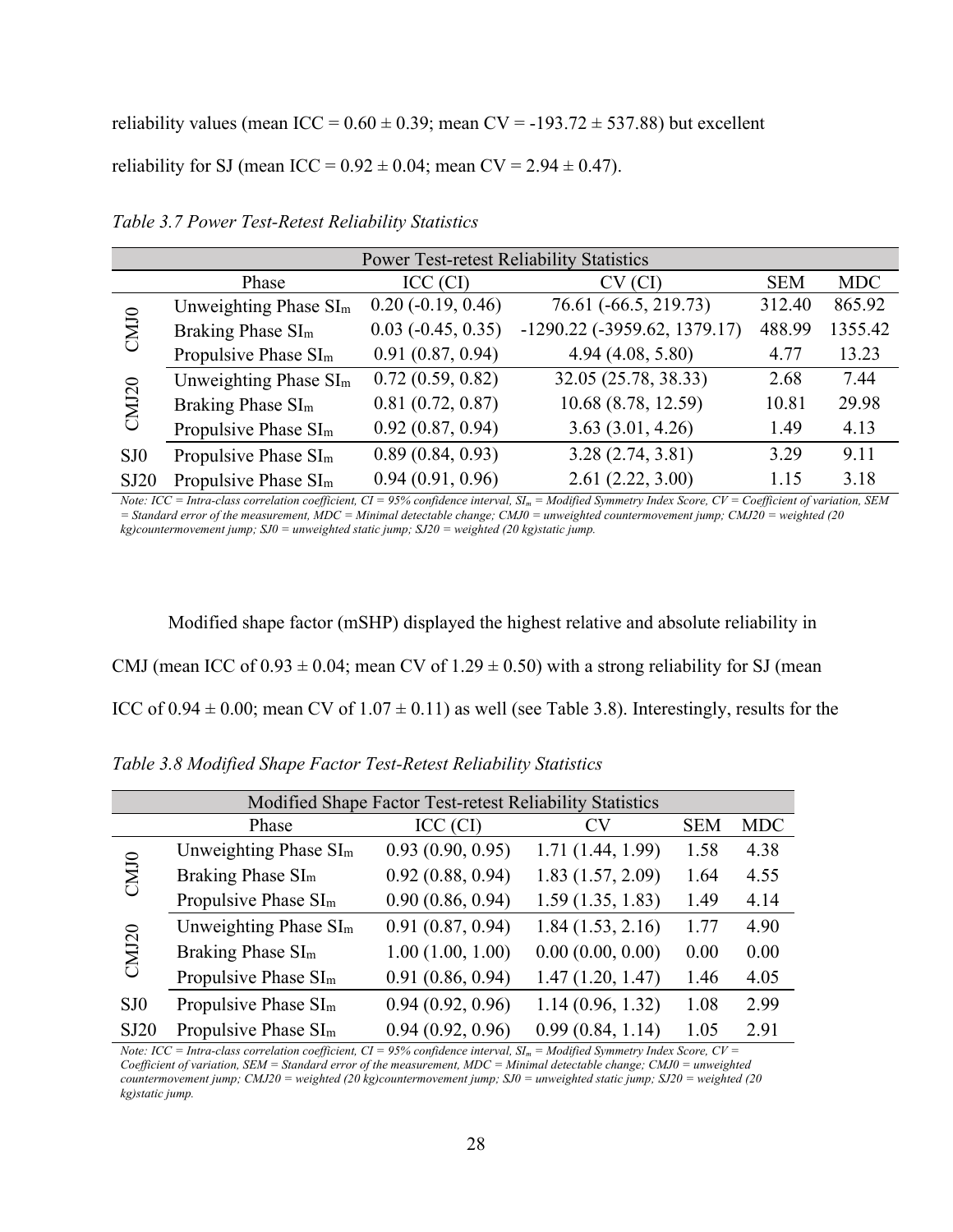CMJ20 braking phase showed near perfect reliability. Males and females displayed little difference in mSHP reliability with < 0.03 difference in ICC values and < 0.18 difference in CV values (see Figure 3.1 and Figure 3.2). The greatest differences were found during the





*Note: Displayed as values with 95% confidence intervals; UW = unweighting phase; BRK = breaking phase; PRP = propulsive phase; (0kg) = unweighted jumps; (20kg) = weighted jumps.*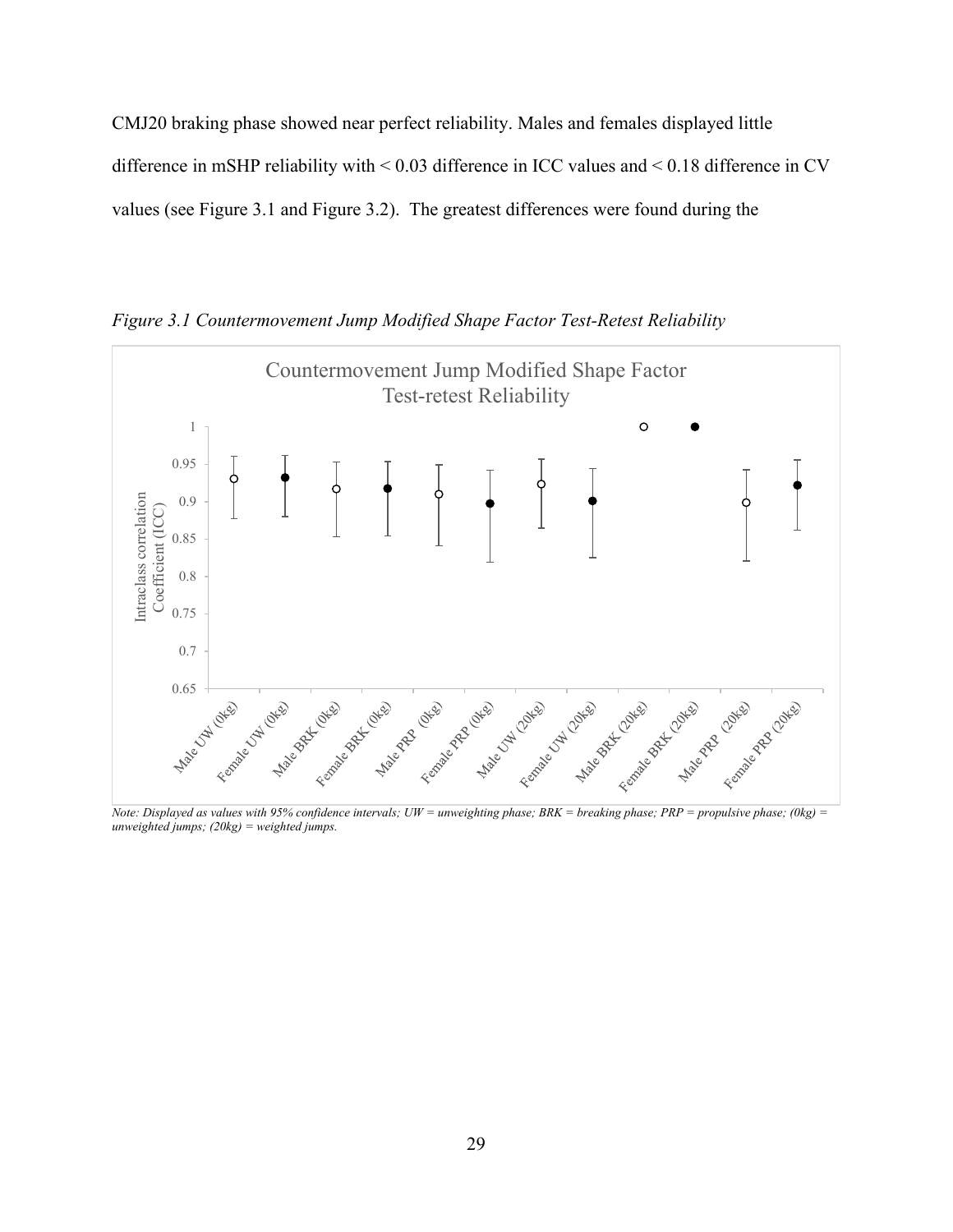

*Figure 3.2 Countermovement Jump Impulse Test-Retest Reliability* 

*Note: Displayed as values with 95% confidence intervals; UW = unweighting phase; BRK = breaking phase; PRP = propulsive phase; (0kg) = unweighted jumps; (20kg) = weighted jumps.* 

propulsive phase of both CMJs. All SJ reliability variables were identical between males and females. Females displayed lower reliability for impulse values with the CI of ICC dropping below 0.80 for CMJ<sub>0</sub> and CMJ<sub>20</sub> unweighting phases. In addition, CV values with CI for females in the unweighting phase produced higher variability which was also reflected in a higher SEM and MDC.

# **Discussion**

The purpose of this study was to provide intra-session reliability values for the entire F-Tc duration of vertical jumps both static and countermovement. The key findings from this study are 1.) impulse and shape factor display the best overall absolute and relative reliability values;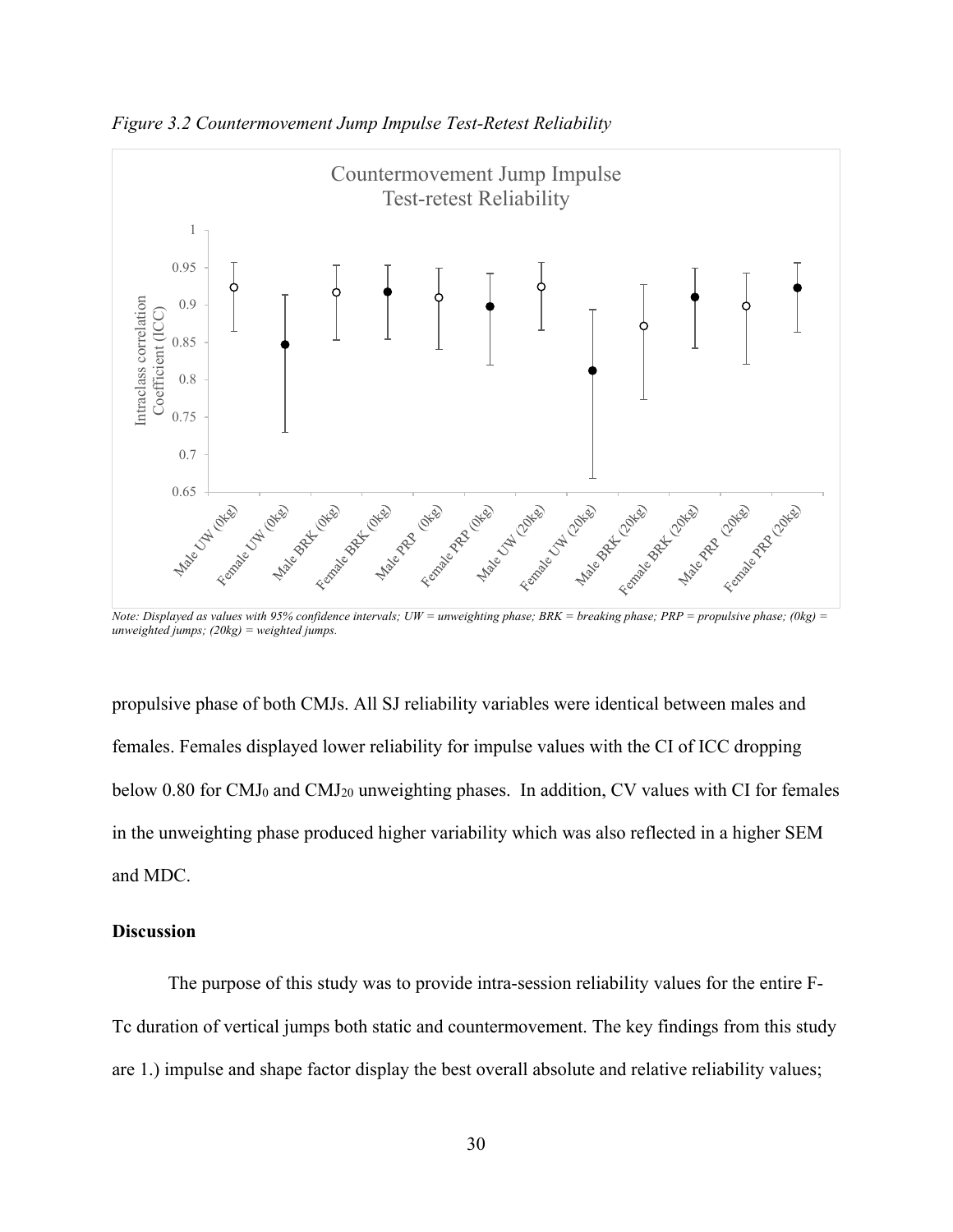2.) the addition of weight (20 kg) improves reliability for all variables; 3.) both the braking and propulsive phases of the CMJ are highly reliable; 4.) males and females produced similar SI scores despite statistically significant differences in jump flight times; 5.) both unweighted and weighted SJs produce superior reliability in most comparable instances.

Researchers and practitioners should use caution when assessing asymmetry with force and particularly power outputs as reliability was somewhat questionable, however, impulse and shape factor SI scores were more reliable overall. While force and power outputs are reliable during the propulsive phase, this only accounts for a minimal portion of a countermovement jump. While force  $SI_m$  provides the most reliable measure for  $SI_0$  and  $SI_{20}$ , it may violate distribution normality indicating additional caution should be used. More research is needed to ascertain the relationship of each variable to performance measures.

In contrast to unilateral jumping asymmetry, weighted jumps may be familiar enough to many athletes to produce more reliable values. The addition of weight to each jump type does increase the absolute and relative reliability of most metrics of asymmetry. Weighted jumps, at least at the loads used in this study, may challenge the neuromotor patterns of the movement enough to require more coordinated muscle activation. While asymmetry research involving weighted jumps is lacking, these data will provide efficacy for continued research in this area.

Using self-select depths in the unweighting phase have been shown to be a less reliable measure for jumping (Carroll et al., 2019), however both the braking and propulsive phase are highly reliable. This observation provides evidence that interactions during the braking phase should be evaluated along with the propulsive phase. This interaction may illuminate the relationship between asymmetry and performance.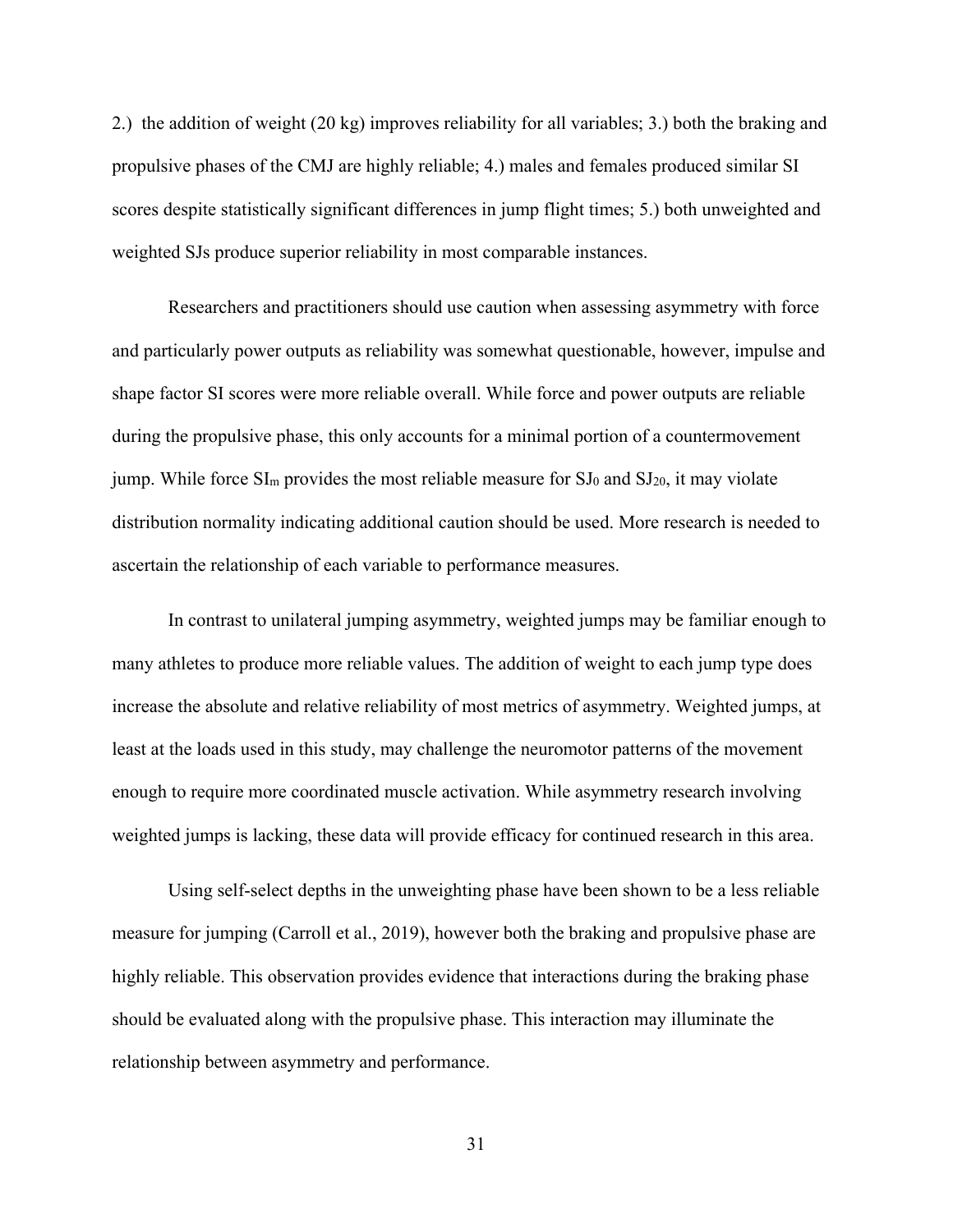In essence, SJs are comprised of only a propulsive phase and, as such, are expected to mimic the asymmetry during the CMJ propulsive phase. With SJ asymmetry being more reliable than the propulsive phase of the CMJ, it may be a truer representation of concentric asymmetries. The eccentric phase of the CMJ influences the CMJ propulsive phase which may be a more representative measure of stretch-shortening cycle usage and overall coordination.

Males and females produced similar  $SI_m$  scores in most asymmetry metrics while producing statistically different flight times, and therefore jump heights. When assessing the relationship of asymmetry to performance, researchers should separate the sexes or mathematically account for these differences. As such, developed sporting asymmetries may be consistent between sexes and sports. However, while all athletes that participated were cleared by the athletic training staff, no past or present injury data were obtained in the current study which may have influenced these relationships (Hart et al., 2019).

This evidence dealing with reliability can alleviate the calculation confusion for future asymmetry studies. Power is a less reliable measure for jumping (Carroll et al., 2019) and may not be a viable avenue to discern asymmetry in bilateral CMJ. While power, in the propulsive phase of SJs and CMJs, showed good to excellent relative reliability, absolute reliability was worse than all other variables in the same phase. This may partially be explained by a shifting of body weight from one side to the other which may confound the power calculation method of using 50% system mass. However, more research is needed in this area.

# **Conclusion**

Practitioners and researchers interested in pursuing asymmetry from dual GRF should focus on impulse or mSHP moving forward. Adding weight to jumps will provide a new avenue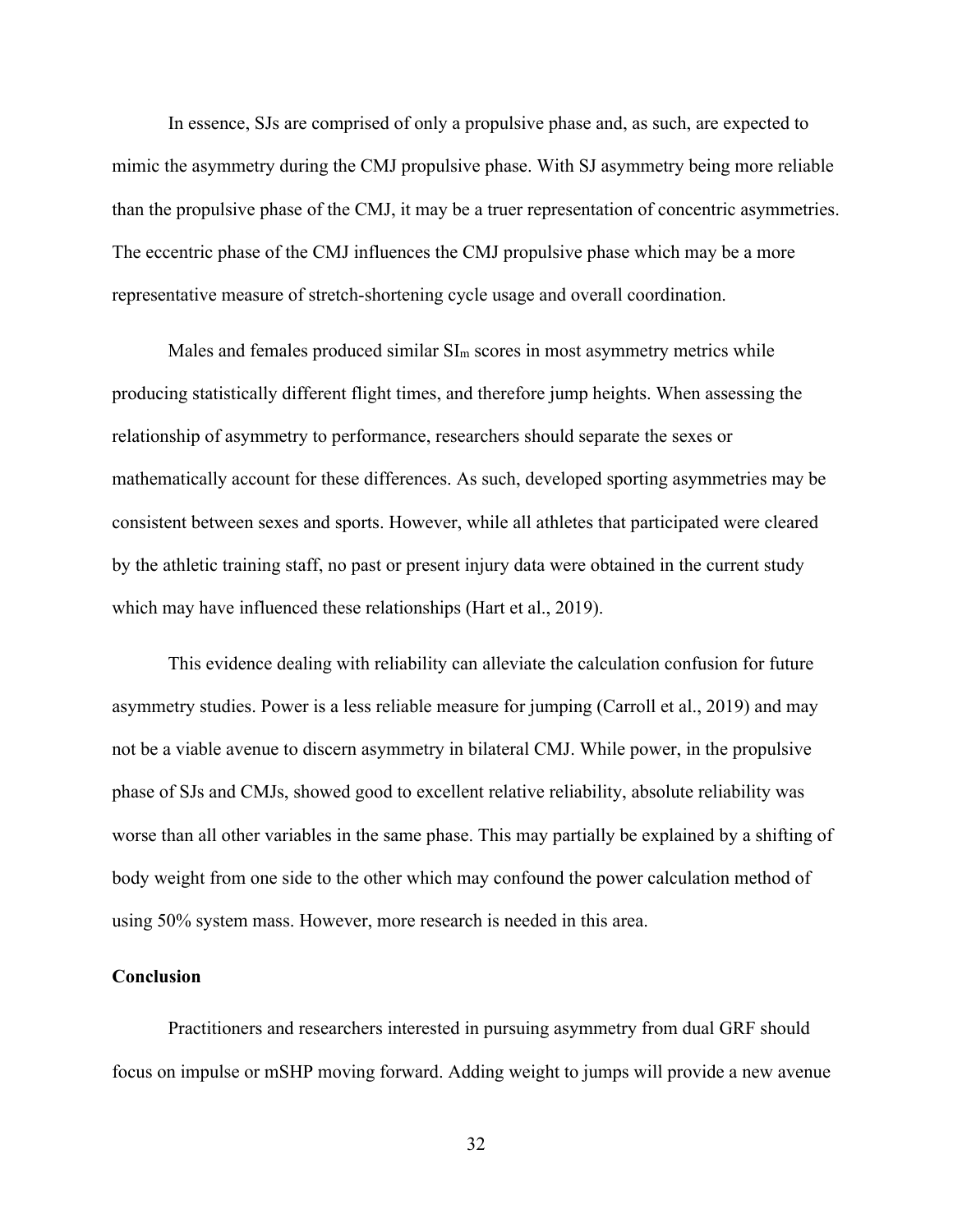for asymmetry research, however an appropriate amount of weight is yet to be determined.

Asymmetries in bilateral GRF from vertical style jumps are reliable and can be a simple addition to jumps already being monitored.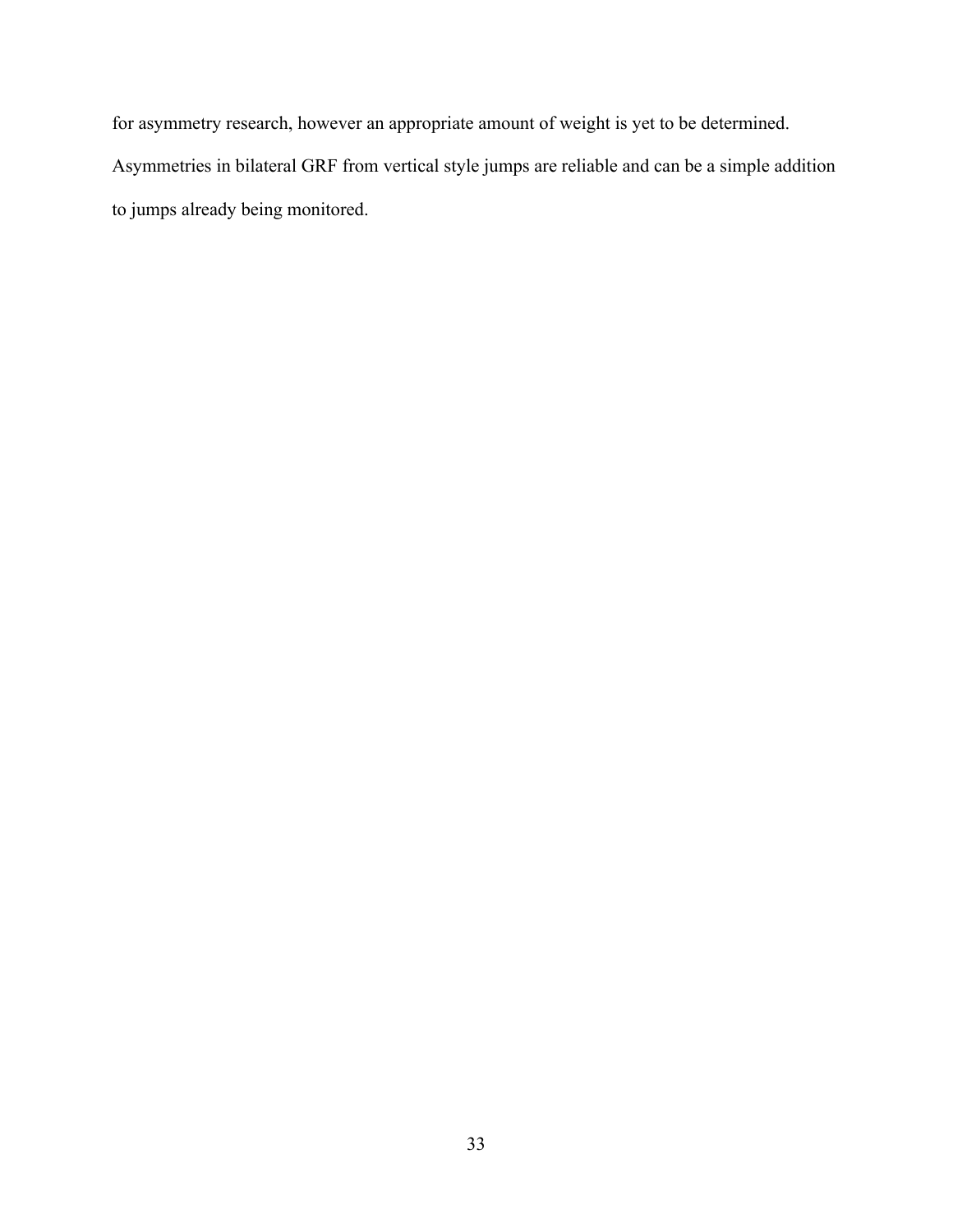# **References**

- Atkinson, G., & Nevill, A. M. (1998). Statistical methods for assessing measurement error (reliability) in variables relevant to sports medicine. Sports medicine, 26(4), 217-238.
- Bailey, C., Sato, K., Burnett, A., & Stone, M. (2015a). Carry-over of force production symmetry in athletes of differing strength levels. journal of strength and conditioning research, 29(11), 3188-3196.
- Bailey, C., Sato, K., Burnett, A., & Stone, M. (2015b). Force-production asymmetry in male and female athletes of differing strength levels. International Journal of Sports Physiology and Performance, 10(4), 504-508.
- Bazyler, Bailey, Chiang, Sato, & Stone. (2014). The effects of strength training on isometric force production symmetry in recreationally trained males. Journal of Trainology, 6-10.
- Bell, D. R., Sanfilippo, J. L., Binkley, N., & Heiderscheit, B. C. (2014). Lean mass asymmetry influences force and power asymmetry during jumping in collegiate athletes. Journal of strength and conditioning research, 28(4), 884.
- Benjanuvatra, N., Lay, B., Alderson, J., & Blanksby, B. (2010). Comparison of ground reaction force asymmetry in one-and two-legged countermovement jumps. The Journal of Strength & Conditioning Research, 27(10), 2700-2707.
- Bishop, C., Brashill, C., Abbott, W., Read, P., Lake, J., & Turner, A. (2019). Jumping asymmetries are associated with speed, change of direction speed, and jump performace in elite academy soccer players. Journal of Strength and Conditioning Research.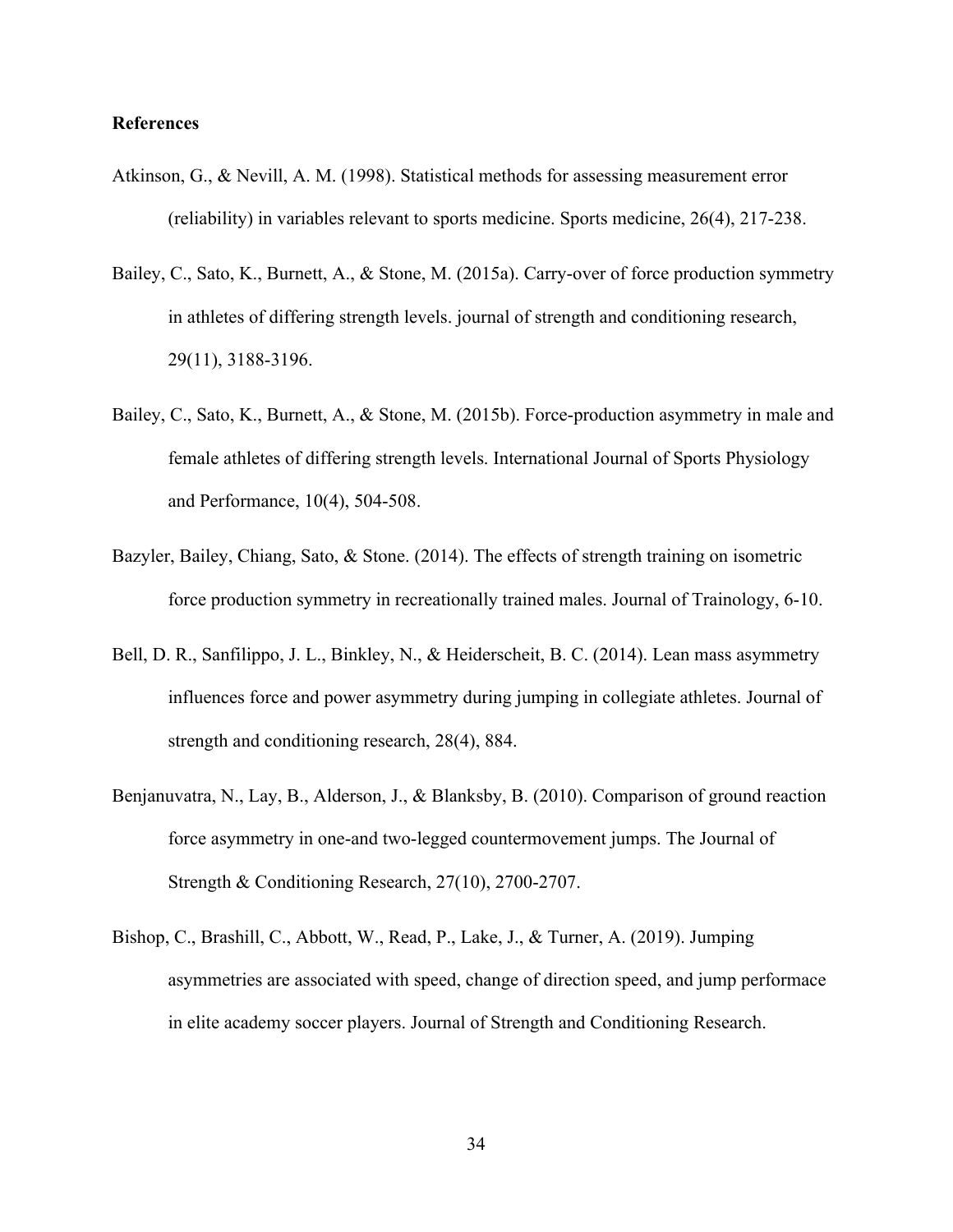- Bishop, C., Read, P., McCubbine, J., & Turner, A. N. (2018a). Vertical and horizontal asymmetries are related to slower sprinting and jump performance in elite youth female soccer players. Journal of strength and conditioning research.
- Bishop, C., Turner, A., & Read, P. (2018b). Effects of inter-limb asymmetries on physical and sports performance: a systematic review. Journal of Sports Sciences, 36(10), 1135-1144.
- Carroll, K. M., Wagle, J. P., Sole, C. J., & Stone, M. H. (2019). Intrasession and intersession reliability of countermovement jump testing in division-I volleyball athletes. The Journal of Strength & Conditioning Research, 33(11), 2932-2935.
- Chavda, S., Bromley, T., Jarvis, P., Williams, S., Bishop, C., Turner, A., Lake, J., & Mundy, P. (2018). Force-time characteristics of the countermovement jump: Analyzing the curve in Excel. Strength & Conditioning Journal, 40(2), 67-77.
- Dos'Santos, T., Thomas, C., Jones, P., & Comfort, P. (2017). Asymmetries in single and triple hop are not detrimental to change of direction speed. Journal of Trainology, 6(2), 35-41.
- Exell, T. A., Irwin, G., Gittoes, M., & Kerwin, D. (2012). Implications of intra-limb variability on asymmetry analyses. Journal of Sports Sciences, 30(4), 403-409.
- Gathercole, R., Sporer, B., Stellingwerff, T., & Sleivert, G. (2015). Alternative countermovement-jump analysis to quantify acute neuromuscular fatigue. International Journal of Sports Physiology and Performance, 10: 84-92.
- Hart, N., Nimphius, S., Weber, J., Spiteri, T., Rantalainen, T., Dobbin, M., & Newton, R. (2017). Musculoskeletal asymmetry in football athletes: a product of limb function over time. Medicine and science in sports and exercise, 48(7), 1379-1387.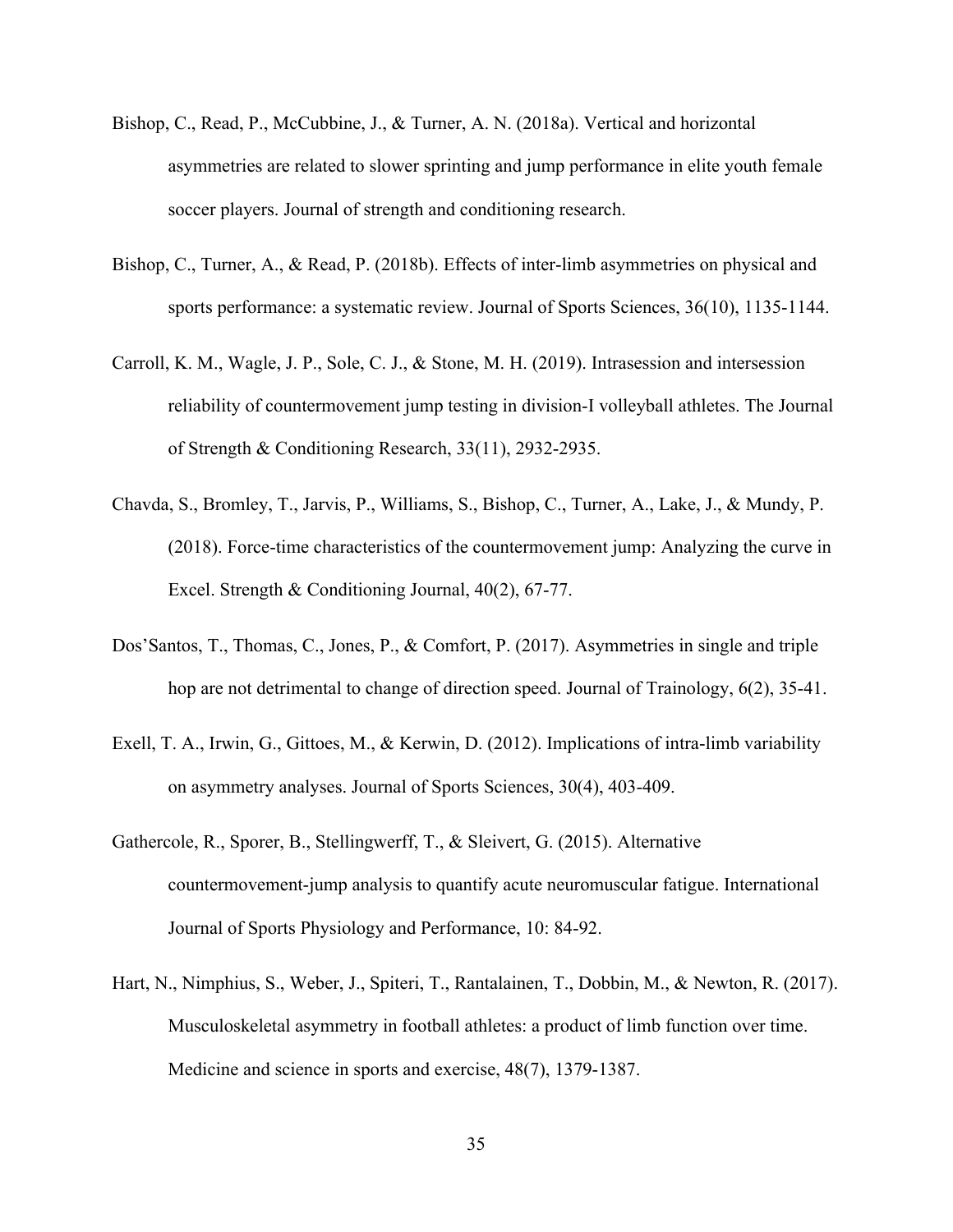- Hart, L. M., Cohen, D. D., Patterson, S. D., Springham, M., Reynolds, J., & Read, P. (2019). Previous injury is associated with heightened countermovement jump force‐time asymmetries in professional soccer players. *Translational Sports Medicine*, *2*(5), 256- 262.
- Hoffman, J. R., Ratamess, N. A., Klatt, M., Faigenbaum, A., & Kang, J. (2007). Do bilateral power deficits influence direction-specific movement patterns? Research in Sports Medicine, 15(2), 125-132.
- Impellizzeri, F., Rampinini, E., Maffiuletti, N., & Marcora, S. (2007). A vertical jump force test for assessing bilateral strength asymmetry in athletes. Medicine and Science in Sports and Exercise, 39(11), 2044-2050.
- Jones, P., & Bampouras, T. (2010). A comparison of isokinetic and functional methods of assessing bilateral strength imbalance. Journal of Strength and Conditioning Research, 24(6), 1553-1558.
- Kaçoğlu , C. (2019). Relationship between lower extremity strength asymmetry and jump and sprint performance. Türk Spor ve Egzersiz Dergisi, 21(2), 204-210.
- Knapik, J., Bauman, C., Jones, B., Harris, J., & Vaughn, L. (1991). Preseason strength and flexibility imbalances associated with athletic injuries in female collegiate athletes. The American Journal of Sports Medicine, 19(1): 76-81.
- Koo, T. K., & Li, M. Y. (2016). A guideline of selecting and reporting intraclass correlation coefficients for reliability research. Journal of chiropractic medicine, 15(2), 155-163.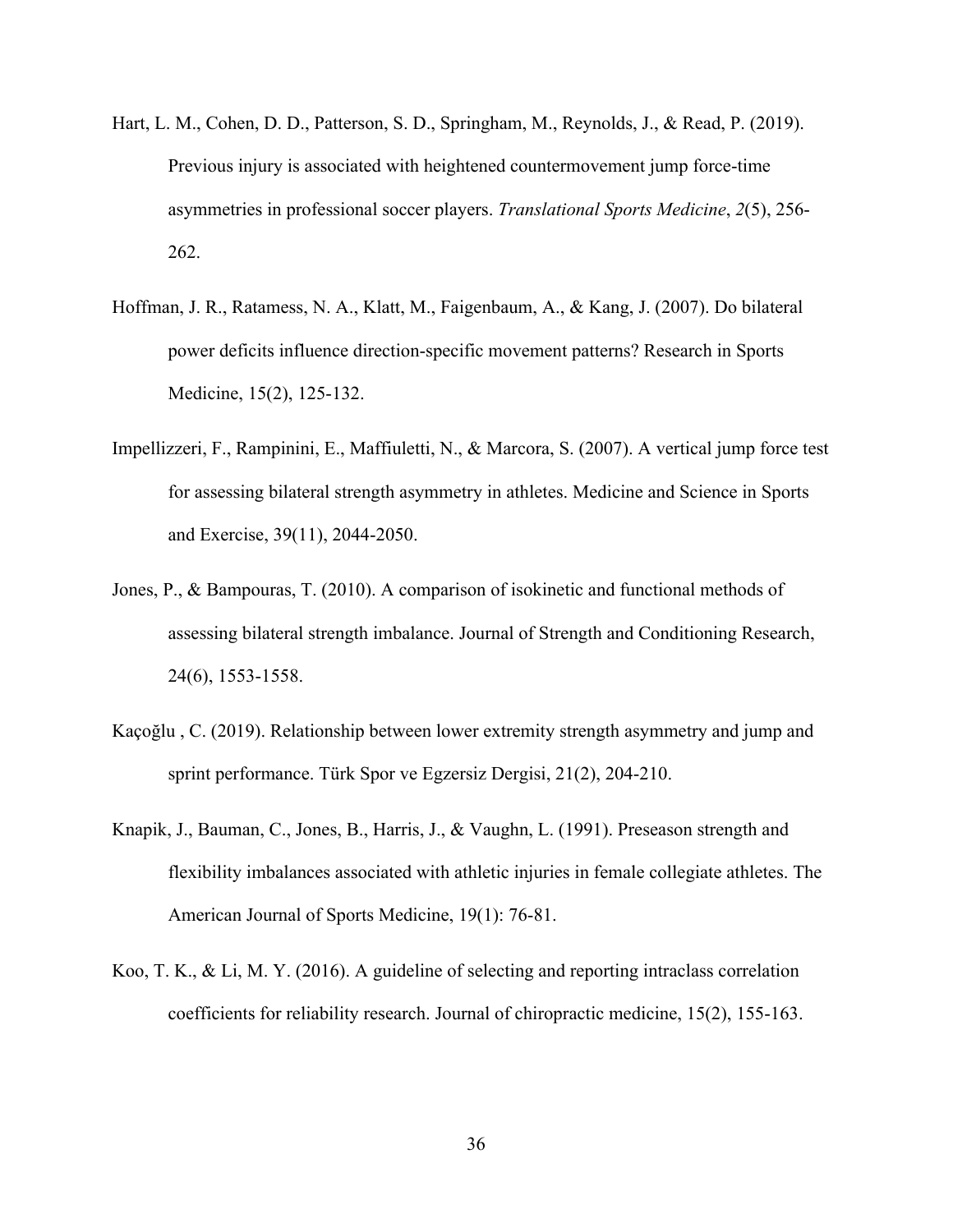- Lockie, R. G., Callaghan, S., Berry, S., Cooke, E., Jordan, C., Luczo, T., & Jeffriess, M. (2014). Relationship between unilateral jumping ability and asymmetry on multidirectional speed in team-sport athletes. The Journal of Strength & Conditioning Research, 28(12), 3557- 3566.
- Madruga-Parera, M., Bishop, C., Fort-Vanmeerhaeghe, A., Beltran-Valls, M., Skok, O., & Romero-Rodríguez, D. (2020). Interlimb asymmetries in youth tennis players: Relationships with performance. The Journal of Strength & Conditioning Research, 34(10), 2815-2823.
- Maloney, S. J. (2019). The relationship between asymmetry and athletic performance: A critical review. The Journal of Strength & Conditioning Research, 33(9), 2579-2593.
- Maloney, S., Richards, J., Nixon, D., Harvey, L., & Fletcher, I. (2017). Do stiffness and asymmetries predict change of direction performance? Journal of sports sciences, 35(6), 547-556.
- Maulder, P., & Cronin, J. (2005). Horizontal and vertical jump assessment: reliability, symmetry, discriminative and predictive ability. Physical therapy in Sport, 6(2), 74-82.
- Menzel, H., Chagas, M., Szmuchrowski, L., Araujo, S., Andrade, A., & Jesus-Moraleida, F. (2013). Analysis of lower limb asymmetries by isokinetic and vertical jump tests in soccer players. Journal of Strength and Conditioning Research, 27(5), 1370-1377.
- Owens, E., Serrano, A., Ramsey, M., Mizuguchi, S., Johnston, B., & Stone, M. H. (2011). Comparing lower-limb asymmetries in NCAA DI male and female athletes. The Journal of Strength & Conditioning Research, 25, S44-S45.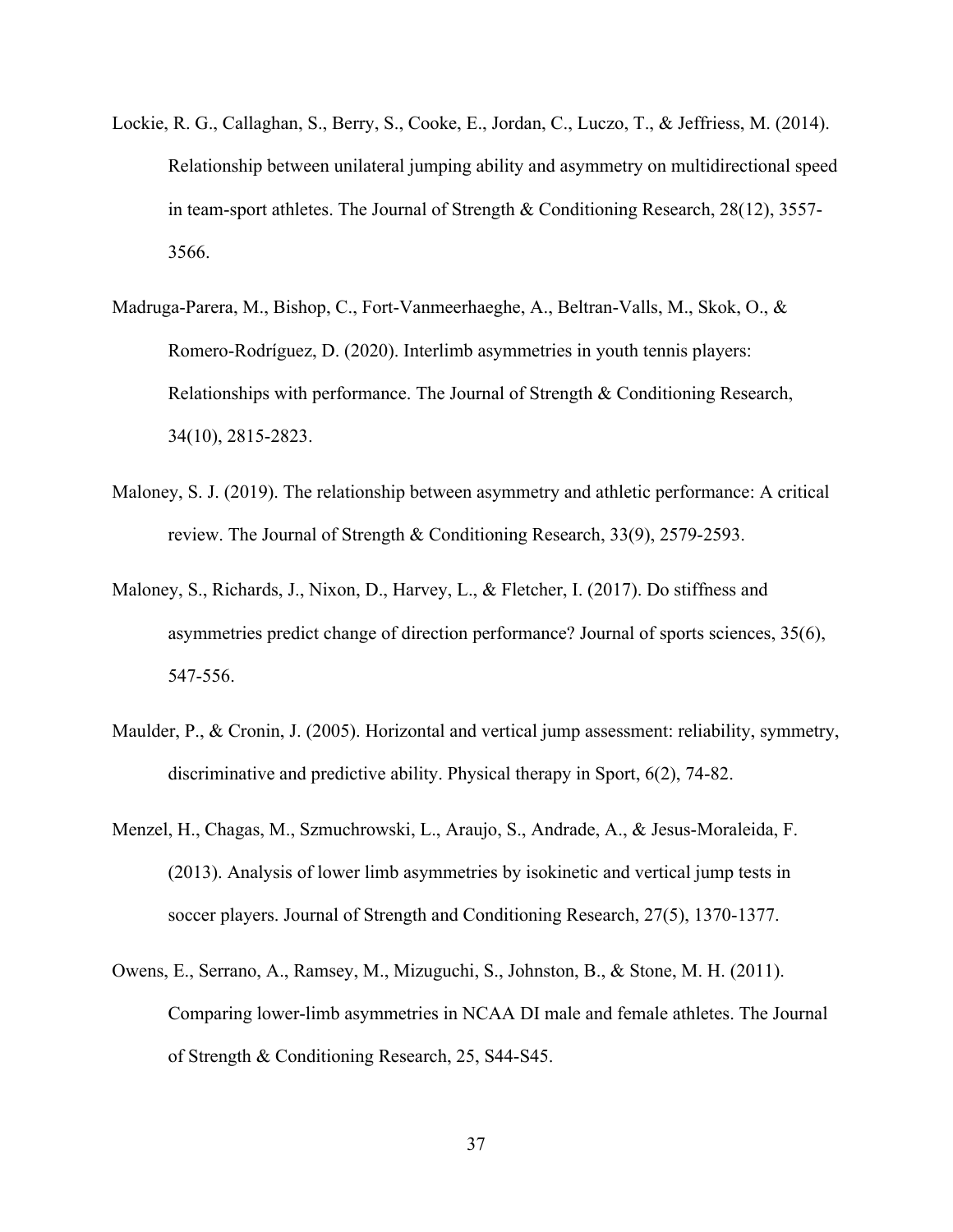- Pérez-Castilla, A., García-Ramos, A., Janicijevic, D., Miras-Moreno, S., De la Cruz, J., Rojas, F., & Cepero, M. (2021). Unilateral or bilateral standing broad jumps: which jump type provides inter-limb asymmetries with a higher reliability? Journal of Sports Science and Medicine, 20(2), 317-327.
- Sannicandro, I., Piccinno, A., Rosa, R., & Pascalis, S. (2011). Functional asymmetry in the lower limb professional soccer players. British Journal of Sports Medicine, 45(4), 370-370.
- Sannicandro, I., Rosa, R., Pascalis, S., & Piccinno, A. (2012). The determination of functional asymmetries in the lower limbs of young soccer players using the countermovement jump. The lower limbs asymmetry of young soccer players. Science & Sports, 27(6), 375-377.
- Schiltz, M., Lehance, C., Maquet, D., Bury, T., Crielaard, J. M., & Croisier, J. (2009). Explosive strength imbalances in professional basketball players. Journal of Athletic Training., 44, 39-47.
- Sole, C., Mizuguchi, S., Sato, K., Moir, G., & Stone, M. (2018). Phase characteristics of the countermovement jump force-time curve: a comparison of athletes by jumping ability. Journal of Strength of Conditioning Research, 32(4): 1155-1165.
- Suchomel, T. J., Nimphius, S., & Stone, M. H. (2016). The importance of muscular strength in athletic performance. 46(10), 1419-1449.
- Zifchock, R. A., Davis, I., Higginson, J., & Royer, T. (2008). The symmetry angle: a novel, robust method of quantifying asymmetry. Gait & posture, 27(4), 622-627.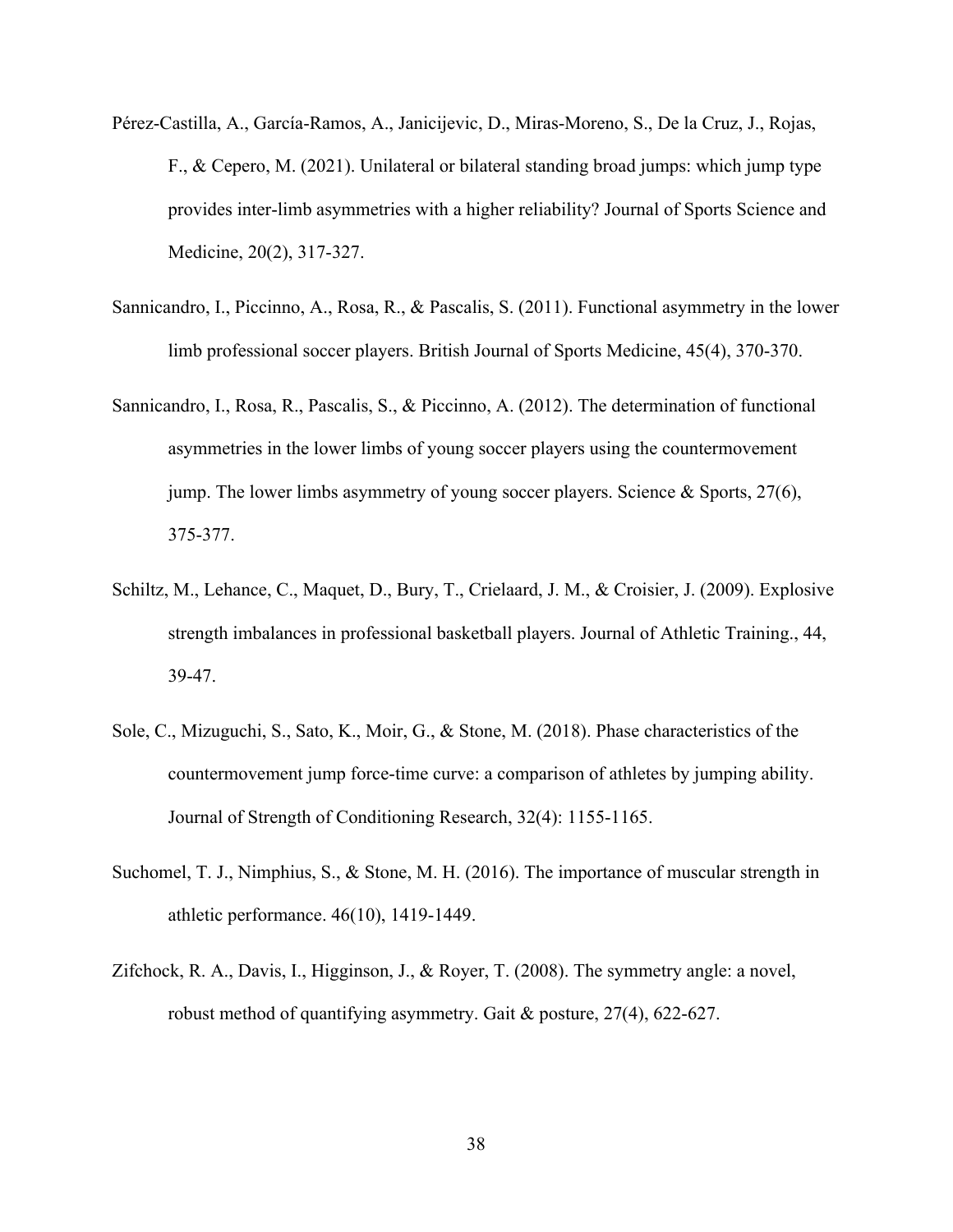# **Chapter 4. Relationships of Bilateral Ground Reaction Force Asymmetry and**

# **Countermovement Jumping Performance in Collegiate Soccer Players**

AUTHORS: Painter, K. B.; Hornsby, W.; Carroll, K.; Mizuguchi, S.; Stone, M. H.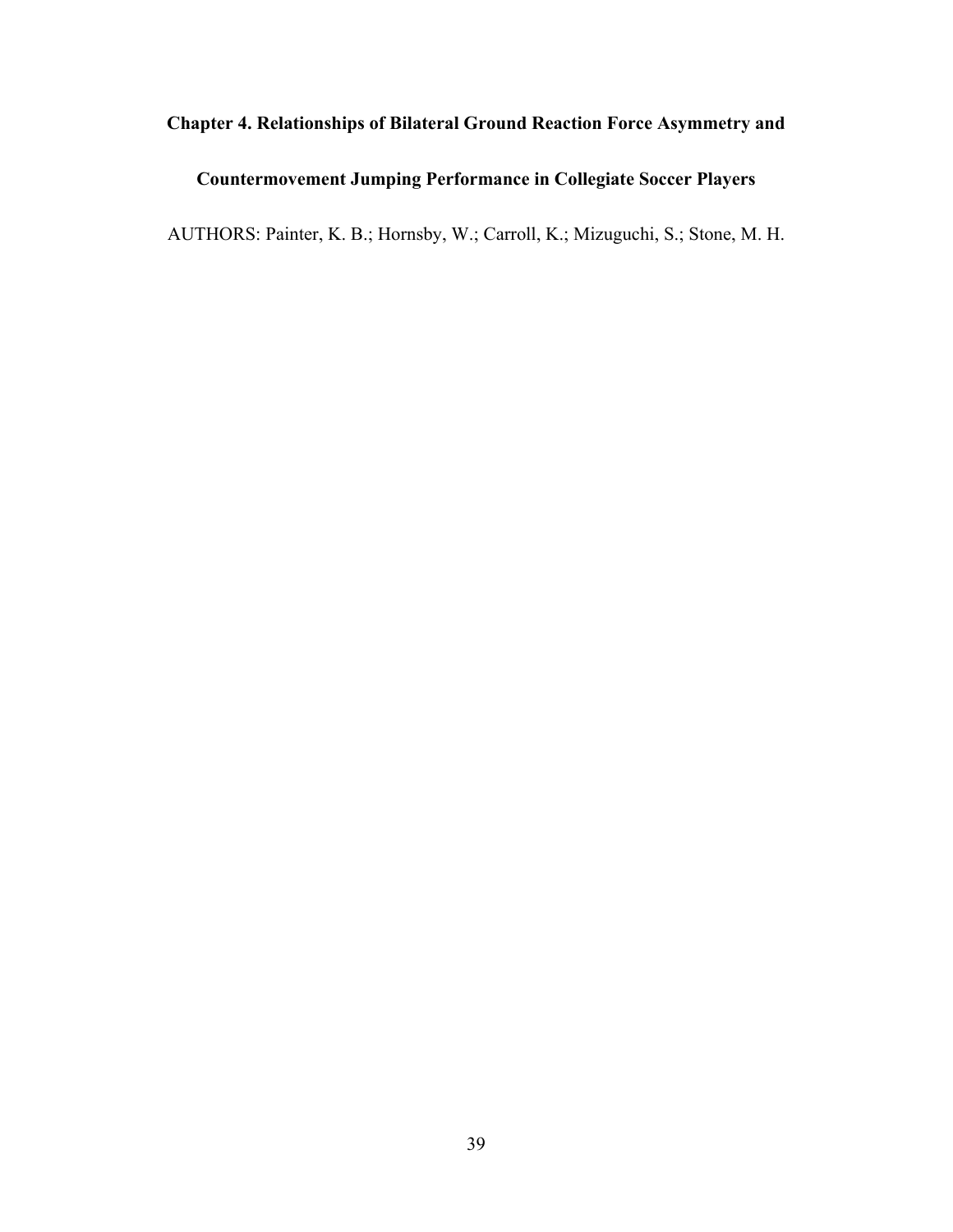# **Abstract**

The relationship between asymmetry and performance is still being scrutinized in the literature with varying results. While methods of assessing asymmetry have been inconsistent, much of the research has focused on the analysis of jumping asymmetry. Dual ground reaction forces (dGRF) are becoming more prevalent in athlete monitoring programs, though underutilized in asymmetry research. The purpose of this retrospective study is to assess the relationship of countermovement jump impulse asymmetry to performance from dGRF in collegiate soccer athletes. A total of 59 athletes male and female athletes were selected from an ongoing athlete research repository database of NCAA D-I soccer athletes. All athletes contributed two maximal effort unweighted countermovement jumps (CMJ0) and weighted countermovement jumps (CMJ20) using the mean for calculations. Propulsive phase asymmetry scores (PrPAS) and positive impulse asymmetry scores (PIAS) were calculated to determine the magnitude of asymmetry for each prospective phase. Statistically significant ( $p > 0.05$ ) correlations were found between CMJ0 jump height and unweighted PIAS ( $r = -0.43$ ) in females. Males produced statistically significant correlations between CMJ20 jump height and weighted PIAS (r = -0.49). Neither unweighted PrPAS nor weighted PrPAS produced statistically significant correlations  $(r < 0.26)$  to their prospective jump heights. When assessing CMJ asymmetry, it is recommended to conduct both weighted and unweighted CMJ testing utilizing PIAS as the metric to be assessed.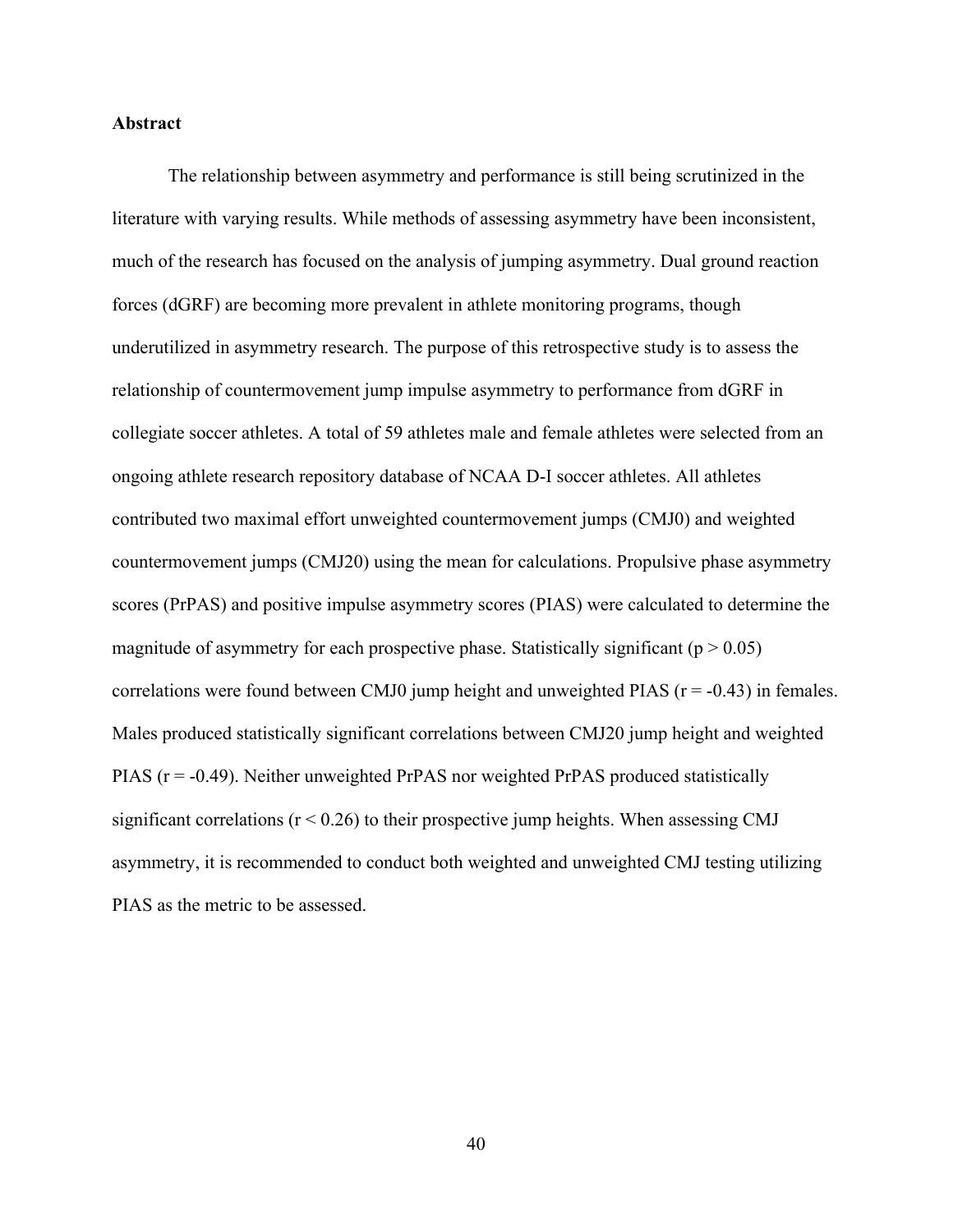## **Introduction**

Asymmetry can be defined as the unequal split of two halves whether that be side-to-side, front-to-back or some other combination. Some level of asymmetry is expected in all human movements and there is likely a threshold for meaningful asymmetry (Guiard, 1987). As such, sporting asymmetry refers to developed asymmetries to match the demands of a particular sport (Maloney S. J., 2019; Rouissi, et al., 2016; Bishop, Turner, & Read, 2018), indicating that athletes likely learn to adapt to asymmetrical developments and use it to their advantage. This may account for the task dependent nature of asymmetry (Bailey et al., 2015a; Bussey, 2010; Maloney, 2019) which should be considered when investigating asymmetry with performance, as motor coordination may be more indicative of poor performance than strength asymmetry (Bell et al., 2014).

Asymmetry and performance have shown mixed results in the literature and there has not been a consensus on their relationship (Maloney, 2019). Some studies have provided evidence that various jumping asymmetries do relate to performance measures (Bishop, Turner, & Read, 2018; Madruga-Parera, et al., 2020; Maloney, Richards, Nixon, Harvey, & Fletcher, 2017; Maulder & Cronin, 2005), others refute those claims (Dos'Santos et al., 2017; Hoffman et al., 2007). Most studies of ground reaction force asymmetry have focused on the peaks associated with the propulsive phase of the CMJ (Benjanuvatra et al., 2010; Impellizzeri et al., 2007) which leaves out the unweighting and breaking phases that account for over half of the jump. These phases are likely more malleable when encountering asymmetry (Bailey et al., 2015a). While the unweighting phase has been shown to be less reliable with self-selected depths (Carroll et al., 2019), the breaking phase has been shown to produce good to excellent reliability (Sole et al., 2018). As well, the breaking phase asymmetry could be an indicator of how an athlete recovers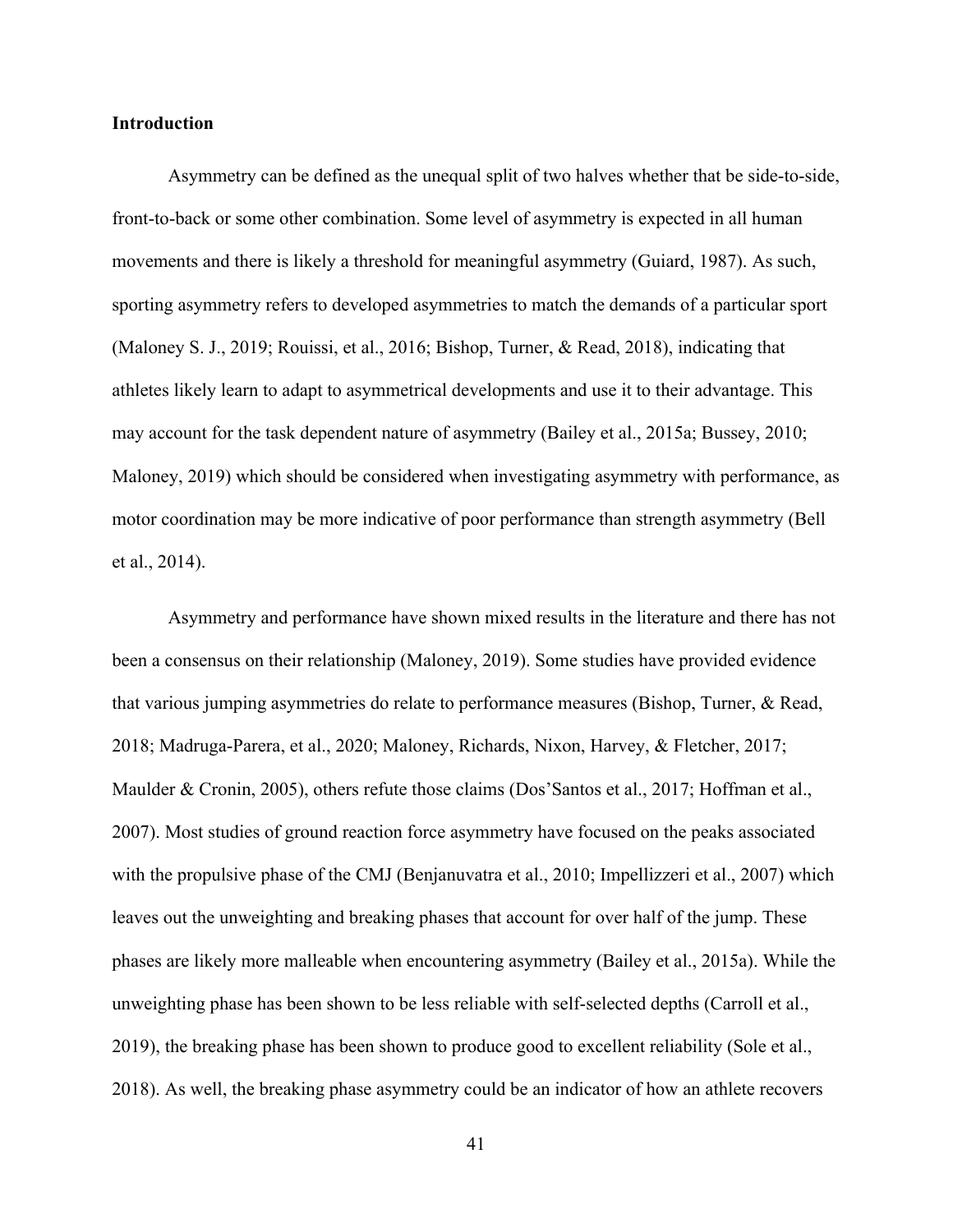and reacts to the unweighting phase. For these reasons, this correlational study will deal with an assessment of the propulsive phase and the positive impulse phase which is comprised of the breaking phase to the point of return to system mass just before take-off (see Figure 4.3) which is also the impulse due to the GRF (Linthorne, 2001).





Additionally, very few researchers have included weighted jumps during asymmetry investigations, and this may be a crucial but overlooked component. Bilateral weighted CMJs may illicit a similar asymmetry response compared to previously investigated unilateral drop jumps (Maloney et al., 2017) and they have been found to exacerbate unloaded jump asymmetry values (Bailey et al., 2015a). Assessing loaded CMJs may be more representative of loads experienced in practice and game situations, as well as a method of increasing the difficultly of a learned task (Kraska et al., 2009). Adding a load should either cause athletes to become more or For the time interest as a symmetrical in the time it takes to achieve PF. Thus, the inclusion of weighted component less asymmetrical in the time it takes to achieve PF. Thus, the inclusion of weighted CMJ cannot also the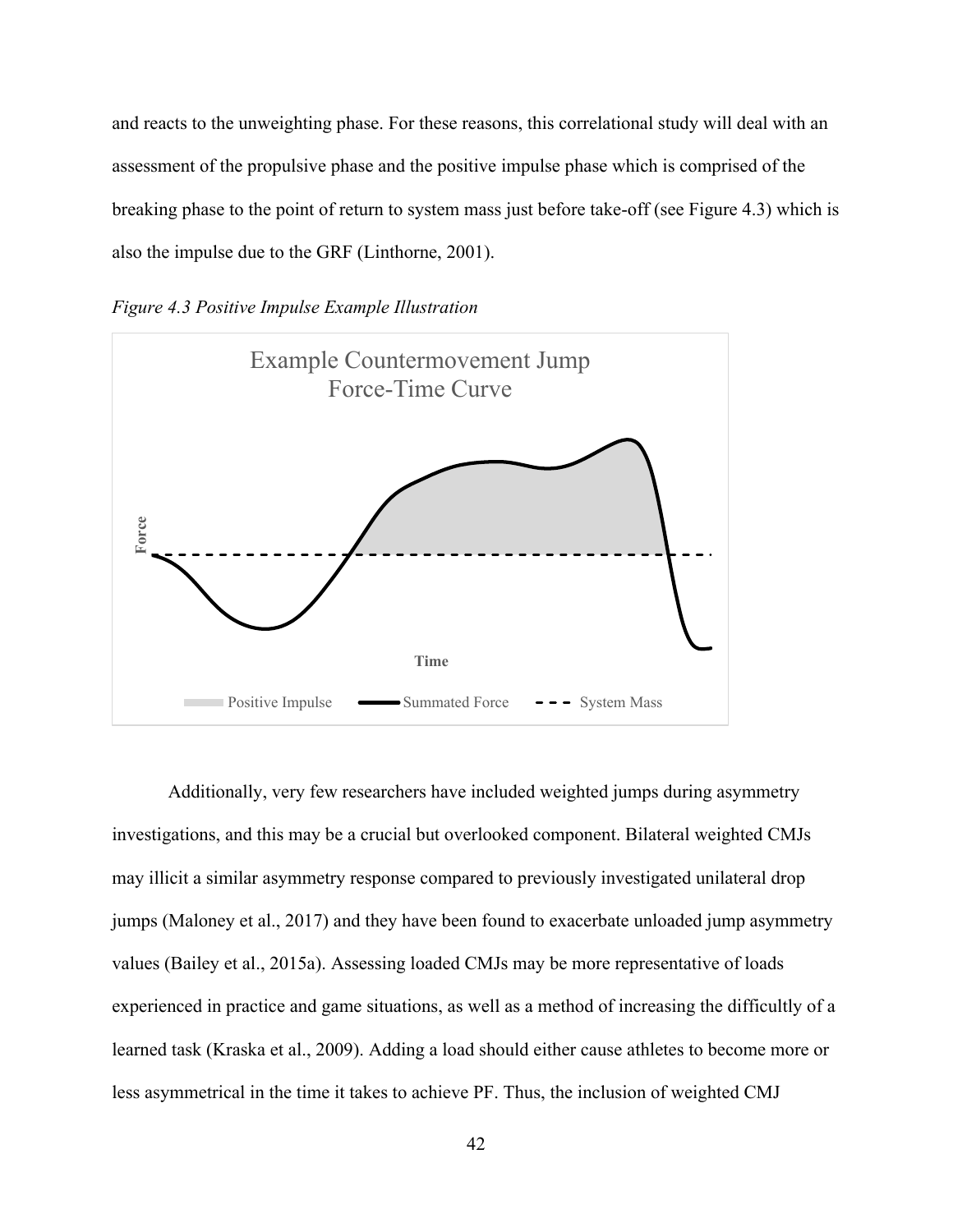asymmetry was also assessed. Overall, the goal of this study is to assess the relationship of CMJ asymmetry to CMJ performance using two alternative methods: propulsive phase asymmetry only and positive impulse phase asymmetry.

## **Methods**

This was a retrospective study examining the relationships of jumping asymmetry to performance. All data were selected from the ongoing athlete research repository database of NCAA D-I male and female soccer teams. The inclusion criteria for each athlete were as follows; 1) all jump testing was conducted on dual force plates; 2.) participated in all performance tests during the testing session with a minimum of two maximum effort trials for each jump test; 3.) tests were conducted during the pre-season phase during the same month. A total of 59 athletes were selected (male  $n = 35$ , female  $n = 24$ ) after implementing the inclusion criteria. This research was approved by the University Institutional Review Board.

## *Testing protocols*

All athletes were cleared to participate by the athletic training staff. Testing consisted of a hydration test, anthropometrics, standard warm up, unweighted jumps, weighted jumps, and isometric mid-thigh pulls. Athletes were given a 50% and a 75% of perceived maximum effort warm up before each test. The average of the best two trials were used for data analysis. Weighted CMJs were performed with a 20 kg barbell (behind neck, across shoulders) and unweighted jumps were performed with a PVC pipe in place of the barbell to prevent arm swing. Before the start of each jump type, a standing system mass value was obtained for a minimum of 1.0 s. All jumps had an athlete self-selected unweighting depth. Isometric mid-thigh pulls (IMTP) were conducted after jump testing was complete. Athletes were positioned in a customized stationary rack at  $125 \pm 5^{\circ}$  knee angle with an upright trunk position (Comfort et al.,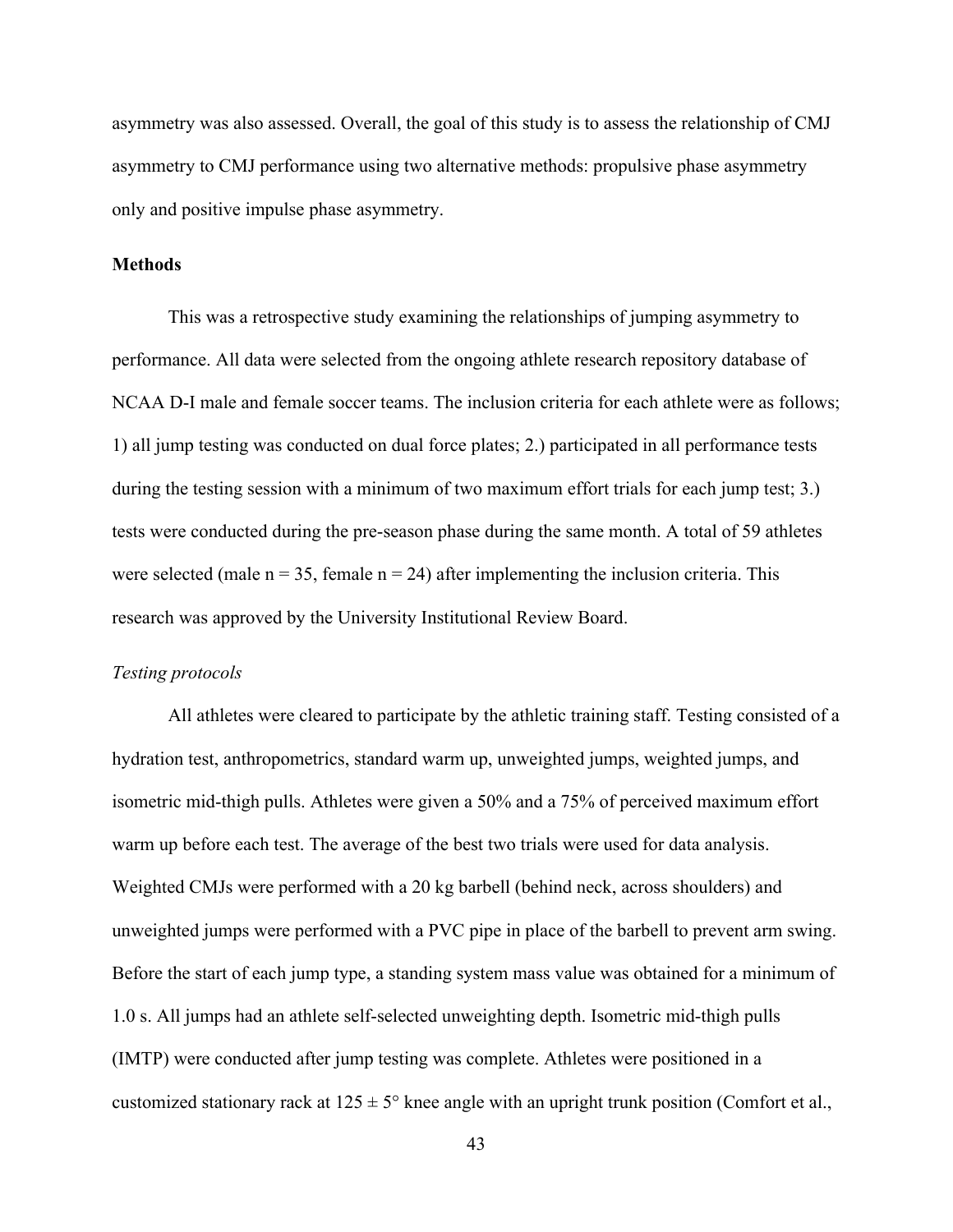2019; Kraska et al., 2009; Stone et al., 2019). All jumps and IMTPs were performed on dual force plates (91.0 cm 3 91.0 cm; Rice Lake Weighing Systems, Rice Lake, WI, USA) with the analog signal from the force platform collected using a customized LabView (National Instruments, Austin, TX, USA) program at 1000 Hz.

# *Data analysis*

The vertical dual ground reaction force (dGRF) data from jumps were exported as text files and analyzed using a customized 2019 Microsoft Excel® spreadsheet and VBA coding (Microsoft Corporations, Redmond, Washington, USA) adopting previously established methods of analyzing CMJs (Chavda et al., 2018; Sole et al., 2018). Raw voltage data from force plates were smoothed using a 50-point FIR filter and then converted into Newtons (N) to develop the force-time curve (F-Tc) for each jump.

The propulsive phase of the CMJ is defined as the end of the eccentric phase to the start of flight time (Sole et al., 2018). Using impulse, a propulsive phase asymmetry score (PrPAS) and a positive impulse asymmetry score (PIAS) was calculated for each jump using an absolute asymmetry equation (see Equation 4.2) (Bazyler et al., 2014; Sato & Heise, 2012) to assess the overall magnitude of asymmetry.

## *Equation 4.2 Symmetry Index Equation*

(Maximum value - Minimum value)  $\frac{N}{M}$   $\times$  100<br>(Maximum value + Minimumu value)  $\times$  100

This allowed for a true assessment of asymmetry rather than focusing on which side was dominant since previous research has shown asymmetry may shift sides depending on the task (Maloney, 2019).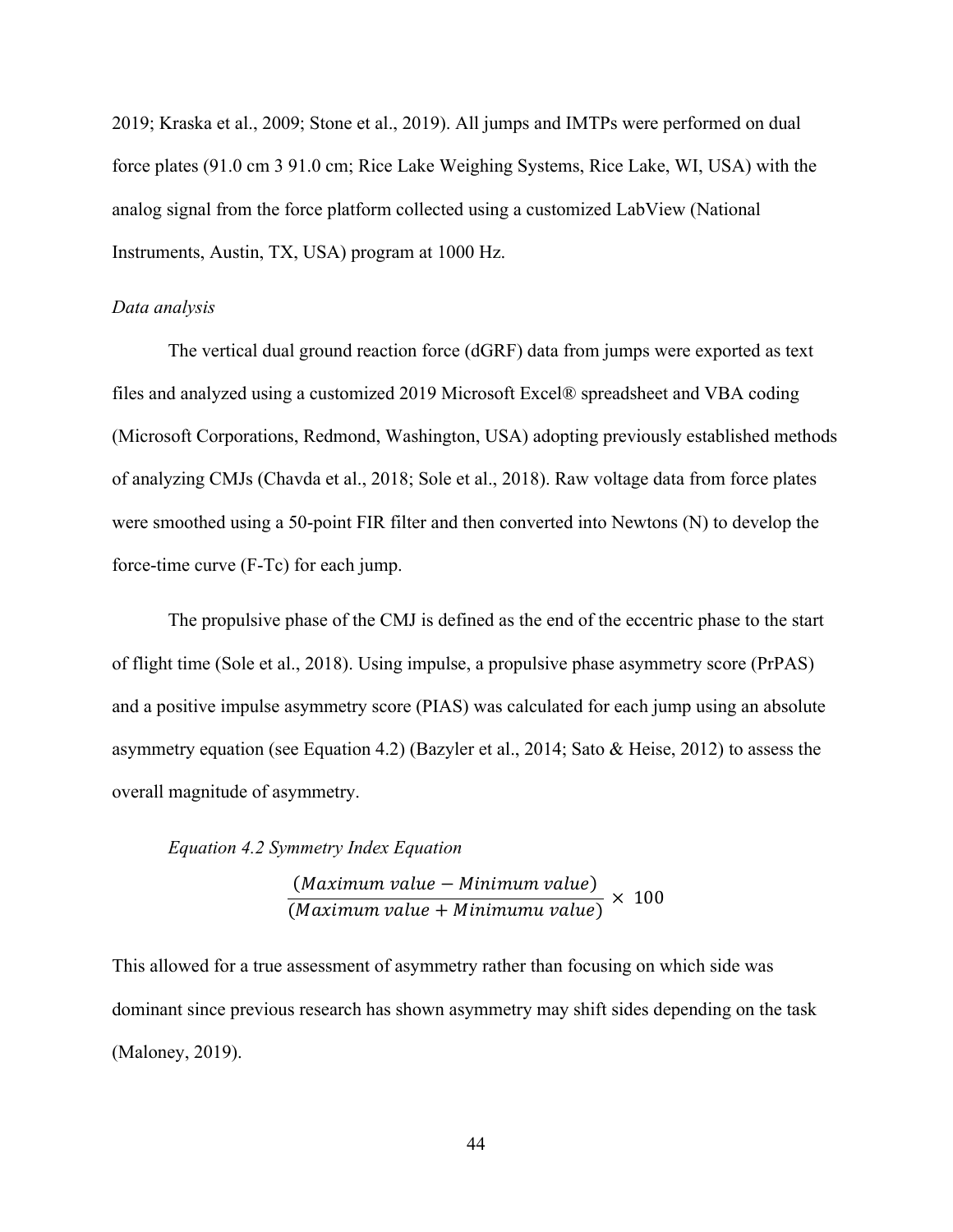# *Statistics*

Means and standard deviations are presented as  $M \pm SD$ . Normality of distribution was checked using the Shapiro-Wilks tests. Welch's T-tests were calculated to assess group differences. A Pearson's product correlation (r) with 95% confidence intervals (CI) were computed between all tests and asymmetry and are reported as r [CI]. Critical r values were calculated for both males and females. An alpha of 0.05 was set for all applicable statistical analyses. Data were analyzed using customized 2019 Microsoft Excel® spreadsheet (Microsoft Corporations, Redmond, Washington, USA).

# **Results**

Descriptive statistics can be found in Table 4.9. All performance variables were normally distributed; however, asymmetry scores were not. Due to the overall curvilinear nature of the scatter plots from the concentration of asymmetry values at the lower end of the spectrum, a natural log transformation was used. After applying a natural log transformation to asymmetry scores, they were found to be normally distributed. Additionally, no outliers or influential cases were identified.

Statistically significant correlations were found between unweighted positive impulse asymmetry score (PIAS0) and weighted positive impulse asymmetry score (PIAS20) for males and females  $(r = 0.84, 0.87;$  respectively). While unweighted propulsive phase asymmetry score (PrPAS0) to weighted propulsive phase asymmetry score (PrPAS20) were also statistically significant, the correlation was not as strong for males ( $r = 0.51$ ) nor for females ( $r = 0.57$ ).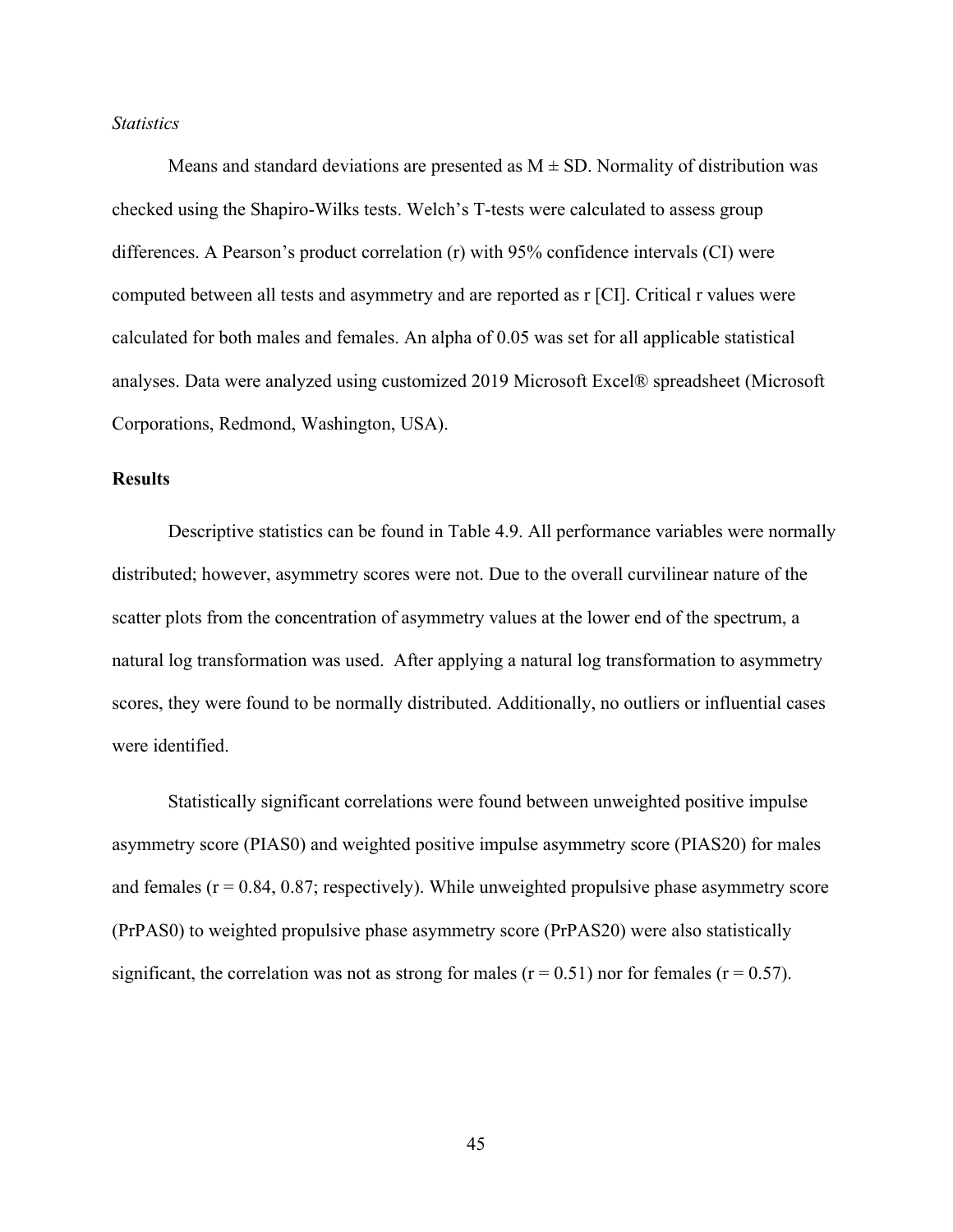|                    | Males            | Females          |
|--------------------|------------------|------------------|
| Body Mass (kg)     | $76.3 \pm 7.8$   | $68.8 \pm 12.0$  |
| Height (cm)        | $178.3 \pm 5.9$  | $165.3 \pm 19.5$ |
| Age                | $19.7 \pm 1.5$   | $19.5 \pm 0.8$   |
| <b>IPFa</b>        | $189.6 \pm 27.2$ | $153.4 \pm 25.4$ |
| $JH0$ (cm)         | $30.82 \pm 4.25$ | $21.44 \pm 4.72$ |
| $JH20$ (cm)        | $22.19 \pm 3.67$ | $14.42 \pm 3.19$ |
| PIAS <sub>0</sub>  | $7.10 \pm 5.45$  | $5.96 \pm 5.55$  |
| PIAS <sub>20</sub> | $7.06 \pm 4.59$  | $5.53 \pm 4.25$  |

*Table 4.9 Descriptive Data for Correlations* 

*Notes: Data presented as Mean ± SD; PIAS0 = Positive impulse asymmetry score for unweighted countermovement jumps; PIAS20 = Positive impulse asymmetry score for weighted (20 kg) countermovement jumps; IPFa = allometrically scaled isometric peak force; JH0 = unweighted jump height; JH20 = weighted (20 kg) jump height.*

Males and females produced statistically significant differences ( $p < 0.05$ ) between unweighted jump heights (JH0), weighted jump heights (JH20), body mass (BM), and allometrically scaled isometric peak force (IPFa). No statistically significant differences were found between the sexes for PrPAS0 ( $p = 0.97$ ), PrRAS20 ( $p = 0.67$ ), PIAS0 ( $p = 0.44$ ), nor PIAS20 (p = 0.20). Critical r values were determined to be  $\pm$  0.33 for males and  $\pm$  0.40 for females.

Unweighted jump heights for males (see Figure 4.4) fell just short of statistical significance with PIAS0. However, females (see Figure 4.5) did have statistically significant correlations with PIAS0 (see Table 4.10). Conversely, males presented statistically significant correlations between weighted jump heights and PIAS20 (see Table 4.10 and Figure 4.6), but females did not reach statistical significance in the same (Figure 4.7).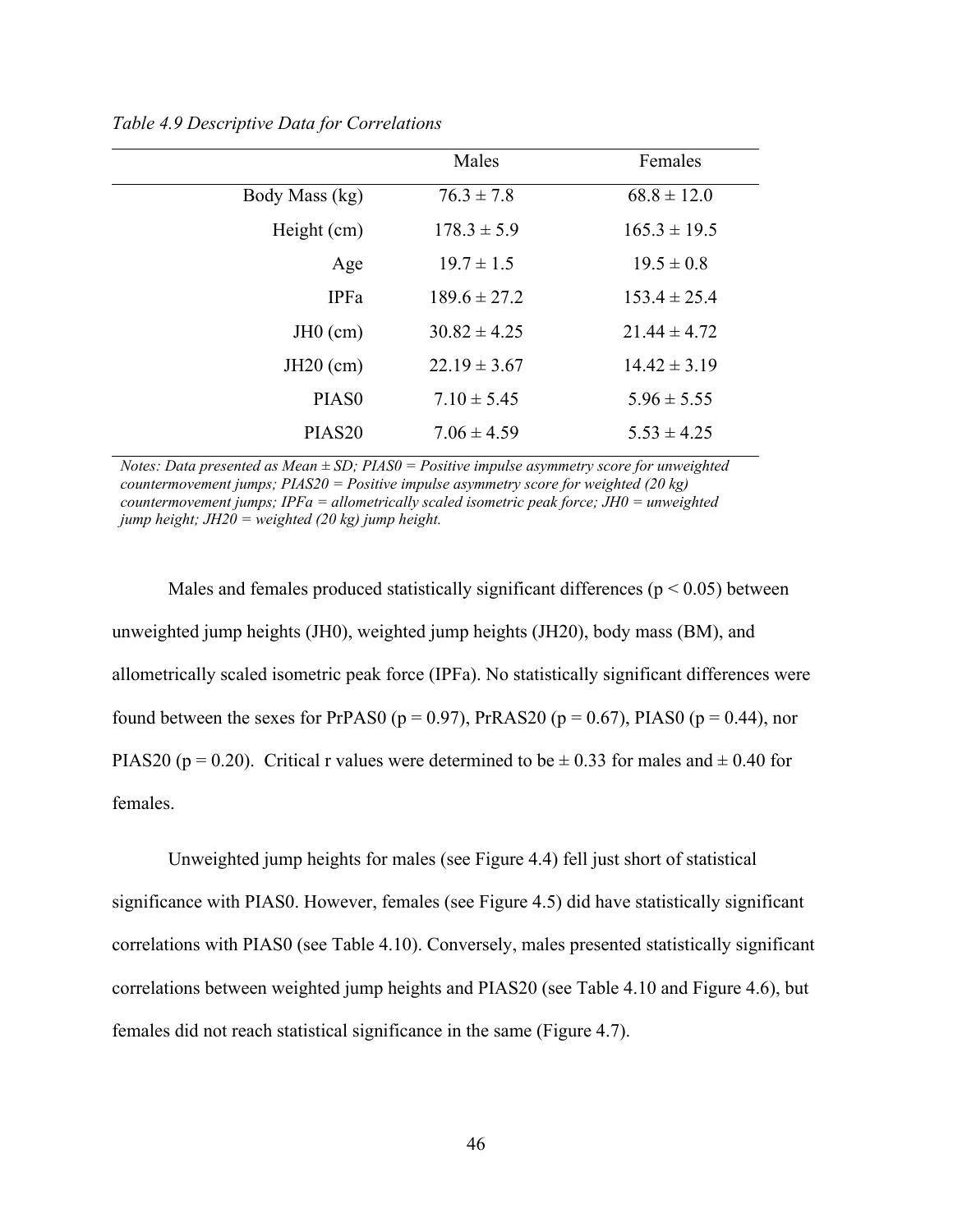|                       | Description               | Pearson Correlation (r)<br>with [CI] | $R^2$ | p value                  |
|-----------------------|---------------------------|--------------------------------------|-------|--------------------------|
|                       | Jump Height 0kg : PIAS0   | $-0.43$ [ $-0.71, -0.03$ ]           | 0.19  | $0.03*$                  |
| Females<br>$(n = 24)$ | Jump Height 20kg : PIAS20 | $-0.25$ [ $-0.59, 0.17$ ]            | 0.06  | 0.23                     |
|                       | Jump Height 0kg: PIAS0    | $-0.32$ [ $-0.59, 0.01$ ]            | 0.10  | 0.06                     |
| $Males$<br>(n = 35)   | Jump Height 20kg : PIAS20 | $-0.49$ [ $-0.71, -0.19$ ]           | 0.24  | $\leq 0.01$ <sup>*</sup> |

*Table 4.10 Positive Impulse Asymmetry Score Correlations* 

*Note: CI = 95% confidence interval; JH0 = unweighted jump height; JH20 = weighted (20 kg) jump height; PIAS0 = Positive impulse asymmetry score for unweighted countermovement jumps; PIAS20 = Positive impulse asymmetry score for weighted (20 kg) countermovement jumps; \* = Statistically significant with alpha of 0.05; All values based on LN transformation of PIAS0 and PIAS20.* 

*Figure 4.4 Plotted Male Unweighted Countermovement Jumps* 

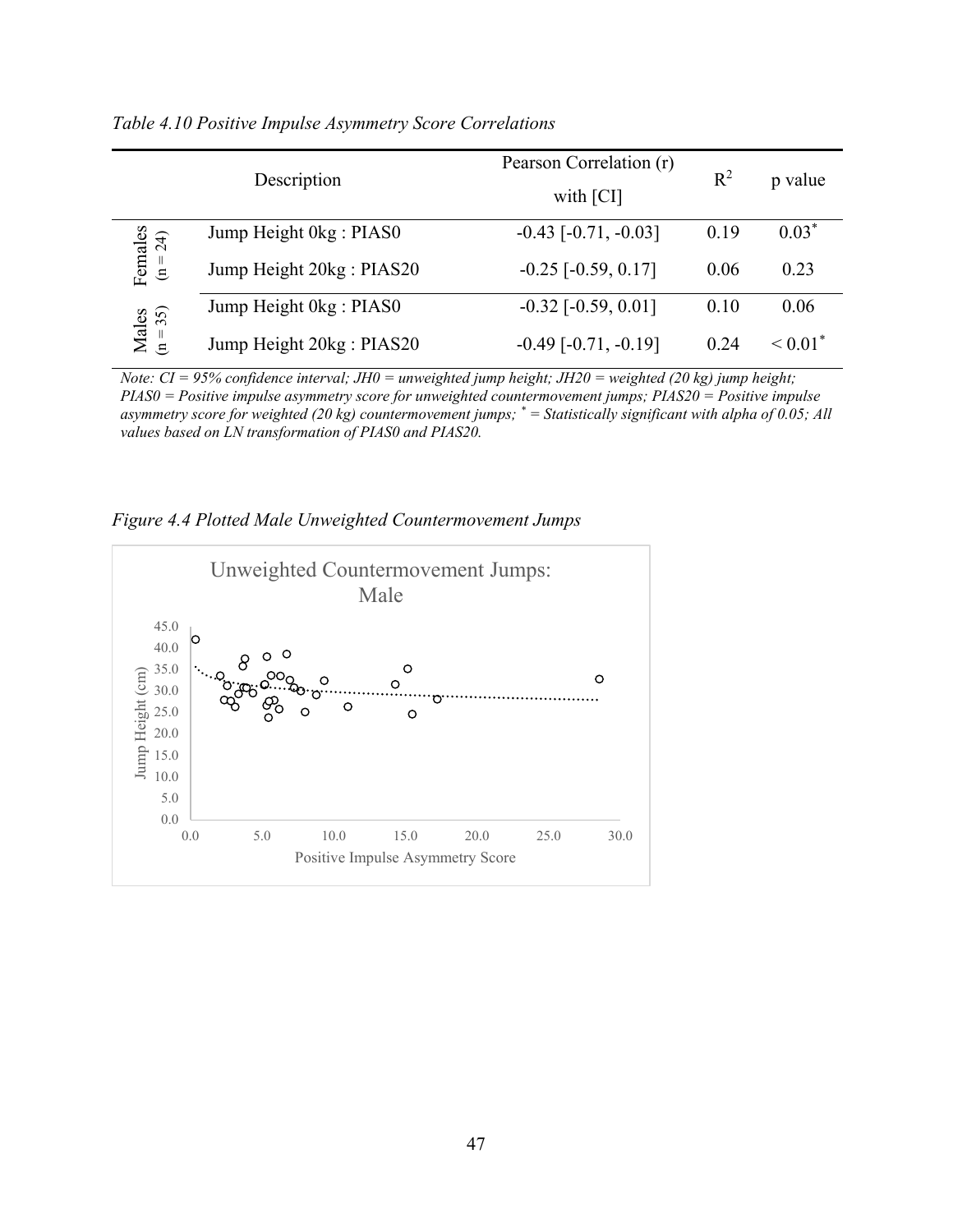



*Figure 4.6 Plotted Male Weighted Countermovement Jumps* 

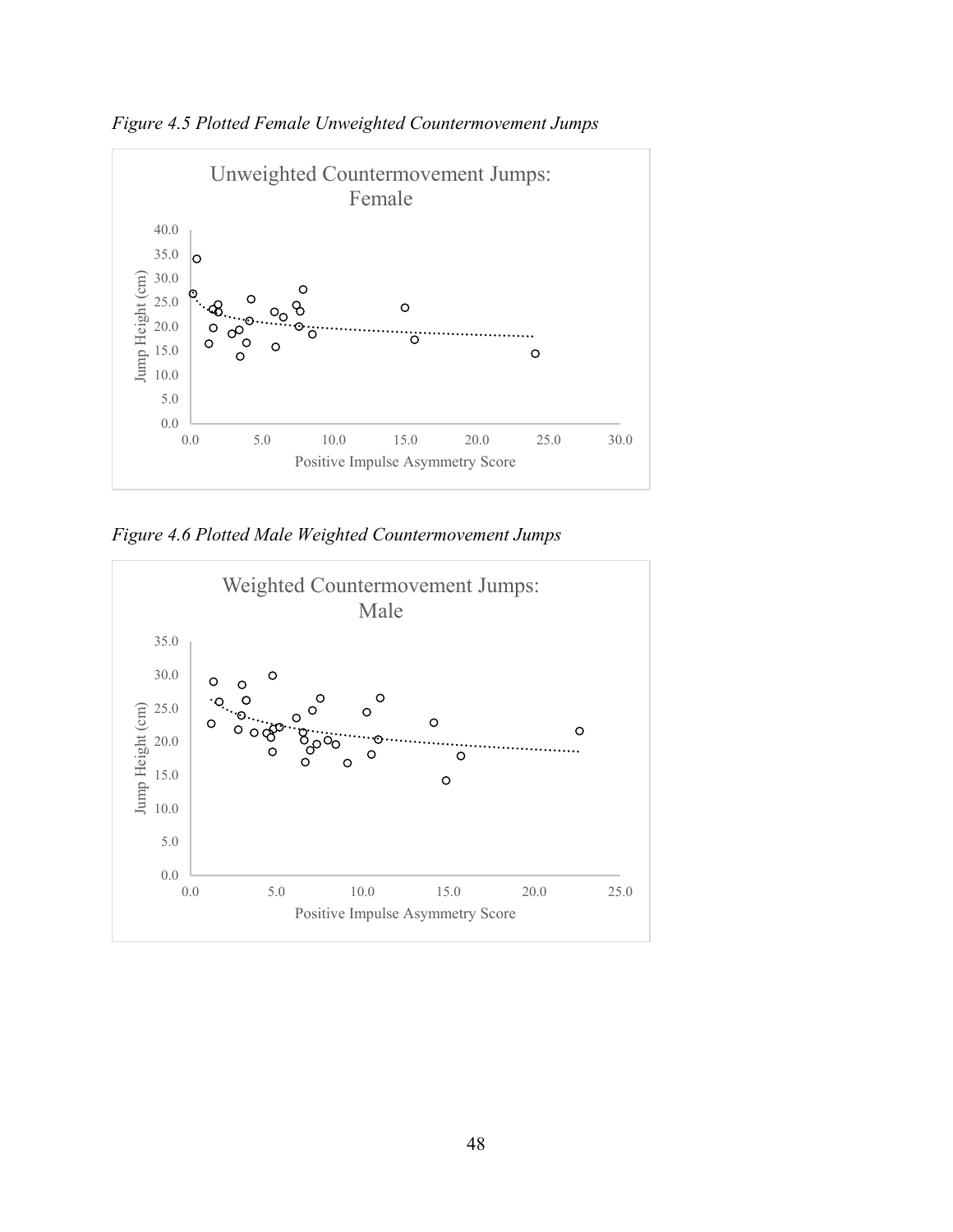

*Figure 4.7 Plotted Female Weighted Countermovement Jumps* 

No statistically significant correlations were found for males or females between PrPAS0 and PrPAS20 with their respective jump heights (see Table 4.11). Interestingly, three of the four correlations became positive.

|                         | Description                 | Pearson Correlation (r)<br>with [CI] | $R^2$ | p value |
|-------------------------|-----------------------------|--------------------------------------|-------|---------|
|                         | Jump Height 0 kg : PrPAS0   | $-0.09$ [ $-0.48$ , 0.33]            | 0.01  | 0.66    |
| Females<br>( $n = 24$ ) | Jump Height 20 kg : PrPAS20 | $0.11$ [-0.31, 0.49]                 | 0.01  | 0.60    |
|                         | Jump Height 0 kg : PrPAS0   | $0.13$ [ $-0.21$ , $0.44$ ]          | 0.02  | 0.46    |
| Males<br>$(n = 35)$     | Jump Height 20 kg : PrPAS20 | $0.26$ [-0.08, 0.55]                 | 0.07  | 0.13    |

*Table 4.11 Propulsive Phase Asymmetry Score Correlations* 

*Note: CI = 95% confidence interval; JH0 = unweighted jump height; JH20 = weighted (20 kg) jump height; PrPAS0 = Positive impulse asymmetry score for unweighted countermovement jumps; PrPAS20 = Positive impulse asymmetry score for weighted (20 kg) countermovement jumps; \* = Statistically significant correlations with alpha level of 0.1; Based on LN transformation of PrPAS0 and PrPAS20.*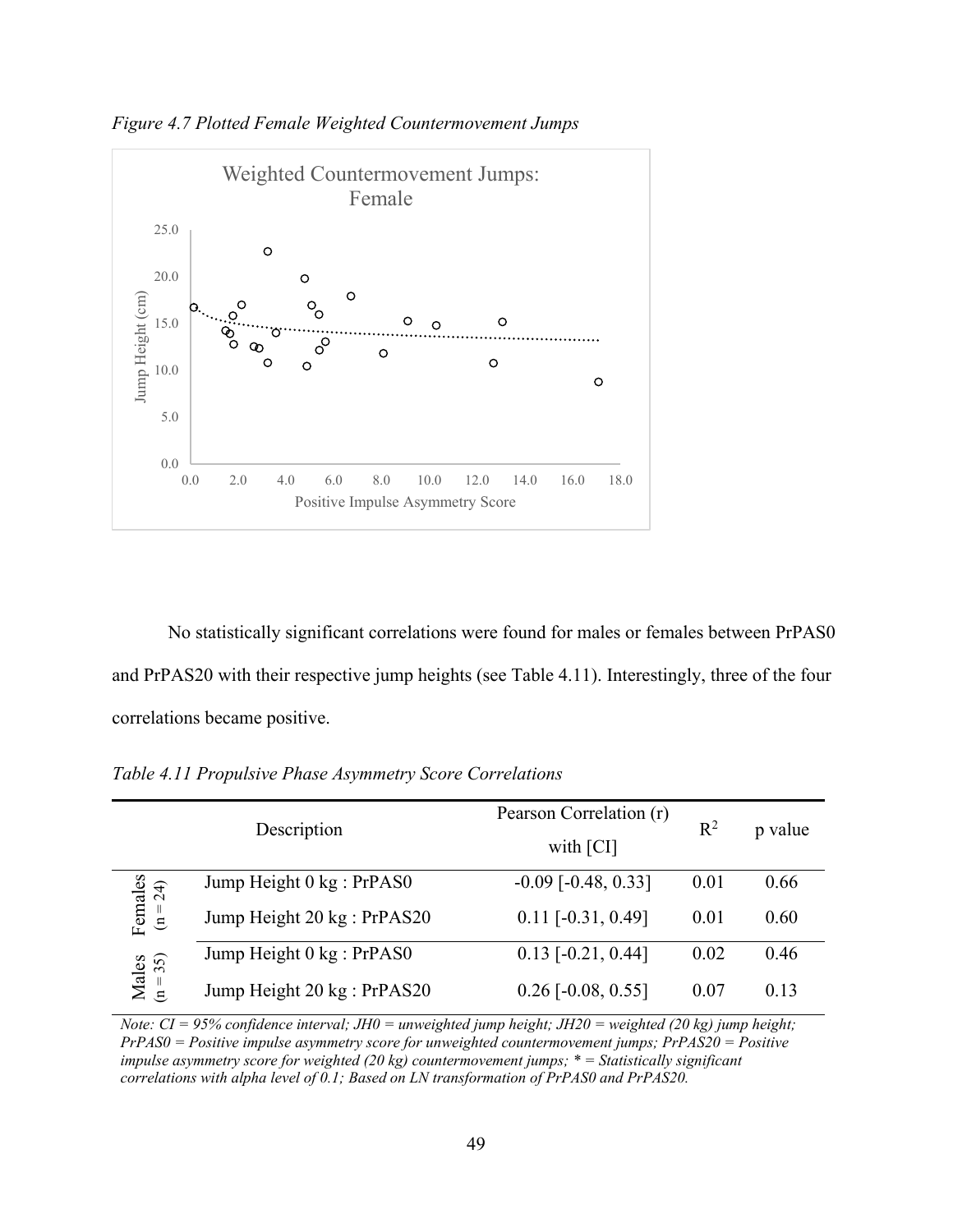No statistically significant correlations were found between PrPSA0, PrPSA20, PIAS0, nor PIAS20 with IPFa in males (r = 0.15 [0.09, 0.21], 0.22[0.17, 0.28], 0.00 [-0.06, 0.06], -0.30  $[-0.36, -0.25]$ ; respectively) and females (r = -0.01 [-0.10, 0.09], 0.10 [0.01, 0.19], -0.12 [-0.21, -0.03], -0.01 [-0.08, 0.10]; respectively) (see Figure 4.8 and Figure 4.9).

Male Correlations with Confidence Intervals1 0.8 0.6 Pearson's r 0.4 Pearson's r 0.2 0 -0.2 -0.4 Ò -0.6 -0.8 -1 P1/ASD: 1210 REES . 1420 BM . 1420 RFFa .. THO PLASO - Wa-20 PLASSO . 1HD-20 PLASSO . 1KDO . 1RRASDO . 1KDO . 1KDO Comparison

*Figure 4.8 Male Correlations with Confidence Intervals* 

*Note: BM = Body Mass; JH0 = Unweighted Jump Height; JH20 = Weighted Jump Height; JH0-20 = Percent dropoff from unweighted jump height to weighted jump height; IPFa = Allometrically Scaled Isometric Mid-thigh Pull Peak Force; PIAS0 = Unweighted positive impulse asymmetry score; PIAS20 = Weighted positive impulse asymmetry score; PrPAS0 = Unweighted propulsive phase impulse asymmetry score; PrPAS20 = Weighted propulsive phase impulse asymmetry score*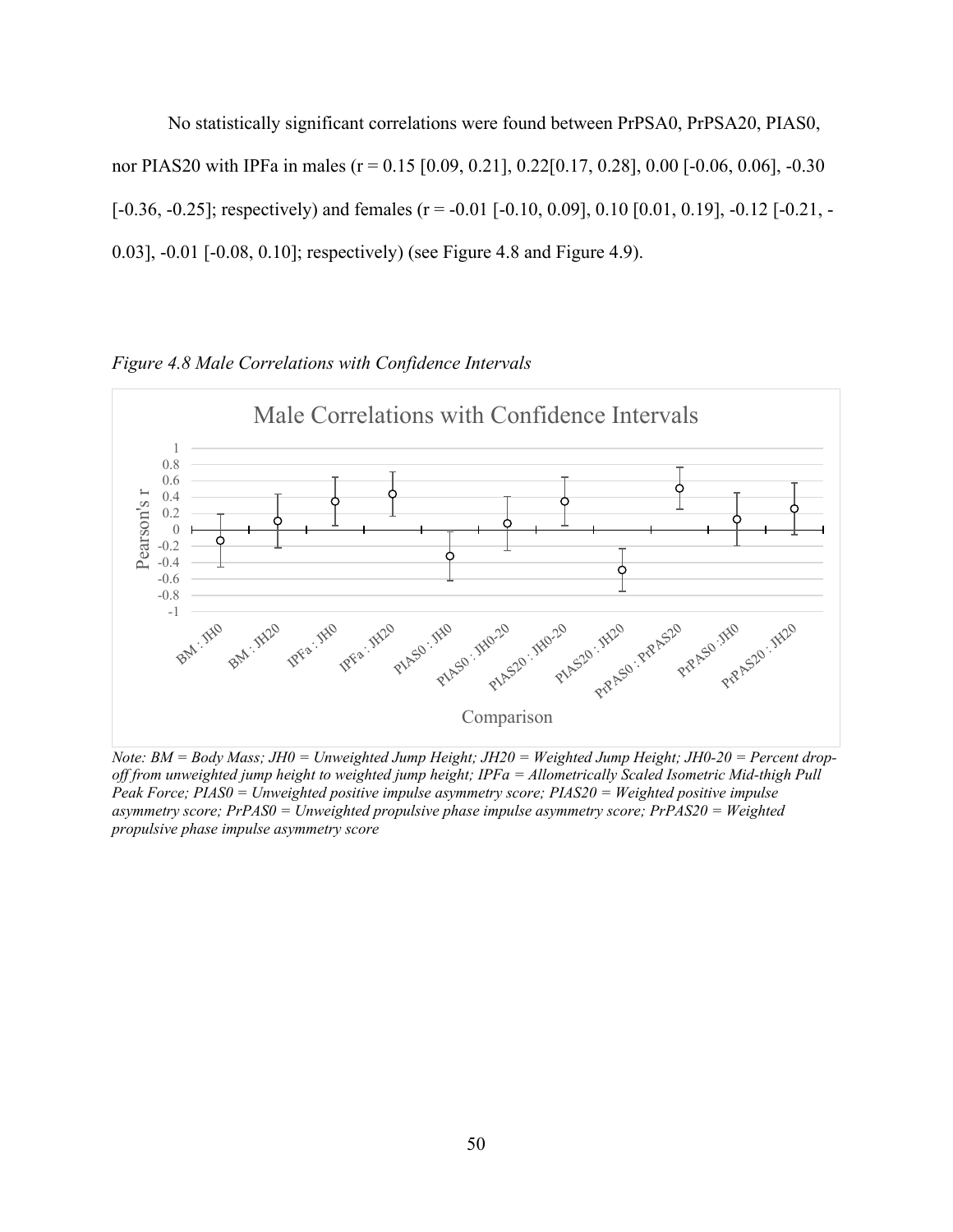

*Figure 4.9 Female Correlations with Confidence Intervals* 

*Note: BM = Body Mass; JH0 = Unweighted Jump Height; JH20 = Weighted Jump Height; JH0-20 = Percent dropoff from unweighted jump height to weighted jump height; IPFa = Allometrically Scaled Isometric Mid-thigh Pull Peak Force; PIAS0 = Unweighted positive impulse asymmetry score; PIAS20 = Weighted positive impulse asymmetry score; PrPAS0 = Unweighted propulsive phase impulse asymmetry score; PrPAS20 = Weighted propulsive phase impulse asymmetry score.*

Females had a statistically significant correlation between BM and JH0 ( $r = -0.44$  [ $-0.72$ , -0.04],  $p = 0.03$  and males did not ( $r = -0.13$  [-0.44, 0.21],  $p = 0.46$ ). Neither males nor females produce a statistically significant correlation between JH20 and BM ( $r = 0.11$  [-0.23, 0.43], -0.27  $[-0.61, 0.15]$ ; p = 0.53, 0.20; respectively). However, IPFa in males produced statistically significant correlations between JH0 ( $r = 0.35$  [0.02, 0.61],  $p = 0.04$ ) and JH20 ( $r = 0.44$  [0.13, 0.67],  $p < 0.01$ ), whereas females produced no such relationship with IPFa ( $r = -0.03$  [-0.43, 0.38], 0.00 [-0.40,0.40];  $p = 0.89$ , 0.99; respectively). Additionally, males had a statistically significant correlation between PIAS20 and the percent difference between JH0 and JH20 ( $r =$ 0.35 [0.02, 0.61];  $p = 0.04$ ), whereas females did not reach statistical significance ( $r = 0.19$  [-0.23, 0.55],  $p = 0.38$ ). Interestingly, PIAS0 did not produce a statistically significant correlation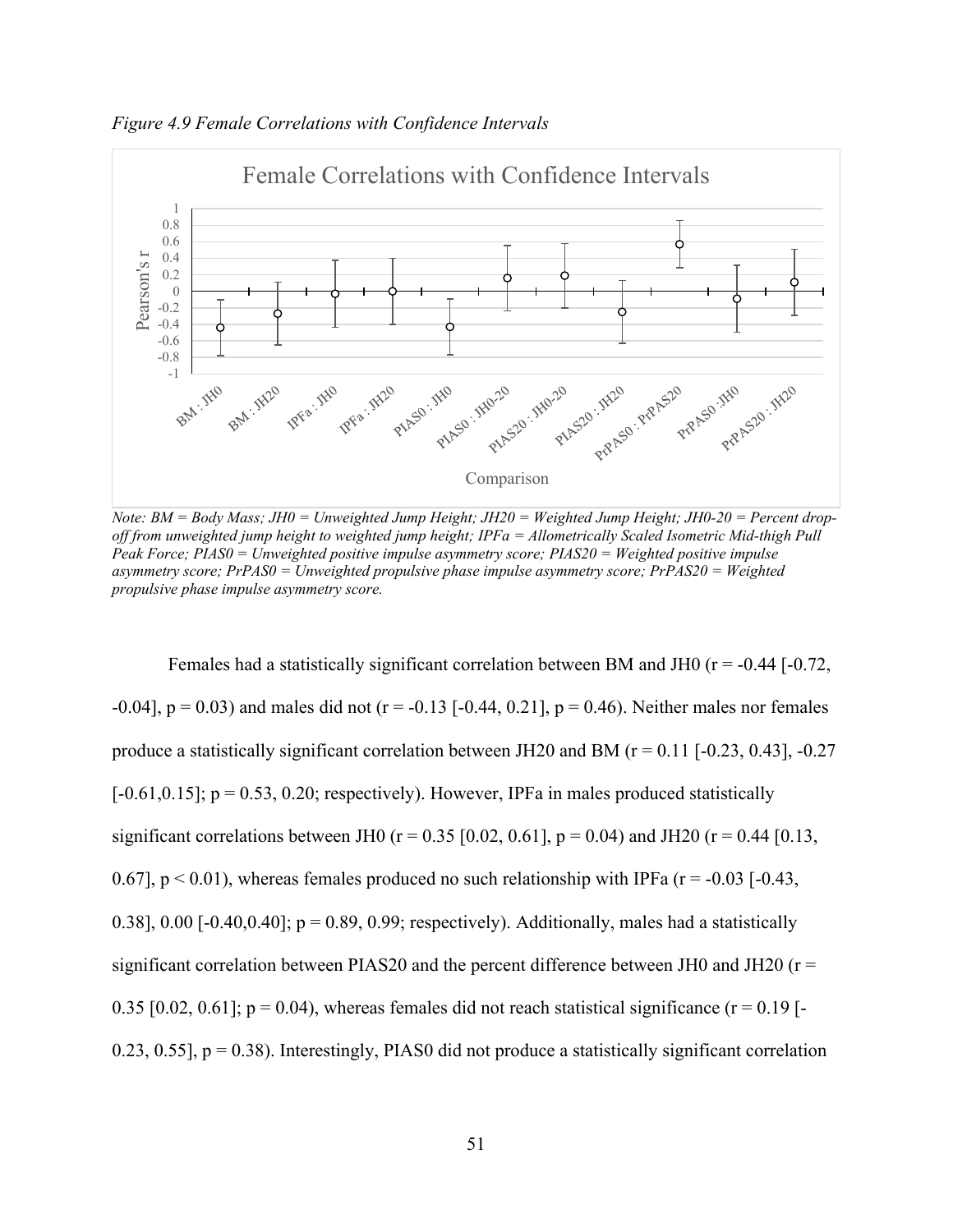between the percent difference of JH0 and JH20 for males ( $r = 0.08$  [-0.26, 0.40],  $p = 0.65$ ) nor females ( $r = 0.16$  [-0.26, 0.53],  $p = 0.35$ ).

# **Discussion**

The purpose of this study was to investigate the relationship of asymmetry from both the propulsive phase and the positive impulse phase with jump height from unweighted and weighted jumps from collegiate soccer players. In addition, the inclusion of both male and female athletes produced an auxiliary question of sex differences. These data illustrate the negative relationship of increasing asymmetry in the positive impulse phase has on CMJ performance. As well, a notable finding was that the propulsive phase impulse asymmetry does not produce statistically significant correlations with jump height performances. The negative relationship of PIAS and CMJ performance was expected and illustrates that more symmetrical positive impulses produce greater total impulses leading to greater jumping performances. Although the literature is equivocal, the relationships between CMJ performance and PrPAS, agrees with previous findings investigating the propulsive phase (Bell et al., 2014). Males and females have differing performance levels with similar asymmetry. This combined with the ability of strength training to improve the coordination of muscle activation patterns (Behringer et al., 2011; Carroll et al., 2001), provides further evidence for the motor coordination aspect of asymmetry and the possibility of sport specific asymmetry development.

Interpretation of these results do come with limitations as no injury data were made available for this study nor were currently injured soccer athletes assessed. Previous injuries may influence the relationship of asymmetry measures to performance even with all athletes being cleared by the athletic training staff. As such, athletes recovering from a recent injury, even though cleared to participate, may still display differing relationships to these variables (Hart et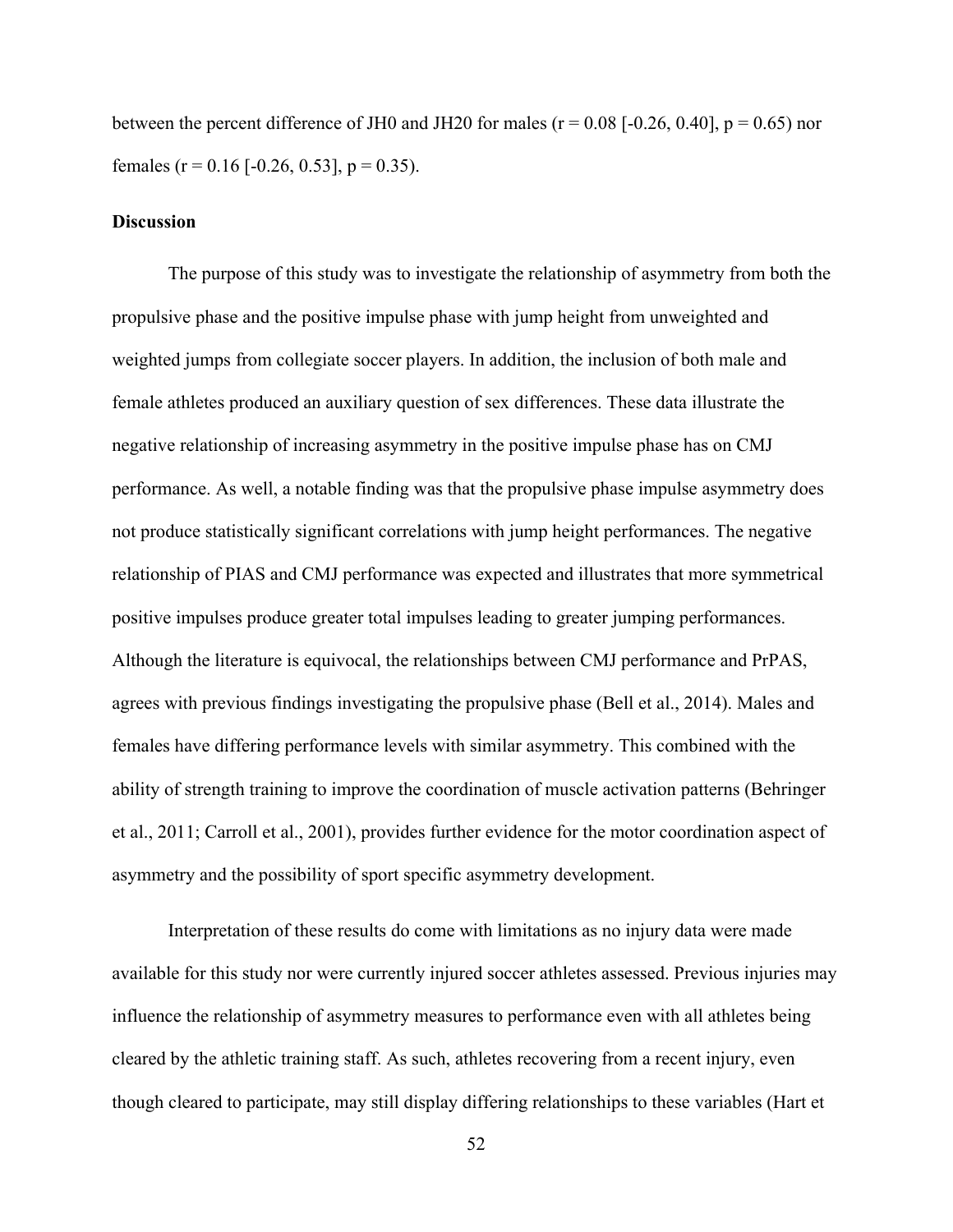al., 2019). Additionally, these data are applicable to collegiate soccer athletes and more research is needed to expand these finding to other levels of soccer athletes and differing sports.

Using PIAS is a novel approach to the asymmetry relationship to performance question and yields promising results that may clarify discrepancies previously published about asymmetry from ground reaction forces. The propulsive phase alone is not a good indicator of CMJ performance asymmetry and should be combined with the braking phase. This stands to reason as the utilization of the stretch-shortening cycle influences the concentric contraction. Additionally, this may help explain the negligible relationship between CMJ asymmetry and isometric strength found in this study which is in line with previous investigations (Bailey et al., 2015a; Jones & Bampouras, 2010). Differing motor demands elicit different asymmetry results. However, strength training has shown to enhance muscle spindle utilization, increase reciprocal inhibition (Aagaard et al., 2002), and improve coordination (Behringer et al., 2011; Bazyler et al., 2014). Together, this suggests that dynamic strength measures which include an eccentric component could have a stronger relationship to CMJ asymmetry (Maloney, 2019), especially during the positive impulse phase. It should also be noted that strength training specificity and degree of transfer to performance may play a role in altering asymmetry (Carroll et al., 2001; Suarez et al., 2019).

Asymmetry levels are similar between the sexes, but performances are not. The similar asymmetry between males and females may be explained by, and support the theory of, soccer specific asymmetry (Sannicandro et al., 2011). It is possible that previous studies investigating asymmetry using athletes from multiple sports experienced lower correlations due to the differing demands of each sport which may have differing asymmetry thresholds. With females having a high correlation between BM and jump heights and low correlations between IPFa and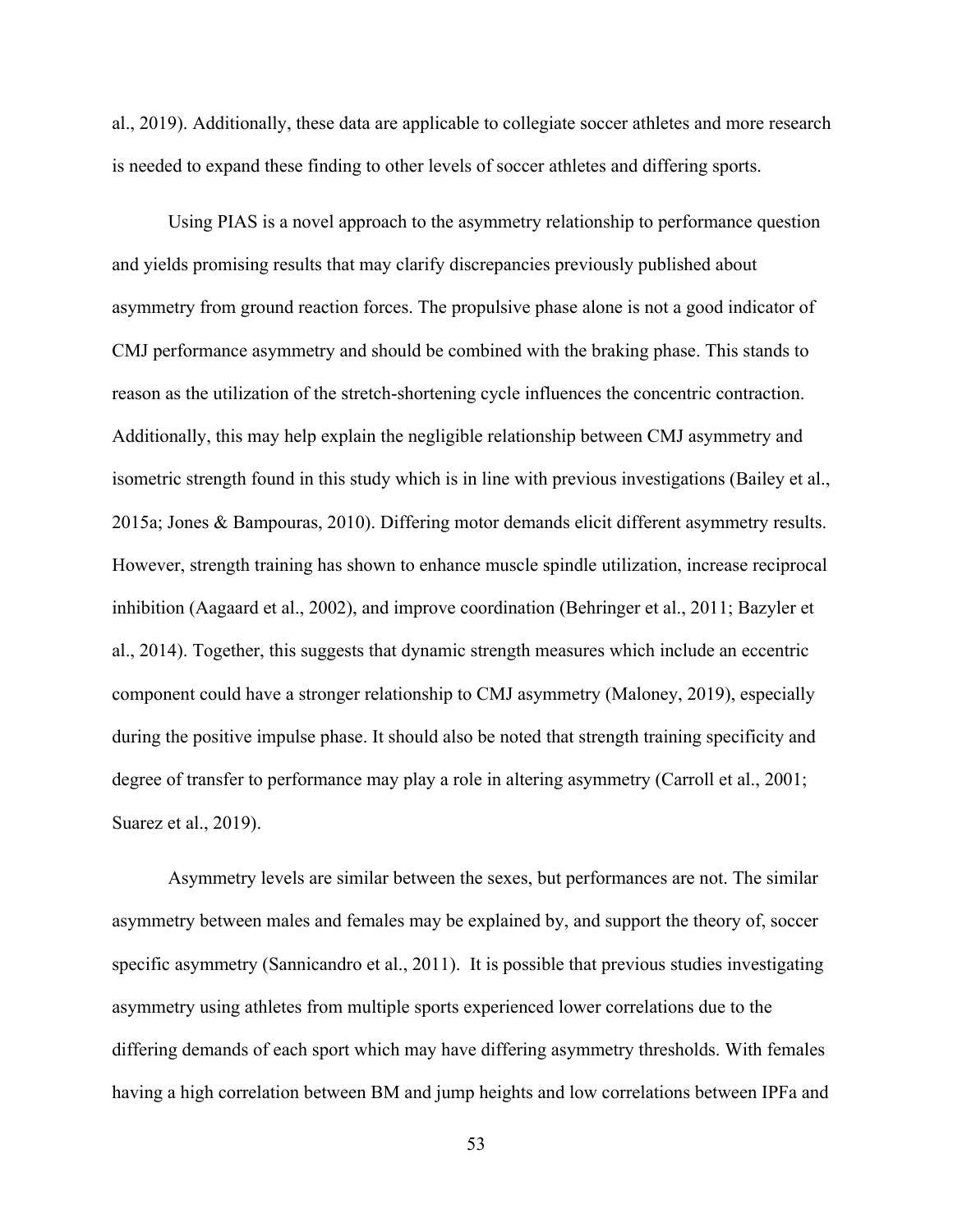jumping performances, overall strength may have played a role in the lack of correlation between PIAS and jump performance in the weighted jumps. This indicates that the 20 kg selection for assessing weighted jump asymmetries may not be the most appropriate weight for individuals below a certain maximum strength level, though more research is needed in this area. These results are similar to disparities found between males and females in previous asymmetry research (Bailey et al., 2015b; Benjanuvatra et al., 2010; Kozinc & Šarabon, 2020). Overall, males seem to have better control of their body mass than females, which may be related to strength differences (Bailey et al., 2015a; Bailey et al., 2015b). This is supported by males producing a stronger correlation in PIAS20 to JH20 than PIAS0 to JH0.

Asymmetry is correlated between similar tasks and developing an asymmetry profile of an athlete from multiple tasks could theoretically be used to assist in understanding the overall implications asymmetry has on performance. Practitioners should use caution when comparing these results to other studies as the calculation used for assessing asymmetry does have an impact on assigning thresholds and recommendations. It is important to note that the current study implemented a calculation that yields lower asymmetry score results than studies that used a single limb or half of the sum of both limbs in the denominator. Assessing asymmetry is a simple addition to currently monitored dGRF profiles and may be used to spot unexpected adaptations in a longitudinal manner, though more research is needed in this area.

## **Conclusion**

Coaches and practitioners should use caution when assessing asymmetry as the test needed may change depending on the population. It is recommended to assess asymmetry under both unloaded and loaded conditions when applicable. Additionally, asymmetry during the entire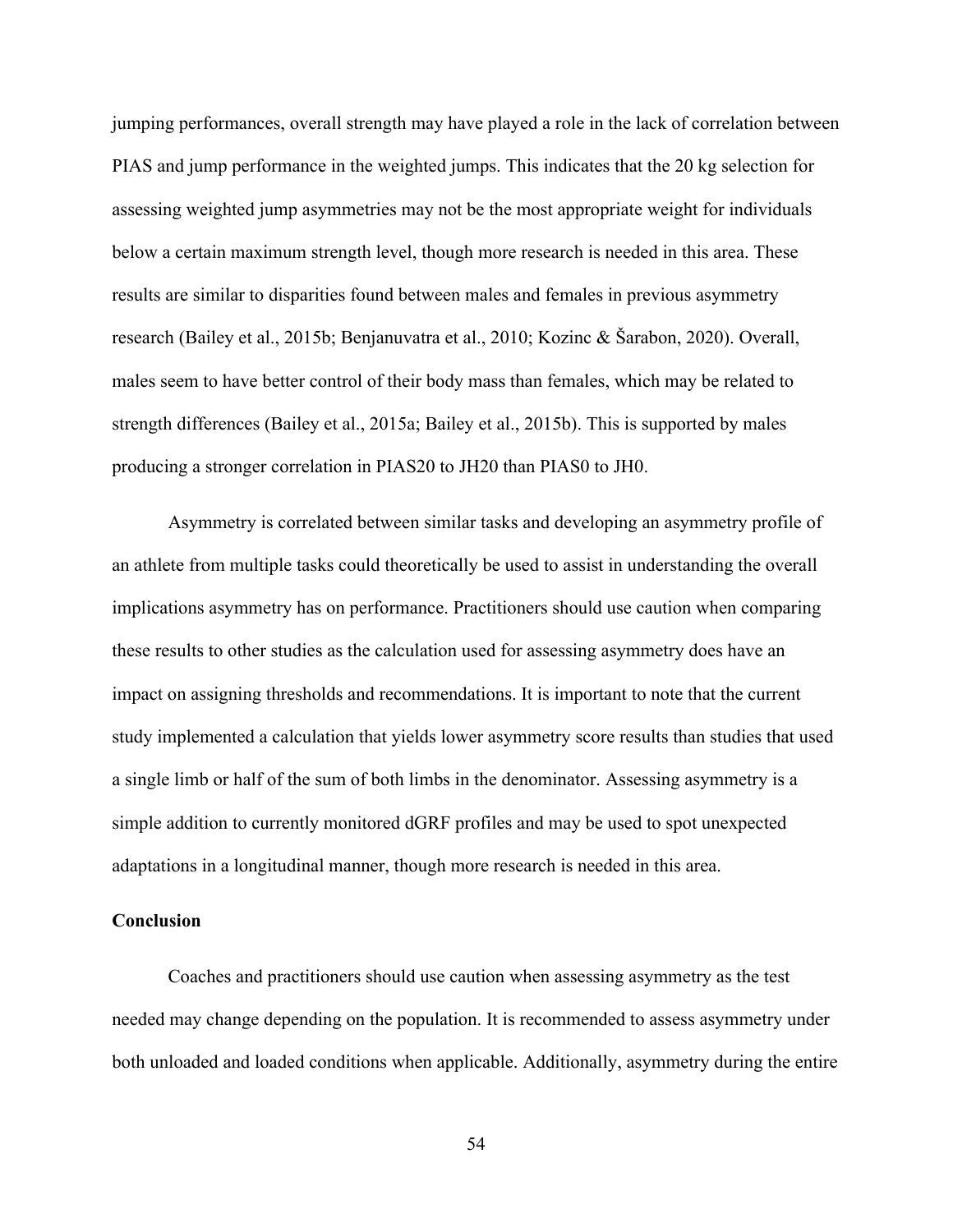positive impulse phase should be used in the calculation of asymmetry instead of the propulsive only phase.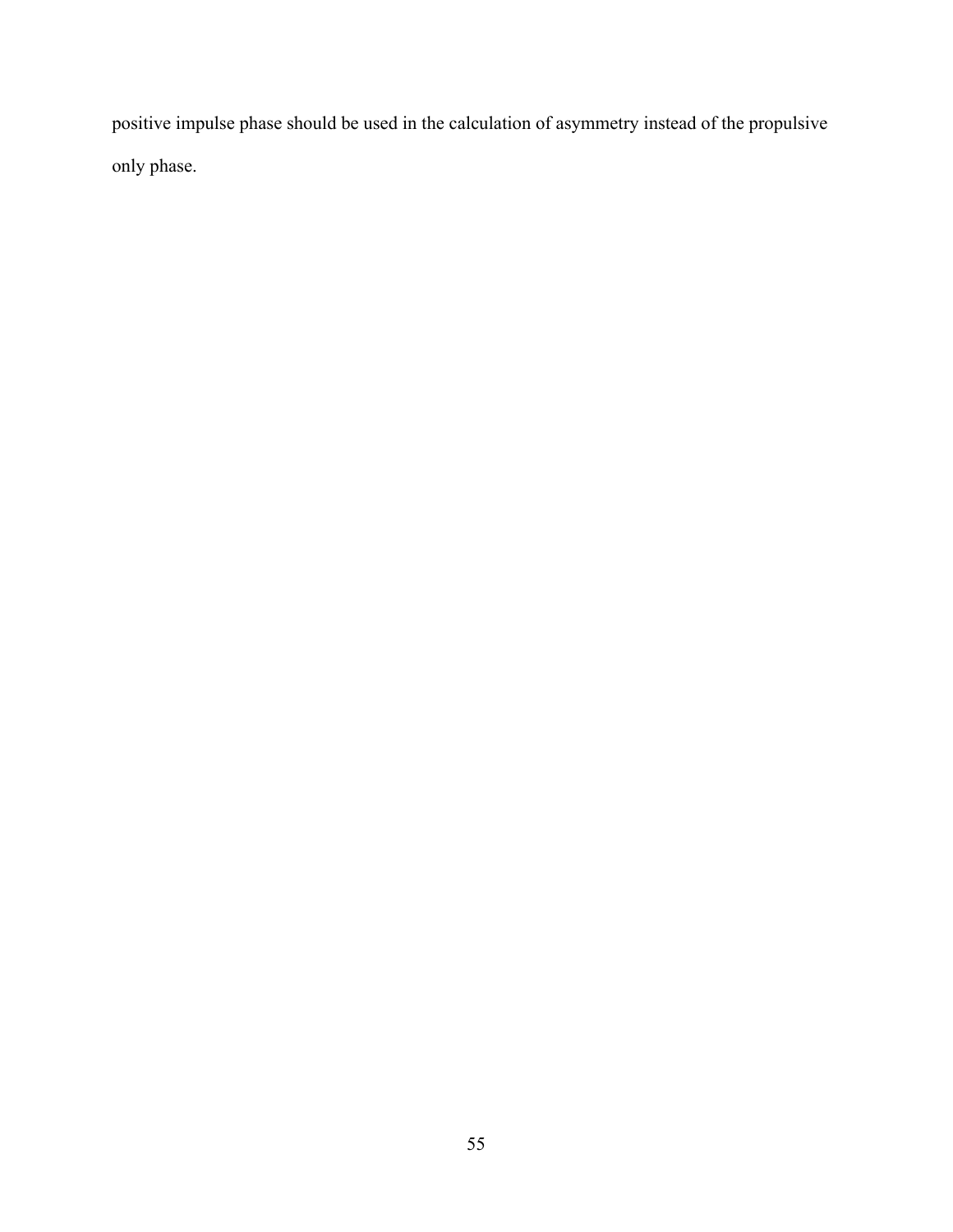# **References**

- Aagaard, P., Simonsen, E. B., Andersen, J. L., Magnusson, P., & Dyhre-Poulsen, P. (2002). Neural adaptation to resistance training: changes in evoked V-wave and H-reflex responses. *Journal of Applied Physiology*, 92(6), 2309-2318.
- Bailey, C., Sato, K., Burnett, A., & Stone, M. (2015a). Carry-over of force production symmetry in athletes of differing strength levels. *Journal of Strength and Conditioning Research*, 29(11), 3188-3196.
- Bailey, C., Sato, K., Burnett, A., & Stone, M. (2015b). Force-production asymmetry in male and female athletes of differing strength levels. *International Journal of Sports Physiology and Performance*, 10(4), 504-508.
- Bazyler, Bailey, Chiang, Sato, & Stone. (2014). The effects of strength training on isometric force production symmetry in recreationally trained males. *Journal of Trainology*, 6-10.
- Behringer, M., Vom Heede, A., Matthews, M., & Mester, J. (2011). Effects of strength training on motor performance skills in children and adolescents: a meta-analysis. *Pediatric exercise science*, 23(2), 186-206.
- Bell, D. R., Sanfilippo, J. L., Binkley, N., & Heiderscheit, B. C. (2014). Lean mass asymmetry influences force and power asymmetry during jumping in collegiate athletes. *Journal of strength and conditioning research*, 28(4), 884.
- Benjanuvatra, N., Lay, B., Alderson, J., & Blanksby, B. (2010). Comparison of ground reaction force asymmetry in one-and two-legged countermovement jumps. *The Journal of Strength & Conditioning Research*, 27(10), 2700-2707.
- Bishop, C., Turner, A., & Read, P. (2018). Effects of inter-limb asymmetries on physical and sports performance: a systematic review. *Journal of Sports Sciences*, 36(10), 1135-1144.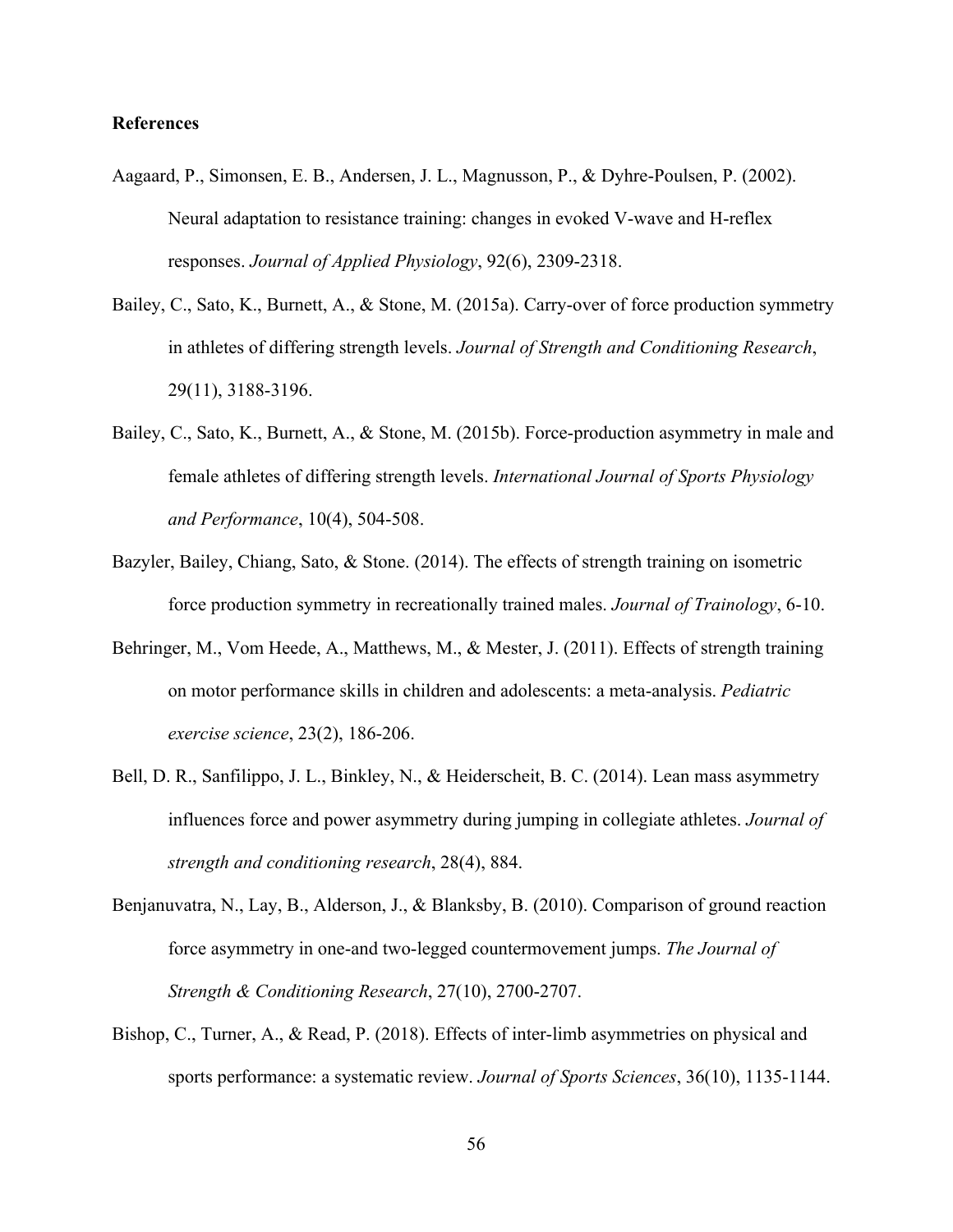- Bussey, M. (2010). Does the demand for asymmetric functional lower body postures in lateral sports relate to structural asymmetry of the pelvis? *Journal of science and medicine in sport*, 13(3), 360-364.
- Carroll, K. M., Wagle, J. P., Sole, C. J., & Stone, M. H. (2019). Intrasession and intersession reliability of countermovement jump testing in division-I volleyball athletes. *The Journal of Strength & Conditioning Research*, 33(11), 2932-2935.
- Carroll, T. J., Benjamin, B., Stephan, R., & Carson, R. G. (2001). Resistance training enhances the stability of sensorimotor coordination. *Proceedings of the Royal Society of London. Series B: Biological Sciences*, 268(1464), 221-227.
- Chavda, S., Bromley, T., Jarvis, P., Williams, S., Bishop, C., Turner, A., . . . Mundy, P. (2018). Force-time characteristics of the countermovement jump: Analyzing the curve in Excel. *Strength & Conditioning Journal*, 40(2), 67-77.
- Comfort, P., Dos'Santos, T., Jones, P., McMahon, J., Suchomel, T., Bayzler, C., & Stone, M. H. (2019). Normalization of early isometric force production as a percentage of peak force during multijoint isometric assessment. *International journal of sports physiology and performance*, 15(4), 478-482.
- Dos'Santos, T., Thomas, C., Jones, P., & Comfort, P. (2017). Asymmetries in single and triple hop are not detrimental to change of direction speed. *Journal of Trainology*, 6(2), 35-41.
- Guiard, Y. (1987). Asymmetric division of labor in human skilled bimanual action: The kinematic chain as a model. *Journal of motor behavior*, 19(4), 486-517.
- Hoffman, J. R., Ratamess, N. A., Klatt, M., Faigenbaum, A., & Kang, J. (2007). Do bilateral power deficits influence direction-specific movement patterns? *Research in Sports Medicine*, 15(2), 125-132.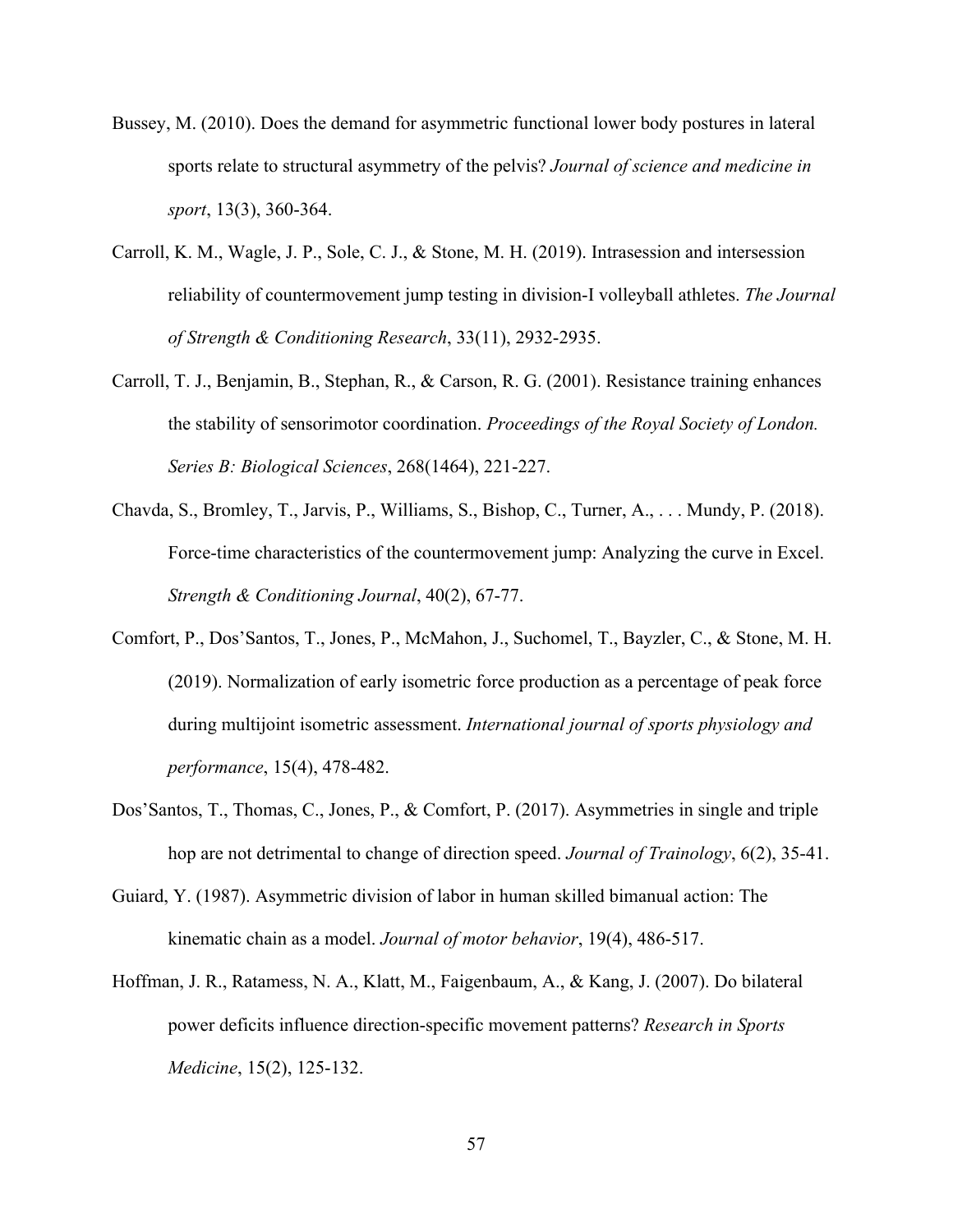- Impellizzeri, F., Rampinini, E., Maffiuletti, N., & Marcora, S. (2007). A vertical jump force test for assessing bilateral strength asymmetry in athletes. *Medicine and Science in Sports and Exercise*, 39(11), 2044-2050.
- Jones, P., & Bampouras, T. (2010). A comparison of isokinetic and functional methods of assessing bilateral strength imbalance. *Journal of Strength and Conditioning Research*, 24(6), 1553-1558.
- Kozinc, Z., & Šarabon, N. (2020). Inter-limb asymmetries in volleyball players: differences between testing approaches and association with performance. *Journal of Sports Science & Medicine*, 19(4), 745.
- Kraska, J., Ramsey, M., Haff, G. G., Fethke, N., Sands, W., Stone, M. E., & Stone, M. H. (2009). Relationship between strength and un-weighted and weighted vertical jump height. *International Journal of Sport Physiology and Performance*, 4(4), 461-473.
- Linthorne, N. P. (2001). Analysis of standing vertical jumps using a force platform. *American Journal of Physics*, 69(11), 1198-1204.
- Madruga-Parera, M., Bishop, C., Fort-Vanmeerhaeghe, A., Beltran-Valls, M., Skok, O., & Romero-Rodríguez, D. (2020). Interlimb asymmetries in youth tennis players: Relationships with performance. *The Journal of Strength & Conditioning Research*, 34(10), 2815-2823.
- Maloney, S. J. (2019). The relationship between asymmetry and athletic performance: A critical review. *The Journal of Strength & Conditioning Research*, 33(9), 2579-2593.
- Maloney, S., Richards, J., Nixon, D., Harvey, L., & Fletcher, I. (2017). Do stiffness and asymmetries predict change of direction performance? *Journal of sports sciences*, 35(6), 547-556.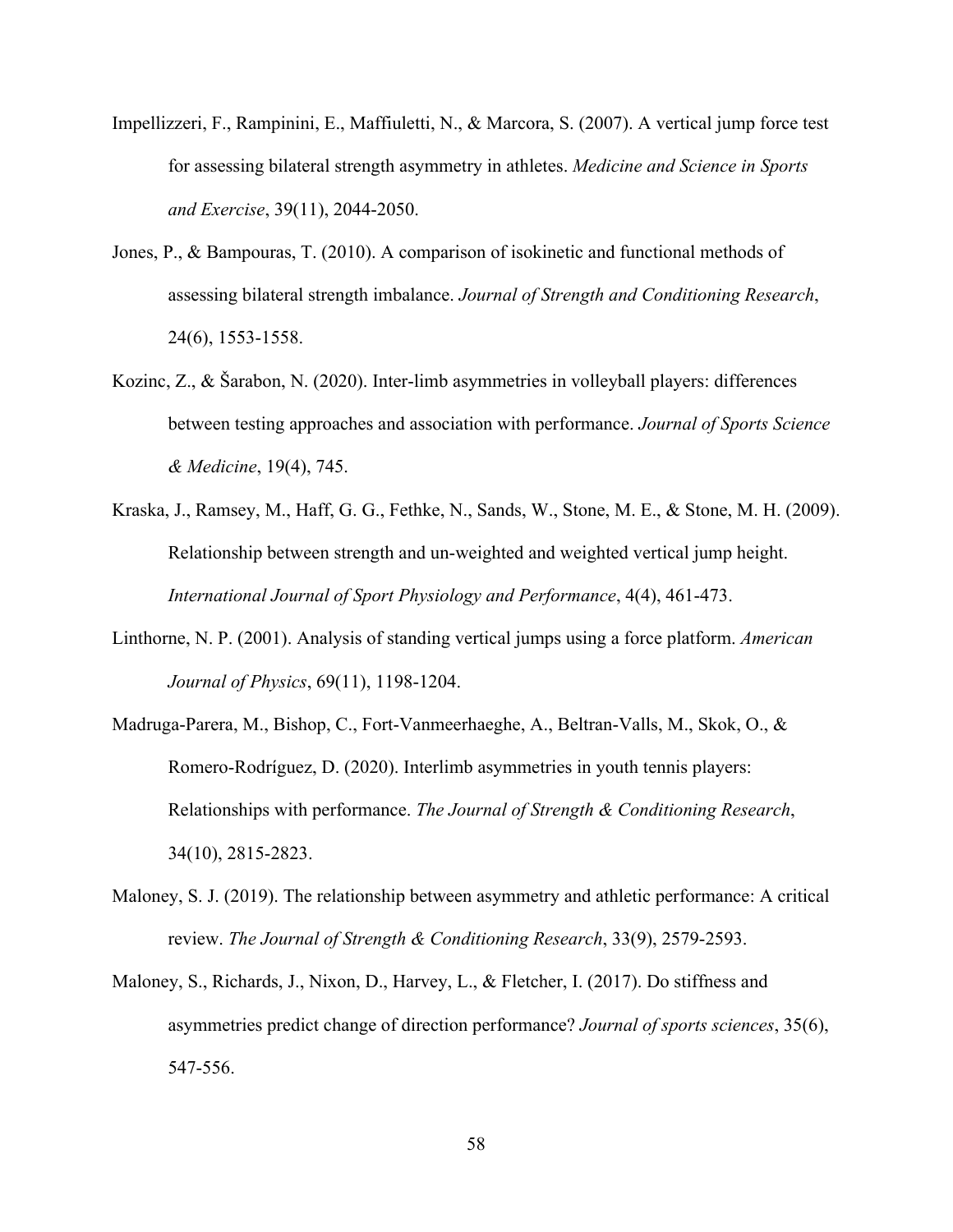- Maulder, P., & Cronin, J. (2005). Horizontal and vertical jump assessment: reliability, symmetry, discriminative and predictive ability. *Physical therapy in Sport*, 6(2), 74-82.
- Rouissi, M., Chtara, M., Owen, A., Chaalali, A., Chaouachi, A., Gabbett, T., & Chamari, K. (2016). Effect of leg dominance on change of direction ability amongst young elite soccer players. *Journal of sports sciences*, 34(6), 542-548.
- Sannicandro, I., Piccinno, A., Rosa, R., & Pascalis, S. (2011). Functional asymmetry in the lower limb professional soccer players. *British Journal of Sports Medicine*, 45(4), 370-370.
- Sato, K., & Heise, G. (2012). Influence of weight distribution asymmetry on the biomechanics of a barbell back squat. *The Journal of strength & conditioning research*, 26(2), 342-349.
- Sole, C., Mizuguchi, S., Sato, K., Moir, G., & Stone, M. (2018). Phase characteristics of the countermovement jump force-time curve: a comparison of athletes by jumping ability. *Journal of Strength of Conditioning Research*, 32(4): 1155-1165.
- Stone, M. H., O'Bryant, H. S., Hornsby, G., Cunanan, A., Mizuguchi, S., Suarez, D. G., . . . Pierce, K. P. (2019). The use of the isometric mid-thigh pull in the monitoring of weightlifters: 25+ years of experience. *UKSCA Journal: Professional Strength and Conditioning*, 54, 10-26.
- Suarez, D., Dylan, G., Wagle, J., Cunanan, A., Sausaman, R., & Stone, M. H. (2019). Dynamic correspondence of resistance training to sport: A brief review. *Strength and conditioning journal*, 41(4), 80-88.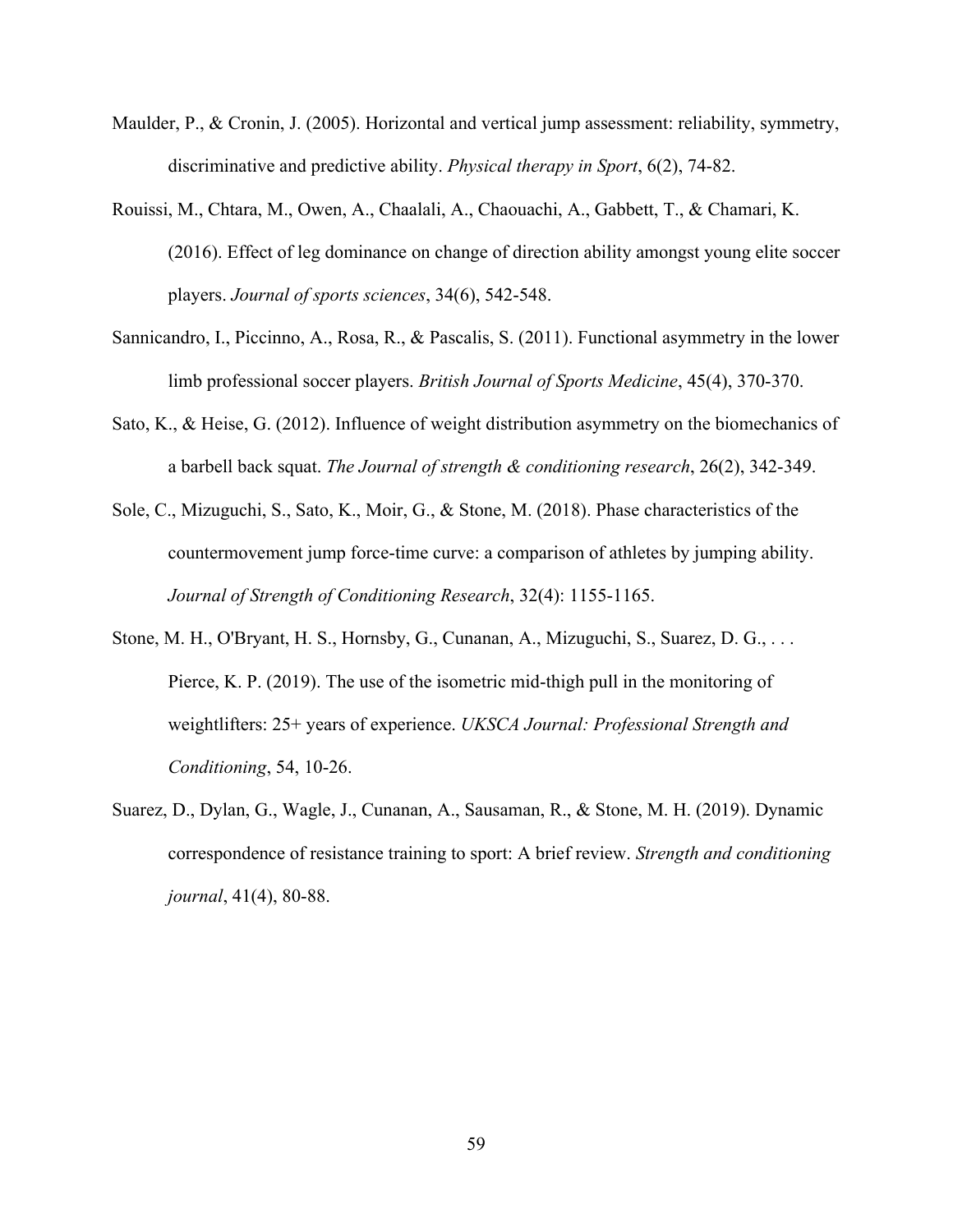# **Chapter 5. Longitudinal Changes in Bilateral Ground Reaction Force Asymmetry in**

# **Collegiate Male Soccer Players**

AUTHORS: Painter, K. B.; Hornsby, W.; Carroll, K.; Mizuguchi, S.; Stone, M. H.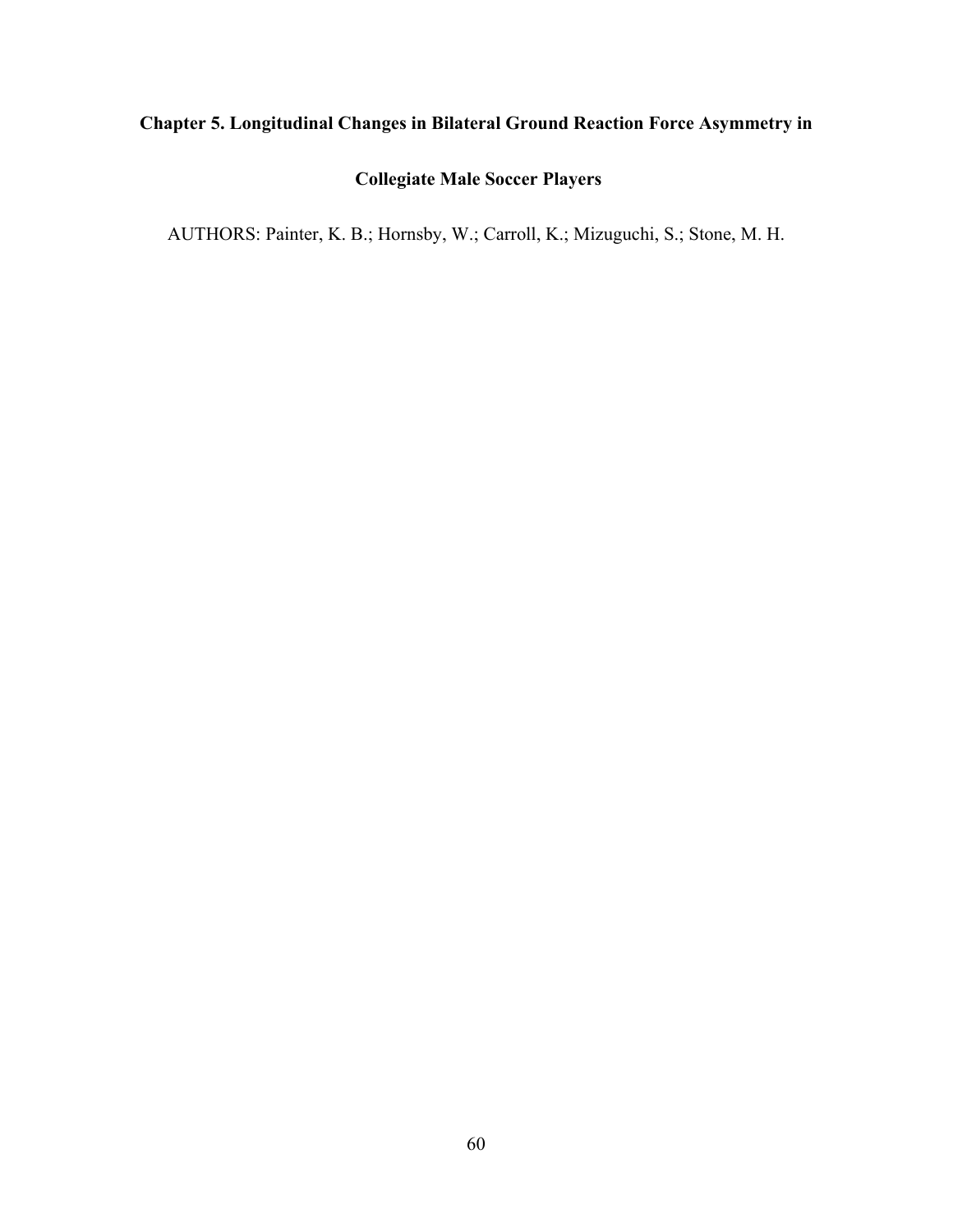## **Abstract**

The magnitude of asymmetry during a given task should decrease the performance for that task. With increasing evidence of asymmetry in all human movements, it is likely that there are thresholds of detrimental asymmetry. Some evidence suggests that decreased asymmetry is related increased strength or strength training, but little is known about the changes that occur over time. Thus, the purpose of this study is to observe the changes to asymmetry in collegiate male soccer players  $(n = 12)$  over the course of three years. With the assumption that all human movement produces asymmetry, these athletes were divided into high and low asymmetry groups for further analysis. Body masses and jump heights all produced statistically significant  $(p < 0.05)$  changes over time. Combined results produced no statistically significant changes over time in asymmetry, however, when split into groups the high asymmetry group did produce statistically significant ( $p < 0.01$ ) decreased asymmetry over time. Effect size (ES) calculations indicate trends showing that the athletes starting out with higher asymmetry values demonstrated greater improvements in jump heights over time. Athletes with higher asymmetry showed little difference in initial jump height ( $ES < 0.17$ ) but ended with greater differences ( $ES > 0.44$ ). With the possibility that asymmetry is more related to motor competency of a given task, high asymmetry scores may be an indicator for greater performance potential in the future.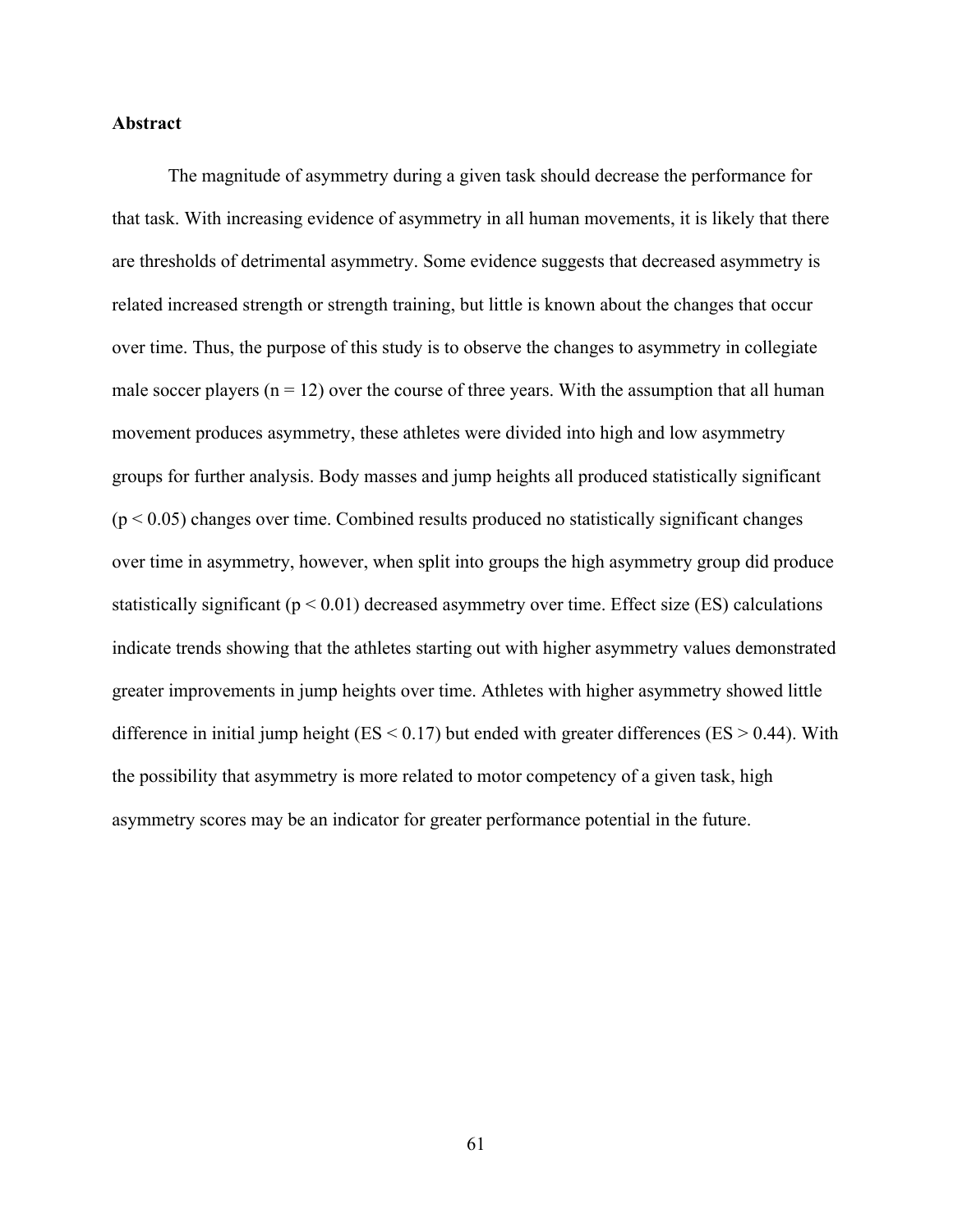## **Introduction**

Spontaneous symmetry breaking is a theory in physics stating that even a completely symmetrical physical system can spontaneously end in an asymmetric state (Kibble, 2015). The human body, always in constant fluctuation, is comprised of systems attempting to balance one another to reach a specific goal. Athletic performance appears to "fit" this theory and some asymmetry is always expected. As well, asymmetry itself is variable among differing performance activities (Bailey C. , Sato, Burnett, & Stone, 2015; Benjanuvatra, Lay, Alderson, & Blanksby, 2010; Maloney S. J., 2019) and it is likely there are thresholds of acceptable asymmetry (Bazyler et al., 2014; Maloney, 2019), but they have yet to be defined.

While many investigations have attempted to define relative side-to-side differences (Bell et al., 2014; Benjanuvatra et al., 2010; Dos'Santos et al., 2017; Madruga-Parera et al., 2020; Maulder & Cronin, 2005) by either determining a dominant leg or by simply subtracting the values of one specified leg from the values of the other leg. However, the seemingly task dependent nature of asymmetry may call for a more absolute approach (Sato & Heise, 2012; Bishop et al., 2021). Additionally, it has been suggested that jumping impulse is a more sensitive measure of asymmetry (Menzel et al., 2013) and that the asymmetry during the positive impulse phase (see Chapter 4) has the highest correlative values to jumping performance.

Although longitudinal evidence is lacking, some research has produced evidence that asymmetries are not associated with maximal strength tasks (Sato & Heise, 2012; Bailey et al., 2015a) but may be more indicative of motor competency of a given task (Maloney, 2019). However, Bazyler et al. (2014) have suggested that bilateral asymmetry during isometric midthigh pulls may be influenced by strength-training status. Longitudinal evidence of changes, or lack thereof, in asymmetry can greatly impact the interpretation of asymmetry results by adding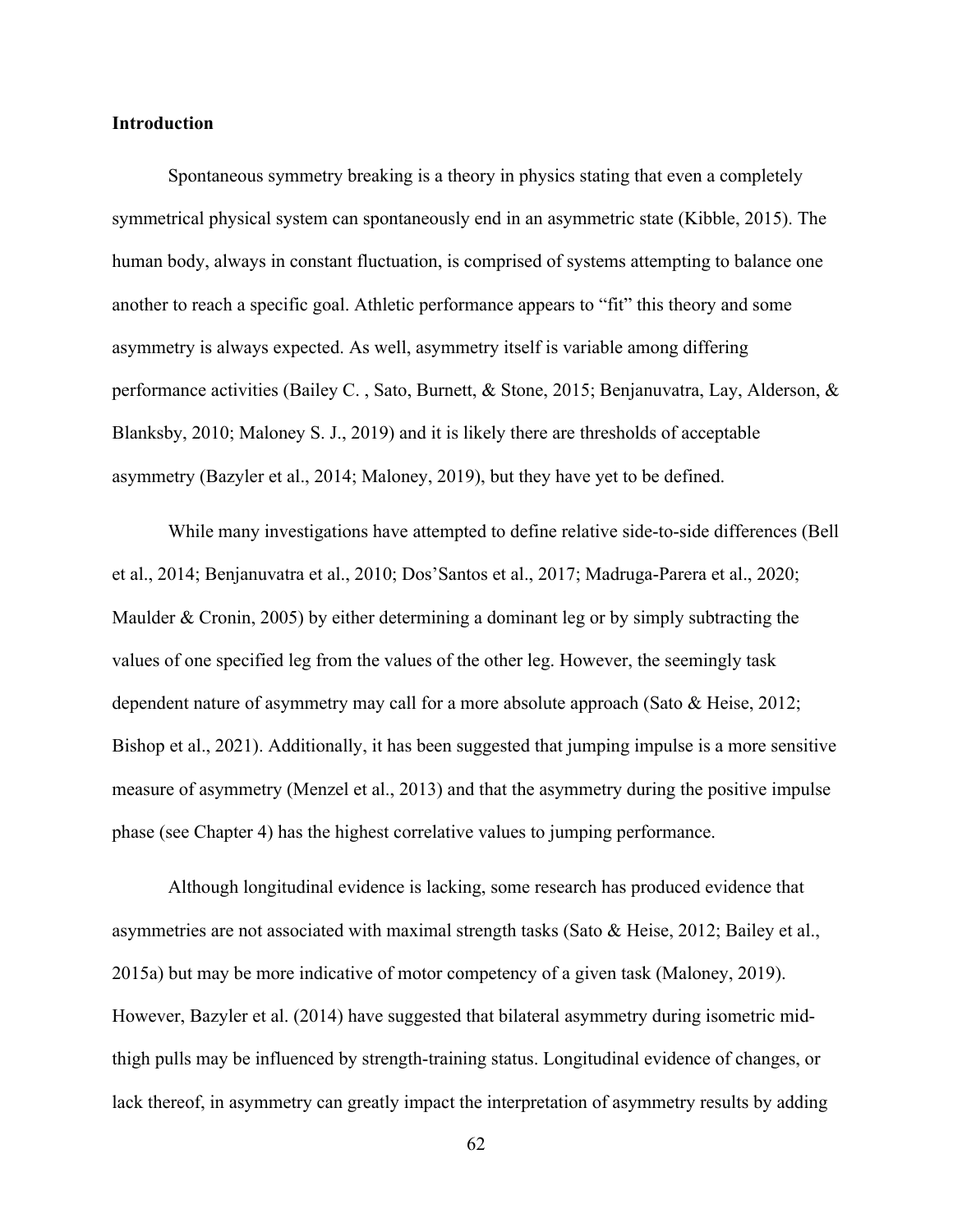context to differences found in athletes with varying training ages. For these reasons, the purpose of this study is to track the yearly changes of bilateral asymmetry in male collegiate soccer players.

#### **Methods**

Athletes for this study were selected from the ongoing athlete research repository database of NCAA D-I men's soccer team (height:  $177.9 \pm 7.4$  cm; age:  $19.5 \pm 1.2$ ; body mass:  $76.2 \pm 10.5$ ). To be included each athlete must have participated in the fall pre-season testing in three consecutive years. A total of 12 athletes were selected. Before the start of each jump, a standing system mass value was obtained for a minimum of 1.0 s. This produced the body mass values for this study when taken before the unweighted jump. Height measurements were collected using a stadiometer.

Absolute asymmetry was calculated by subtracting the lowest impulse value from the highest impulse value then dividing by the sum of the impulses multiplied by 100 ([Maximum value – minimum value] / SUM x 100) (Bazyler et al., 2014; Sato & Heise, 2012). Overall magnitude of asymmetry during the positive impulse phase was used to create the positive impulse asymmetry score (PIAS) for each jump using the previously mentioned absolute asymmetry equation.

Groups were divided by the mean of overall asymmetry which was produced by the summation of the unweighted jump positive impulse asymmetry score (PIAS0) with the weighted jump positive impulse asymmetry score (PIAS20). This produced a group with higher than average asymmetry (HIGH) and lower than average asymmetry (LOW).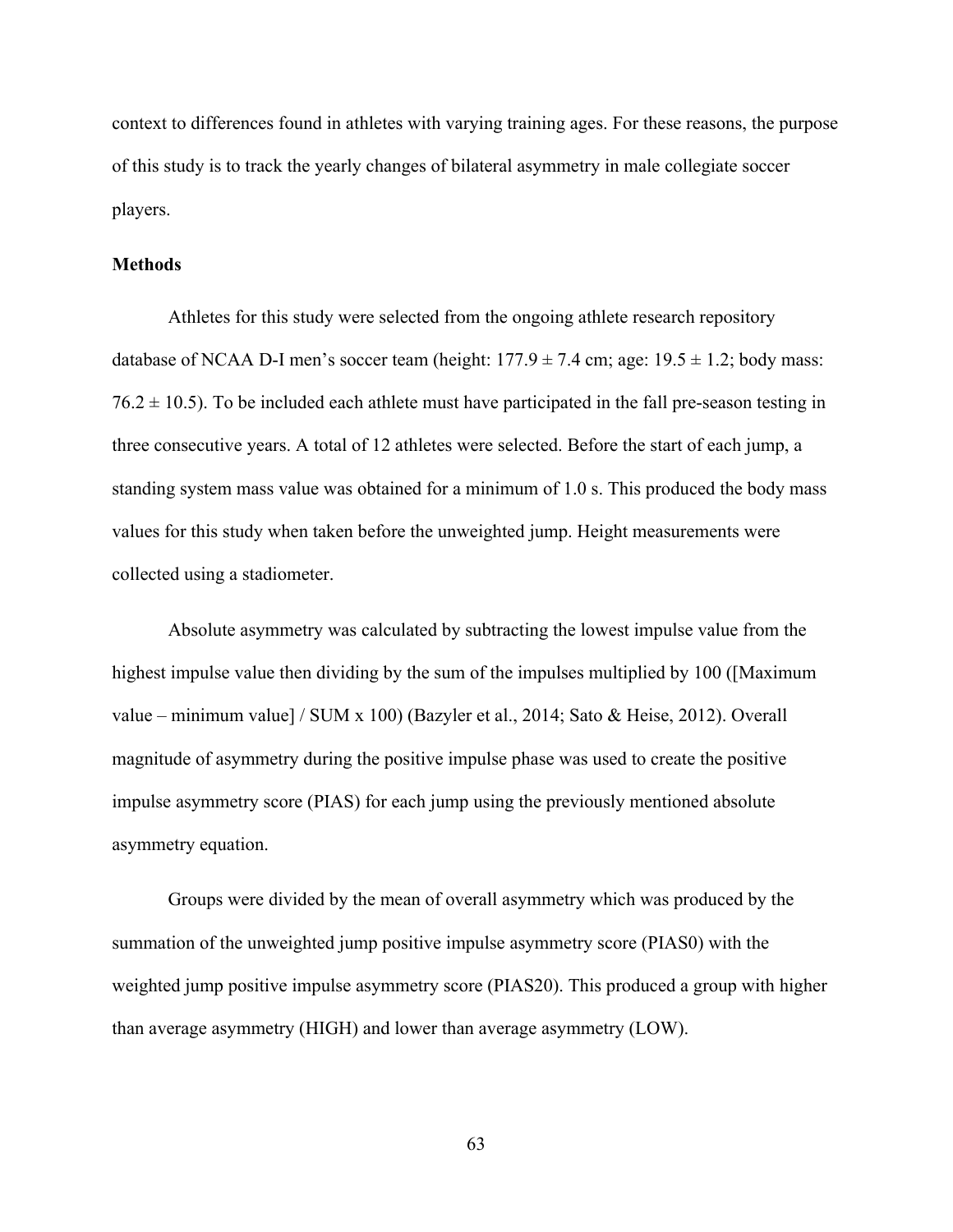To assess year-to-year changes and group differences 2-way mixed ANOVAs were calculated. Post hoc analyses were performed using the Holm-Bonferroni adjustment. Effect sizes were estimated using Cohen's d. Greenhouse-Geisser corrections were used if sphericity was violated. Initial group differences were assessed using Welch's T-tests. Paired sample Ttests were used to assess differences in unweighted and weighted values. Alpha was set to 0.05 for all calculations.

# **Results**

Descriptive statistics for all variables assessed can be found in Table 5.12. Assumptions of homoscedasticity, independence of observations, and normality of distribution were met for all variables. Paired sample T-tests revealed statistically significant differences ( $p < 0.01$ ) in JH0 and JH20, but not in PIAS0 and PIAS20. Statistically significant changes from year 1 (Y1) to year 3 (Y3) in body mass (BM) ( $p = 0.03$ ), unweighted jump height (JH0) ( $p < 0.01$ ), and weighted jump height (JH20) ( $p < 0.01$ ) were found (see Figure 5.10). No statistically significant changes were detected from Y1 to year 2 (Y2) in BM ( $p = 0.63$ ), JH0 ( $p = 0.59$ ), and JH20 ( $p =$ 0.47) nor for changes from Y2 to Y3 ( $p = 0.27, 0.07, 0.06$ ; respectively). No statistically significant changes over time alone were produced from PIAS0 ( $p = 0.06$ ) and PIAS20 ( $p =$ 0.16). However, large to moderate effect sizes (ES) from the Y1 to the Y3 were produced for PIAS0 (0.54) and PIAS20 (0.44) (see Figure 5.11). Moderate to small ES were found from Y1 to Y2 in PIAS0 (0.27) and PIAS20 (0.34), as well from Y2 to Y3 in PIAS0 (0.36) (see Table 5.13).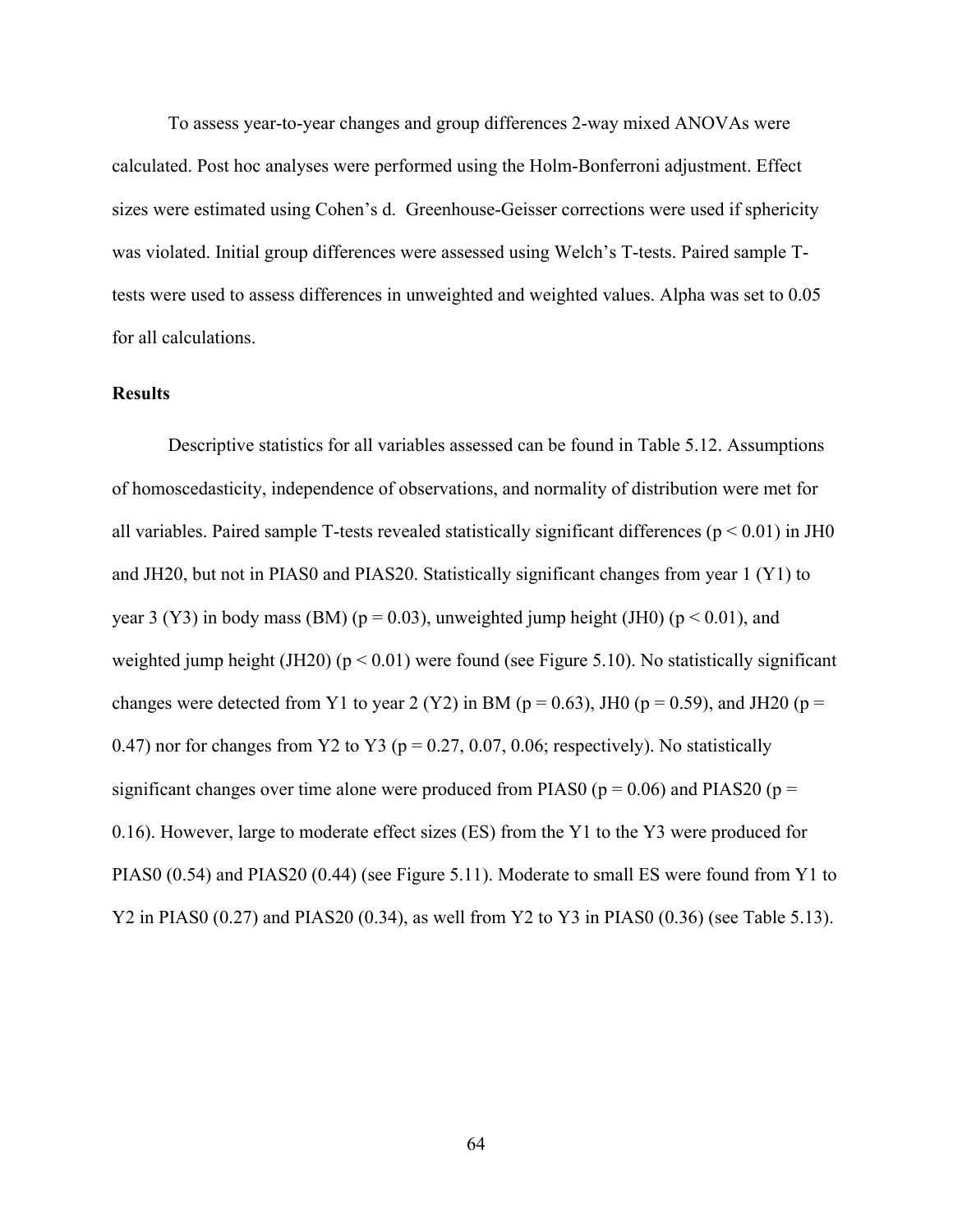|       |                  | Year 1          | Year 2          | Year 3           |
|-------|------------------|-----------------|-----------------|------------------|
|       | Body Mass (kg)   | $76.2 \pm 10.5$ | $77.5 \pm 12.3$ | $79.5 \pm 13.65$ |
| CMJ0  | Jump Height (cm) | $29.3 \pm 3.0$  | $30.5 \pm 3.4$  | $32.9 \pm 4.3$   |
|       | <b>PIAS</b>      | $8.64 \pm 4.92$ | $7.18 \pm 5.21$ | $5.49 \pm 3.51$  |
| CMJ20 | Jump Height (cm) | $21.5 \pm 3.5$  | $22.8 \pm 2.8$  | $25.3 \pm 2.7$   |
|       | <b>PIAS</b>      | $7.81 \pm 3.86$ | $6.27 \pm 4.33$ | $5.89 \pm 3.09$  |

*Table 5.12 Longitudinal Descriptive Data* 

*Note: Reported in Mean ± SD; PIAS = positive impulse asymmetry score; CMJ0 = Unweighted countermovement jump; CMJ20 = weighted countermovement jump.* 

*Figure 5.10 Combined Yearly Performance and Body Mass Changes* 



*Note: a. = Body mass (kg); b. = Unweighted jump height; c. = Weighted jump height* 

| <b>Effect Sizes</b> |             |          |                                  |          |
|---------------------|-------------|----------|----------------------------------|----------|
|                     |             | T1 to T2 | T <sub>2</sub> to T <sub>3</sub> | T1 to T3 |
| CMJ0                | <b>PIAS</b> | 0.27     | 0.36                             | 0.54     |
|                     | Jump Height | 0.41     | 0.63                             | 0.99     |
| CMJ20               | <b>PIAS</b> | 0.34     | 0.10                             | 0.44     |
|                     | Jump Height | 0.53     | 0.69                             | 0.94     |

*Table 5.13 Combined Effect Sizes* 

*Note: PIAS = Positive impulse asymmetry score; CMJ0 = Unweighted countermovement jump; CMJ20 = Weighted countermovement jump.*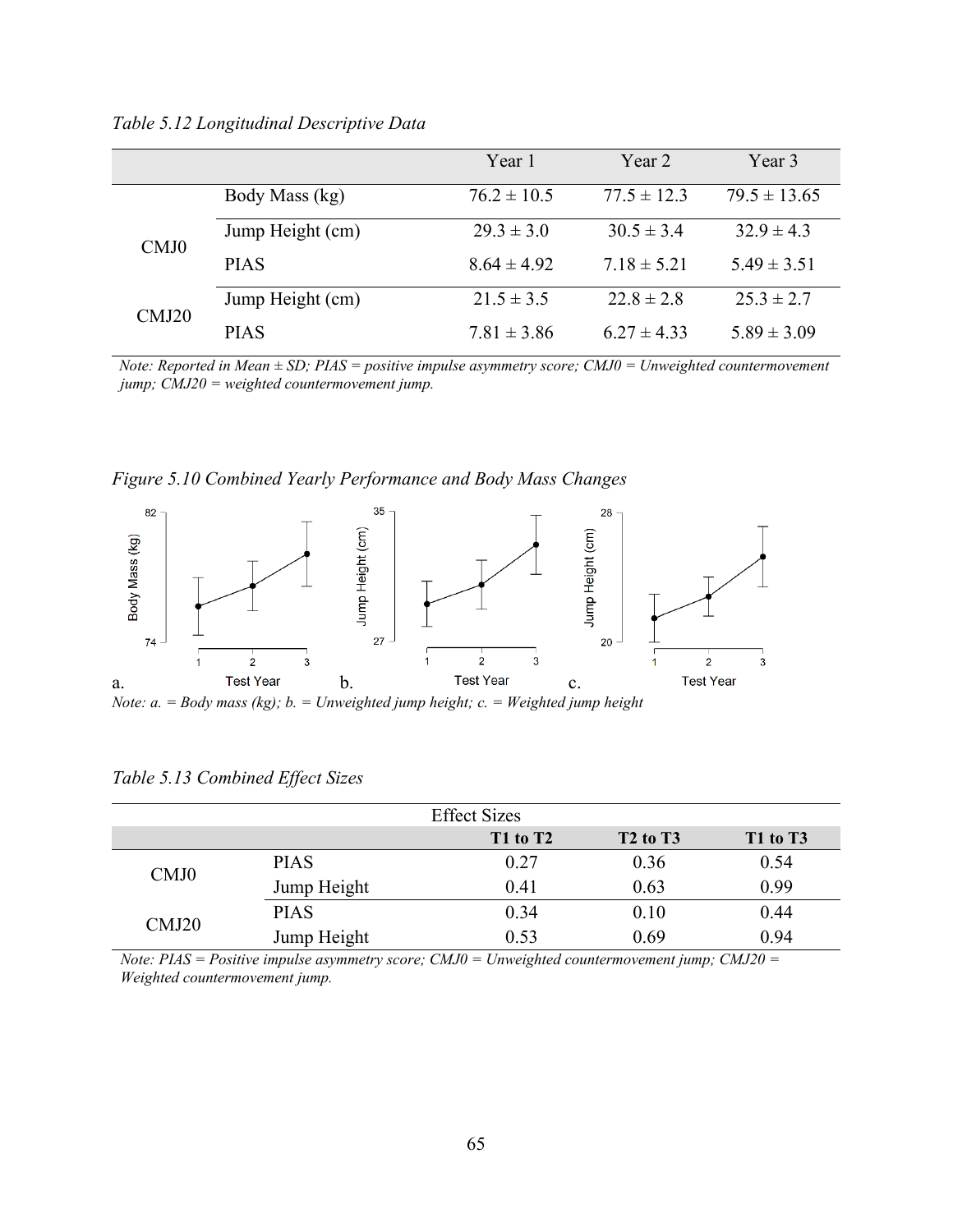*Figure 5.11 Combined Yearly Asymmetry Changes* 



*Table 5.14 Effect Sizes Between High and Low Asymmetry Groups* 

|                             | Between Group Effect Sizes |                |                |
|-----------------------------|----------------------------|----------------|----------------|
|                             | T1                         | T <sub>2</sub> | T <sub>3</sub> |
| Body Mass (kg)              | 0.15                       | 0.11           | 0.06           |
| Unweighted Jump Height (cm) | 0.17                       | 0.37           | 0.44           |
| Weighted Jump Height (cm)   | 0.01                       | 0.30           | 0.46           |
| $0-20\%$ diff               | 0.28                       | 0.05           | 0.08           |
| PIAS0*                      | 0.91                       | 0.05           | 0.17           |
| $PIAS20*$                   | 0.78                       | 0.07           | 0.20           |

*Note: \* = statistically significant differences (p<0.05) for Year\*Group interaction; PIAS0 = Unweighted positive impulse asymmetry score; PIAS20 = Weighted positive impulse asymmetry score; 0-20%diff = The percent difference from the unweighted jump height to the weighted jump height.*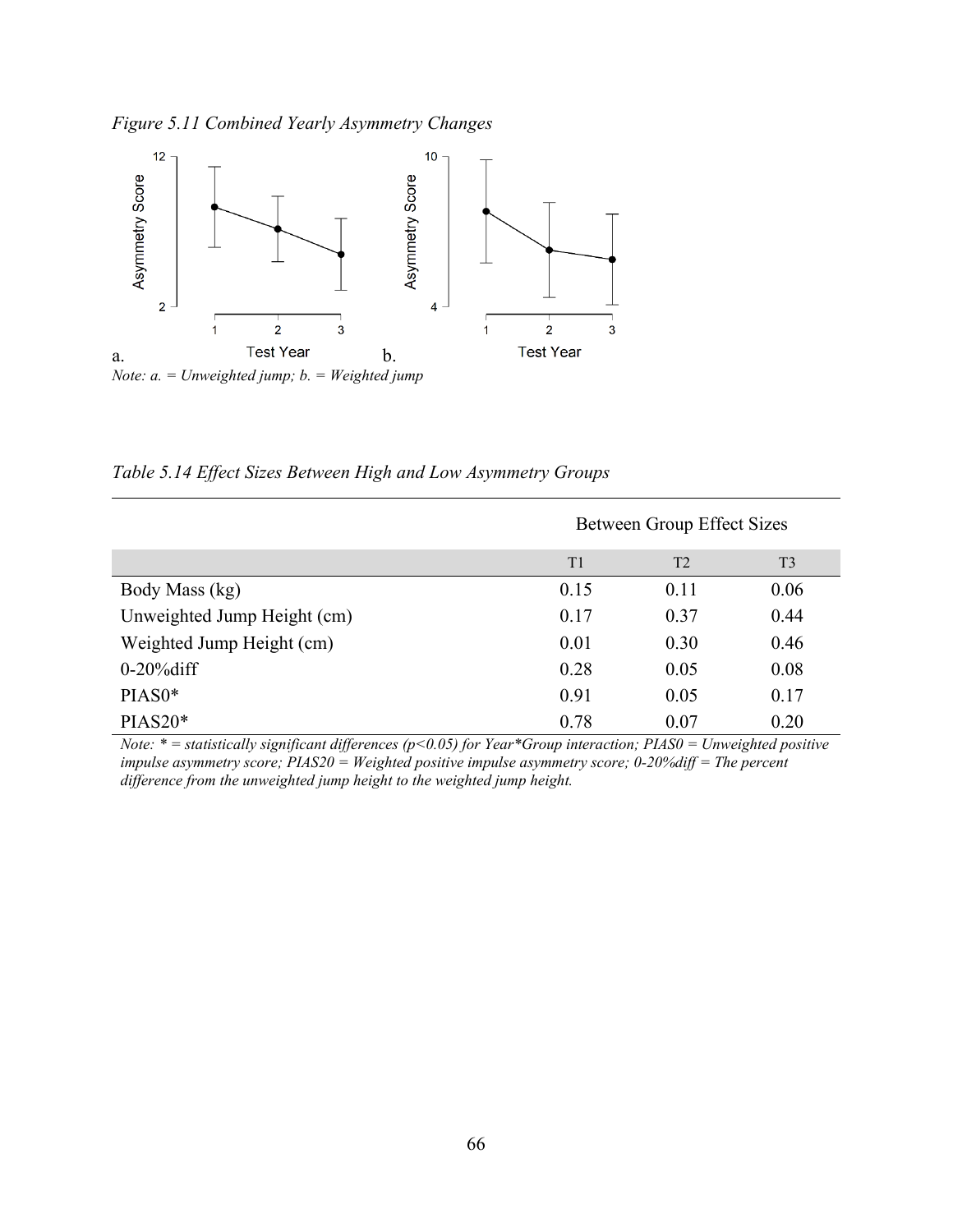*Figure 5.12 Changes Overtime by Group* 



*Note: N = below mean asymmetry score; Y = above mean asymmetry score; a. = Body mass (kg); b. = Unweighted jump height; c. = Weighted jump height; d. = Unweighted positive impulse asymmetry score; e. = Weighted positive impulse asymmetry score; f. = The percent difference from the unweighted jump height to the weighted jump height.* 

When split into HIGH and LOW asymmetry groups statistically significant differences were found between initial PIAS0 ( $p = 0.01$ ) and PIAS20 ( $p = 0.04$ ), but no other variables.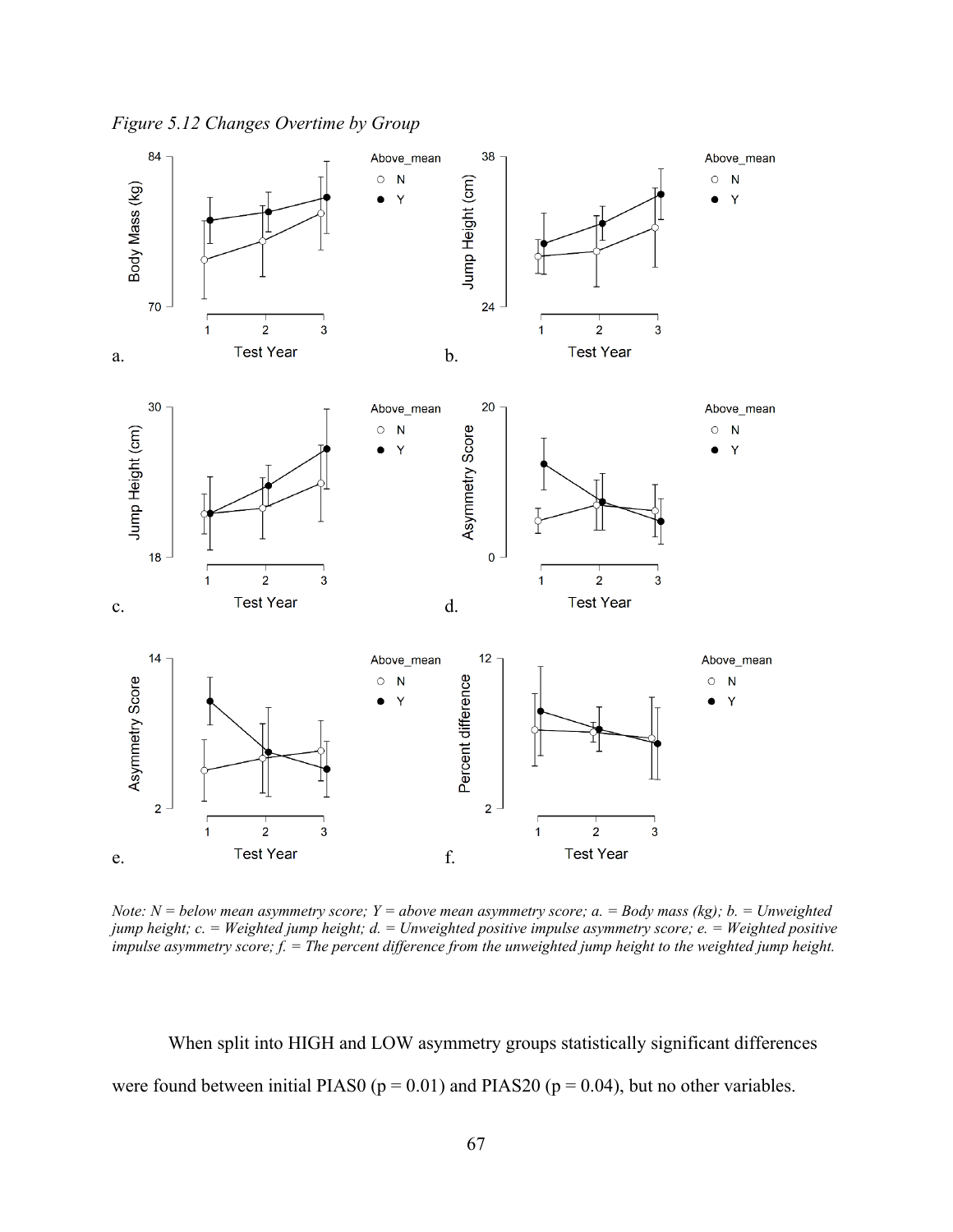Statistically significant year by group interactions were found in PIAS0 ( $p < 0.01$ ) and PIAS20  $(p < 0.01)$ , but no other variable reached statistical significance. The HIGH group produced statistically significant changes from Y1 to Y3 in both PIAS0 ( $p = 0.02$ ) and PIAS20 ( $p = 0.04$ ) but not for Y1 to Y2 ( $p = 0.20, 0.21$ ) not Y2 to Y3 ( $p = 0.81, 0.97$ ). The between group ES (see Table 5.14) for each year does indicate a trend of increased group differences in JH0 and JH20 with decreased differences in PIAS0 and PIAS20 (see Figure 5.12). In fact, ES show that between group differences increase year over year in performance variables but decrease in PIAS measures.

# **Discussion**

This retrospective analysis provides a unique glimpse into the trends of bilateral jumping asymmetry over time. The findings from this study show that as jump heights and power outputs increased asymmetry was mostly reduced, athletes with higher PIAS show a greater capacity for improvement, and that asymmetry has little fluctuations once a threshold is reached.

Practitioners should expect a general decline in PIAS over time. However, athletes starting out with lower PIAS may have little to no fluctuations. This may be partly due to developed motor coordination patterns which may be representative of their previous training experience (Behringer et al., 2011). As athletes progressed, ES indicate that there is a larger gap between athletes starting out with higher asymmetry than those that did not. It is possible that the type of training these athletes engaged in over three years not only increased explosive strength and power, as represented by their increase unweighted and weighted jumps, but was also specific enough to alter motor control aspects leading to less asymmetry and better jumpers.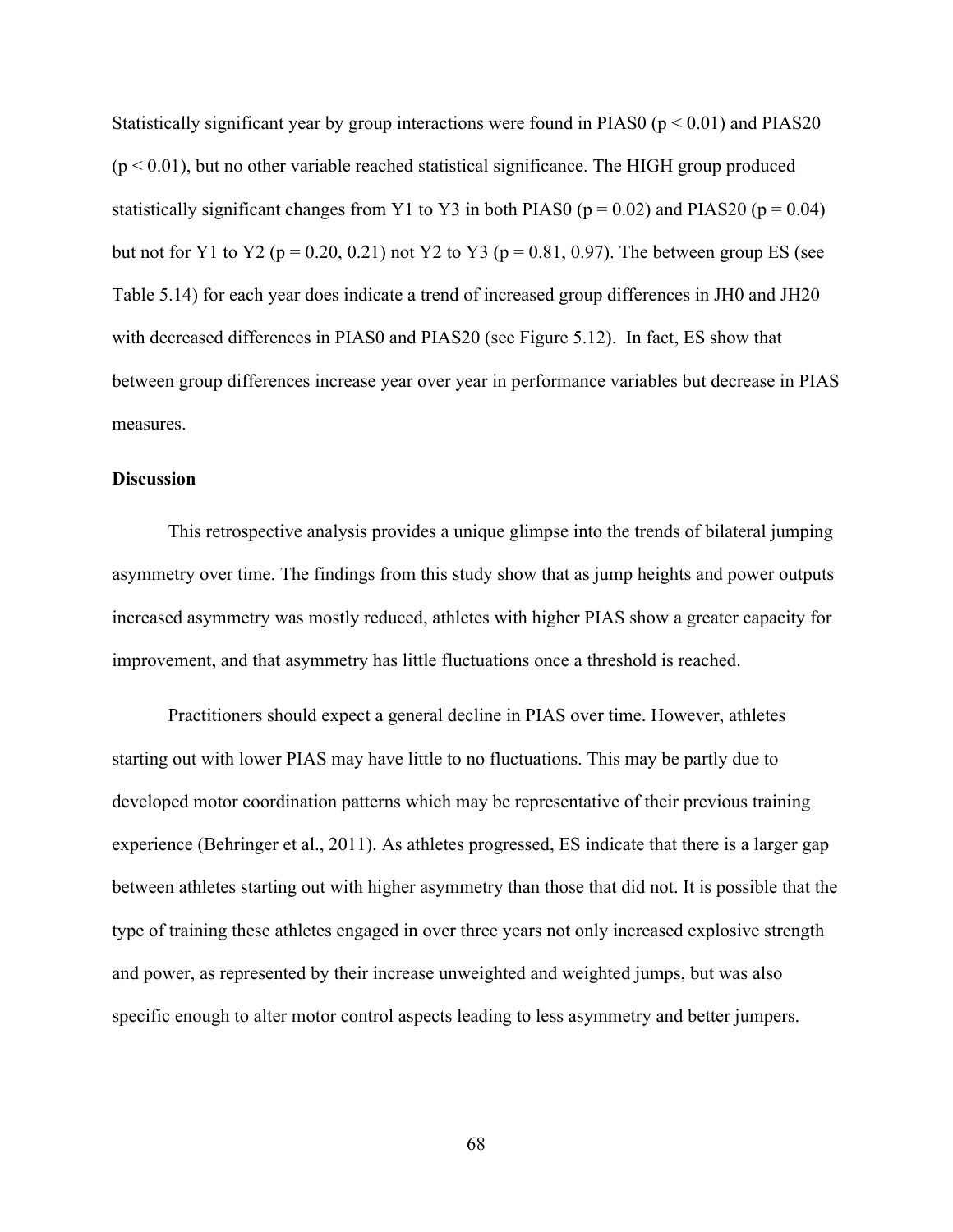It may be more effective to monitor weighted jumping performance asymmetries as they may be more representative of COD activities during higher speeds (Kraska et al., 2009). As well, stronger individuals may not be challenged enough by unweighted jumps to trigger asymmetry patterns (see Chapter 4). With the HIGH group achieving similar PIAS values to the LOW group after the first year, this suggests there is a threshold of detrimental asymmetry to performance. However, athletes with higher asymmetry may have a greater potential for improvement demonstrated by the increasing performance ES from year-to-year.

Limitations for this study include the lack of complete representation for the HIGH and LOW groups. With some athletes in each group being close to the mean, this may skew results. While assessing a standard threshold for detrimental asymmetry is of importance, that was beyond the intent of this study. Another limitation to this study was the lack of between year injury data which was not made available for this study.

# **Conclusion**

Athlete monitoring programs that commonly assess the jumping ground reaction forces of athletes can include the calculation of PIAS score with a simple addition to data already being collected. The collection of PIAS can provide more evidence as to why an athlete is not performing as expected in a jumping assessment and may be used to identify athletes with higher potential for improvements.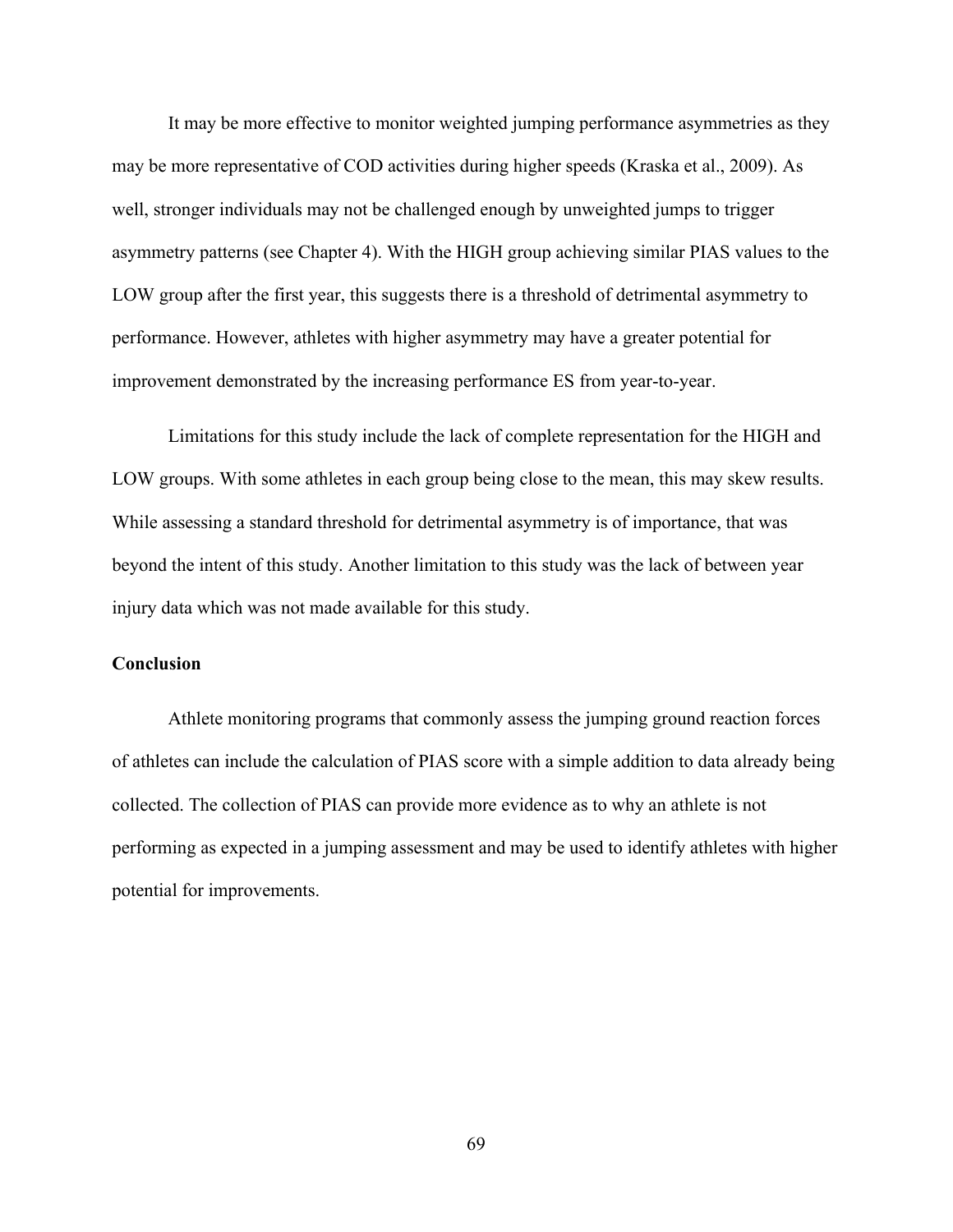# **References**

- Bailey, C., Sato, K., Burnett, A., & Stone, M. (2015). Carry-over of force production symmetry in athletes of differing strength levels. Journal of Strength and Conditioning Research, 29(11), 3188-3196.
- Bazyler, Bailey, Chiang, Sato, & Stone. (2014). The effects of strength training on isometric force production symmetry in recreationally trained males. Journal of Trainology, 6-10.
- Bell, D. R., Sanfilippo, J. L., Binkley, N., & Heiderscheit, B. C. (2014). Lean mass asymmetry influences force and power asymmetry during jumping in collegiate athletes. Journal of strength and conditioning research, 28(4), 884.
- Benjanuvatra, N., Lay, B., Alderson, J., & Blanksby, B. (2010). Comparison of ground reaction force asymmetry in one-and two-legged countermovement jumps. The Journal of Strength & Conditioning Research, 27(10), 2700-2707.
- Bishop, C., Lake, J., Papadopoulos, K., Turner, A., & Read, P. (2021). Interlimb asymmetries: The need for an individual approach to data analysis. The Journal of Strength  $\&$ Conditioning Research, 35(3), 695-701.
- Dos'Santos, T., Thomas, C., Jones, P., & Comfort, P. (2017). Asymmetries in single and triple hop are not detrimental to change of direction speed. Journal of Trainology, 6(2), 35-41.
- Hortobágyi, T., Taylor, J. L., Petersen, N. T., Russell, G., & Gandevia, S. C. (2003). Changes in segmental and motor cortical output with contralateral muscle contractions and altered sensory inputs in humans. *Journal of neurophysiology, 90*(4), 2451-2459.
- Kibble, T. W. (2015). Spontaneous symmetry breaking in gauge theories. Philosophical Transactions of the Royal Society A: Mathematical, Physical and Engineering Sciences, 373(2032).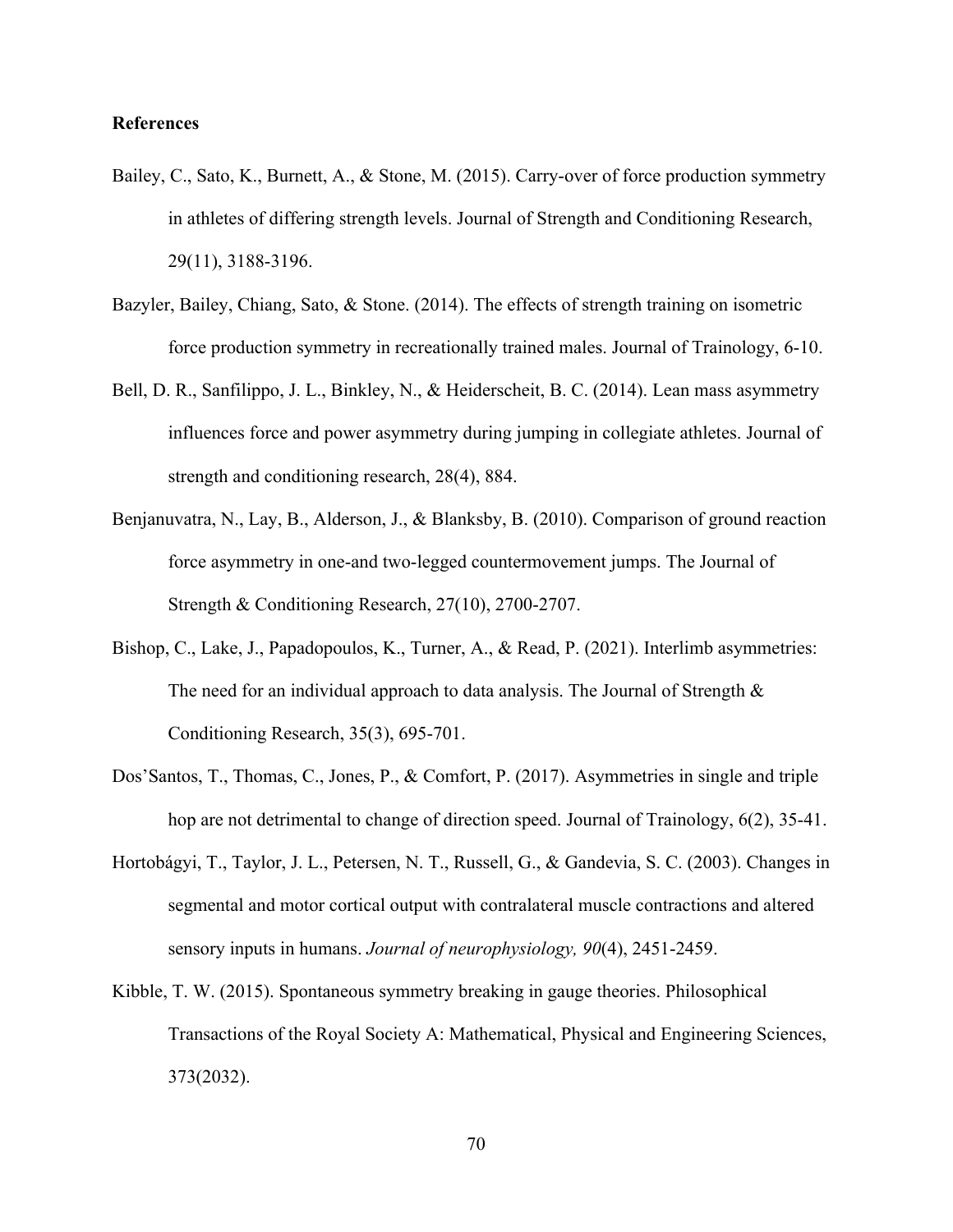- Kraska, J., Ramsey, M., Haff, G. G., Fethke, N., Sands, W., Stone, M. E., & Stone, M. H. (2009). Relationship between strength and un-weighted and weighted vertical jump height. International Journal of Sport Physiology and Performance, 4(4), 461-473.
- Madruga-Parera, M., Bishop, C., Fort-Vanmeerhaeghe, A., Beltran-Valls, M., Skok, O., & Romero-Rodríguez, D. (2020). Interlimb asymmetries in youth tennis players: Relationships with performance. The Journal of Strength & Conditioning Research, 34(10), 2815-2823.
- Maloney, S. J. (2019). The relationship between asymmetry and athletic performance: A critical review. The Journal of Strength & Conditioning Research, 33(9), 2579-2593.
- Maulder, P., & Cronin, J. (2005). Horizontal and vertical jump assessment: reliability, symmetry, discriminative and predictive ability. Physical therapy in Sport, 6(2), 74-82.
- Menzel, H. J., Chagas, M. H., Szmuchrowski, L. A., Araujo, S. R., de Andrade, A. G., & de Jesus-Moraleida, F. R. (2013). Analysis of lower limb asymmetries by isokinetic and vertical jump tests in soccer players. The Journal of Strength & Conditioning Research, 27(5), 1370-1377.
- Sato, K., & Heise, G. (2012). Influence of weight distribution asymmetry on the biomechanics of a barbell back squat. The Journal of strength & conditioning research, 26(2), 342-349.
- Sayers, S. P., Harackiewicz, D. V., Harman, E., Frykman, P., & Rosenstein, M. (1999). Crossvalidation of three jump power equations. Medicine and science in sports and exercise, 31(4), 572-577.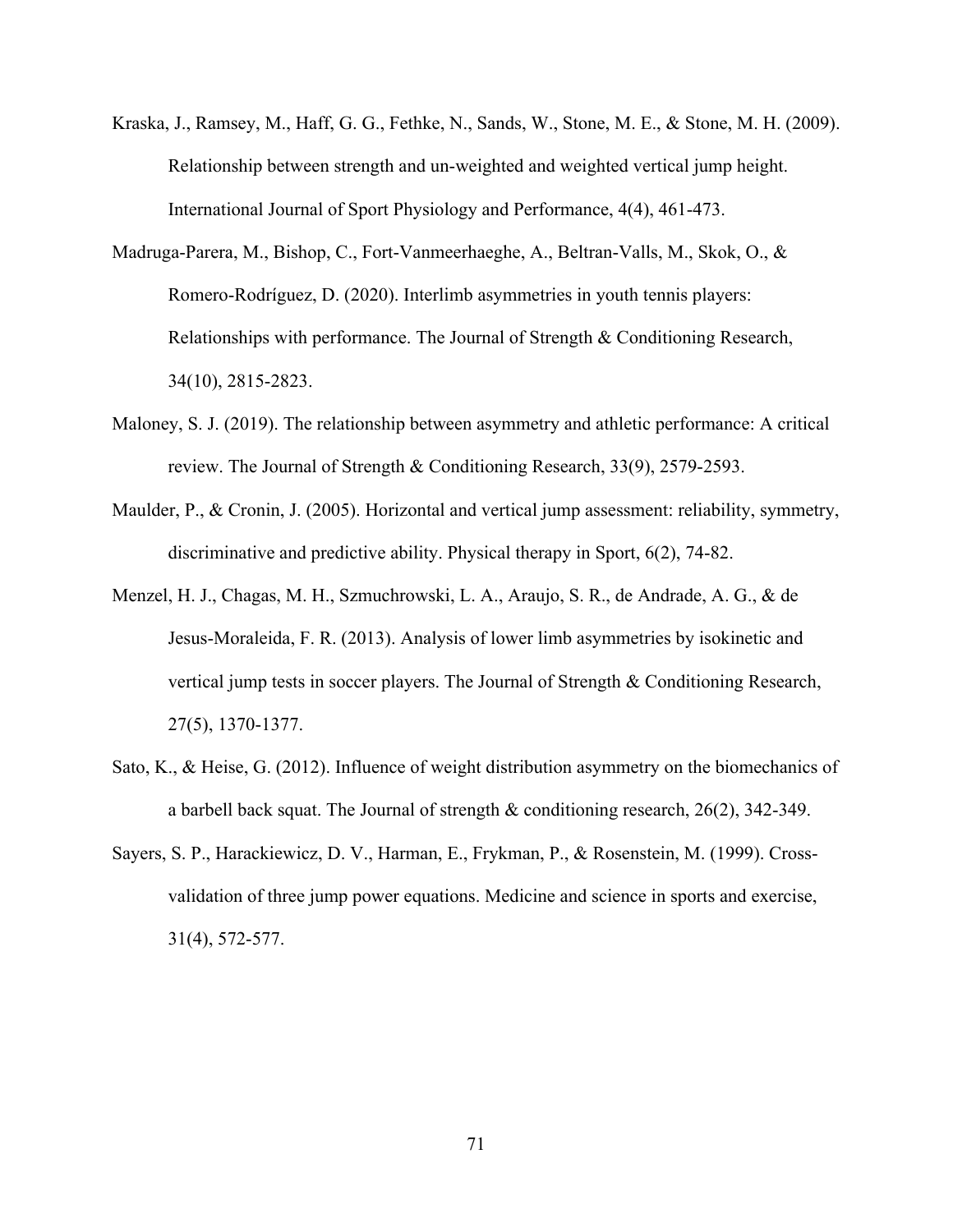## **Chapter 6. Summary and Conclusion**

Asymmetries are a reliable measure for most dGRF variables in vertical jumping. Caution should be used when assessing asymmetries during the unweighting phase as some metrics are much less reliable than others. Overall, impulse is the most promising measure of asymmetry and combining the braking phase with the positive propulsive phase has the highest correlation to jumping performance.

While much of the asymmetry research has focused on the propulsive phase, actions during the braking phase influence the SSC utilization. Seemingly, capturing the PIAS may be the best method in the determination of asymmetry for CMJ, but more research is needed to extrapolate these results to other performance measures. As well, this research has shown that unweighted and weighted jump asymmetries may be necessary to capture depending on the athletes as males had stronger relationships with asymmetry and weighted jump heights, whereas females produced stronger relationships within the unweighted jumps. This is likely a relationship to neuromotor pathways that are developed through strength training rather than strength alone as there are no significant relationships between CMJ asymmetry and isometric mid-thigh pulls.

The relationship between asymmetry and training experience is indicated by the decrement in asymmetry over time with regular training. A well-developed strength training program can improve performance and might also aid in reducing excessive bilateral asymmetries in athletes of differing sports (Bazyler et al., 2014; Gabbett, 2016; Impellizzeri et al., 2007; Zouita et al., 2016;). As well, motor control may be a driving factor of asymmetry. Bilateral training may impact the crossed effects of motor and sensory activity (Hortobágyi et al, 2003) thus enhancing the coordination between limbs to improve performance. This may also

72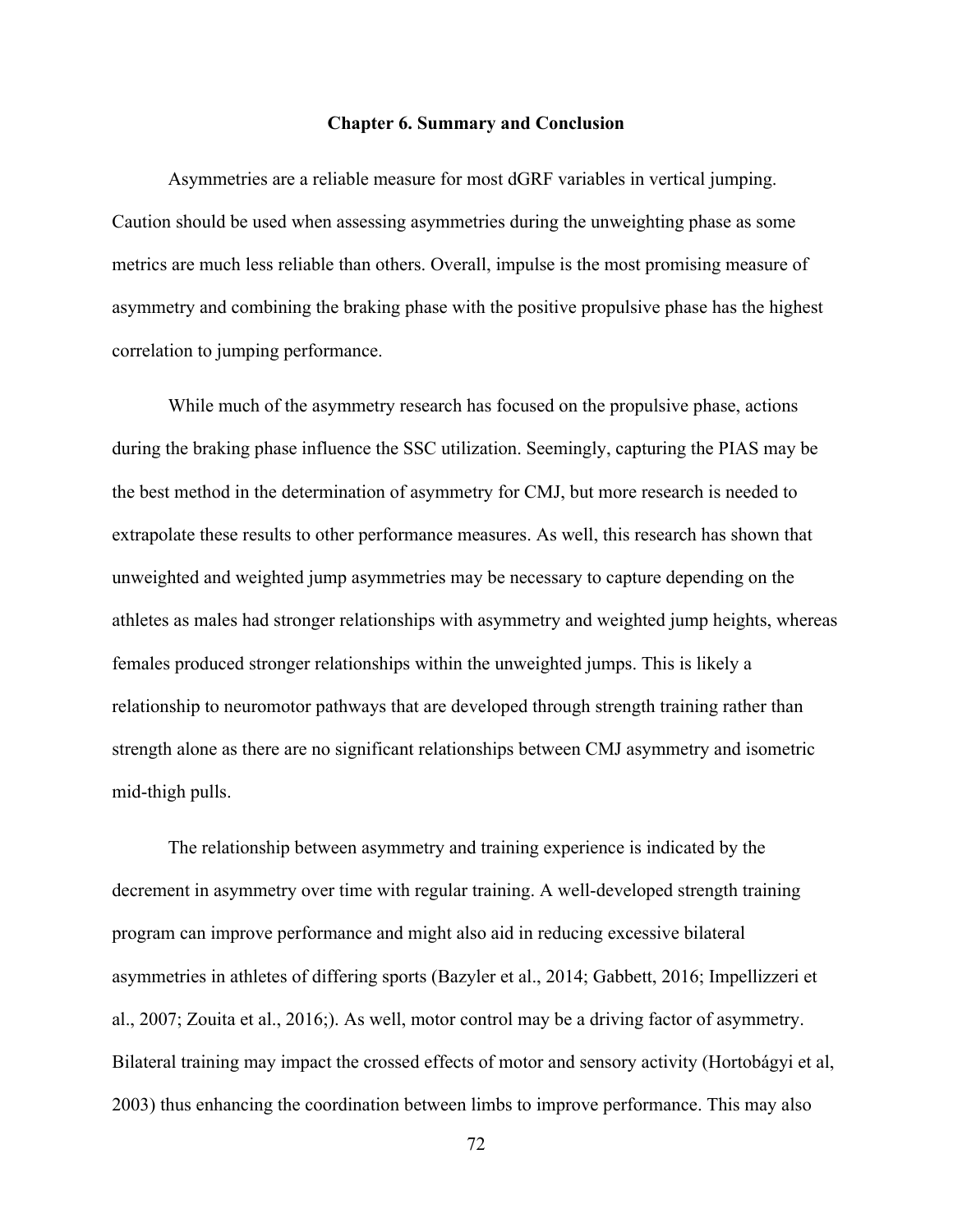explain why athletes with higher asymmetry values realized high levels of improvement after one year, but then leveled off. More research is needed to determine if skill training alone may reduce asymmetries, but this dissertation presents a foundation for future studies.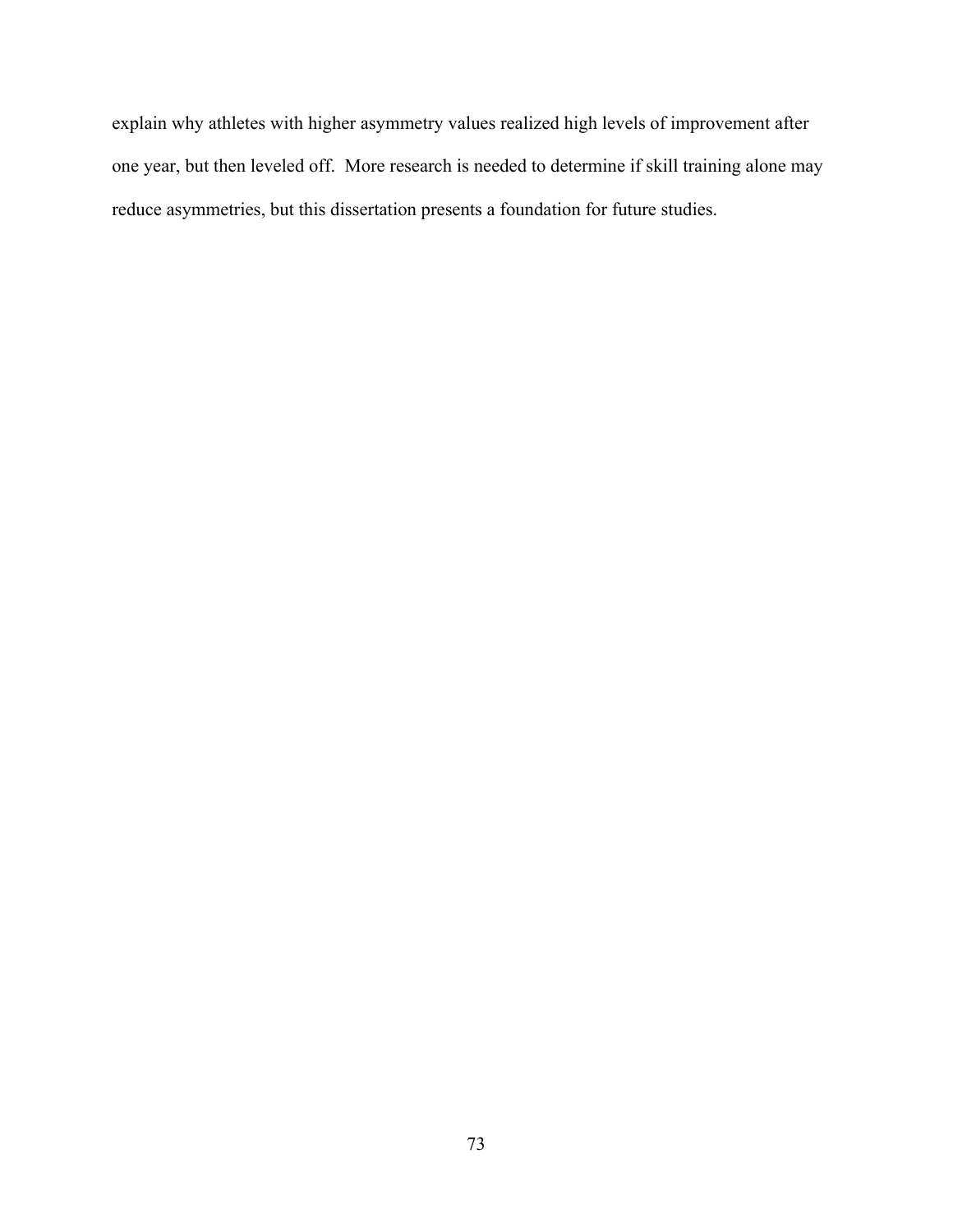## **References**

- Aagaard, P., Simonsen, E. B., Andersen, J. L., Magnusson, P., & Dyhre-Poulsen, P. (2002). Neural adaptation to resistance training: changes in evoked V-wave and H-reflex responses. *Journal of Applied Physiology*, 92(6), 2309-2318.
- Arboix-Alió, J., Busquets, A., Aguilera-Castells, J., de Pablo, B., Montalvo, A., & Fort-Vanmeerhaeghe, A. (2020). Relationship between inter-limb asymmetries and physical performance in rink hockey players. *Symmetry*, 12(12), 2035.
- Atkinson, G., & Nevill, A. M. (1998). Statistical methods for assessing measurement error (reliability) in variables relevant to sports medicine. *Sports medicine*, 26(4), 217-238.
- Bailey, C., Sato, K., Burnett, A., & Stone, M. (2015a). Carry-over of force production symmetry in athletes of differing strength levels. *Journal of Strength and Conditioning Research*, 29(11), 3188-3196.
- Bailey, C., Sato, K., Burnett, A., & Stone, M. (2015b). Force-production asymmetry in male and female athletes of differing strength levels. *International Journal of Sports Physiology and Performance*, 10(4), 504-508.
- Balloch, A. (2018). Evaluation of kinetic and kinematic variables during a countermovement jump to assess neuromuscular status in team-sport athletes. *Journal of Australian Strength and Conditioning*, 26(1): 49-56.
- Barber, S. D., Noyes, F. R., Mangine, R. E., & Hartman, W. (1990). Quantitative assessment of functional limitations in normal and anterior cruciate ligament-deficient knees. *Orthopaedics and Related Research* (1976-2007), 255, 204-214.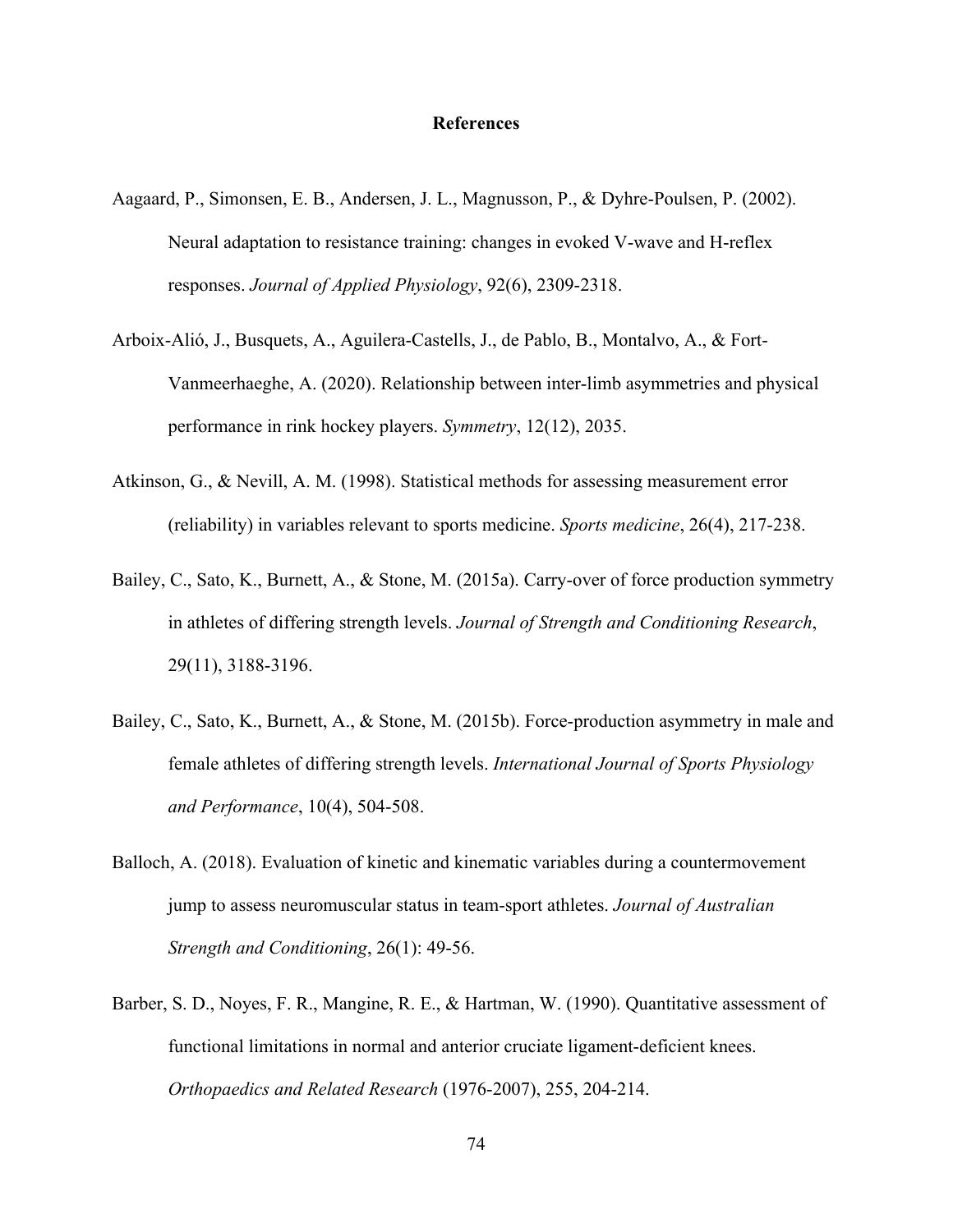- Bazyler, Bailey, Chiang, Sato, & Stone. (2014). The effects of strength training on isometric force production symmetry in recreationally trained males. *Journal of Trainology*, 6-10.
- Behringer, M., Vom Heede, A., Matthews, M., & Mester, J. (2011). Effects of strength training on motor performance skills in children and adolescents: a meta-analysis. *Pediatric exercise science*, 23(2), 186-206.
- Bell, D. R., Sanfilippo, J. L., Binkley, N., & Heiderscheit, B. C. (2014). Lean mass asymmetry influences force and power asymmetry during jumping in collegiate athletes. *Journal of strength and conditioning research*, 28(4), 884.
- Benjanuvatra, N., Lay, B., Alderson, J., & Blanksby, B. (2010). Comparison of ground reaction force asymmetry in one-and two-legged countermovement jumps. *The Journal of Strength & Conditioning Research*, 27(10), 2700-2707.
- Bini, R. R., & Hume, P. A. (2015). Relationship between pedal force asymmetry and performance in cycling. *Journal of sports medicine and physical fitness*, 55, 898-982.
- Bishop, C., Brashill, C., Abbott, W., Read, P., Lake, J., & Turner, A. (2019). Jumping asymmetries are associated with speed, change of direction speed, and jump performace in elite academy soccer players. *Journal of Strength and Conditioning Research*.
- Bishop, C., Lake, J., Papadopoulos, K., Turner, A., & Read, P. (2021). Interlimb asymmetries: The need for an individual approach to data analysis. *The Journal of Strength & Conditioning Research*, 35(3), 695-701.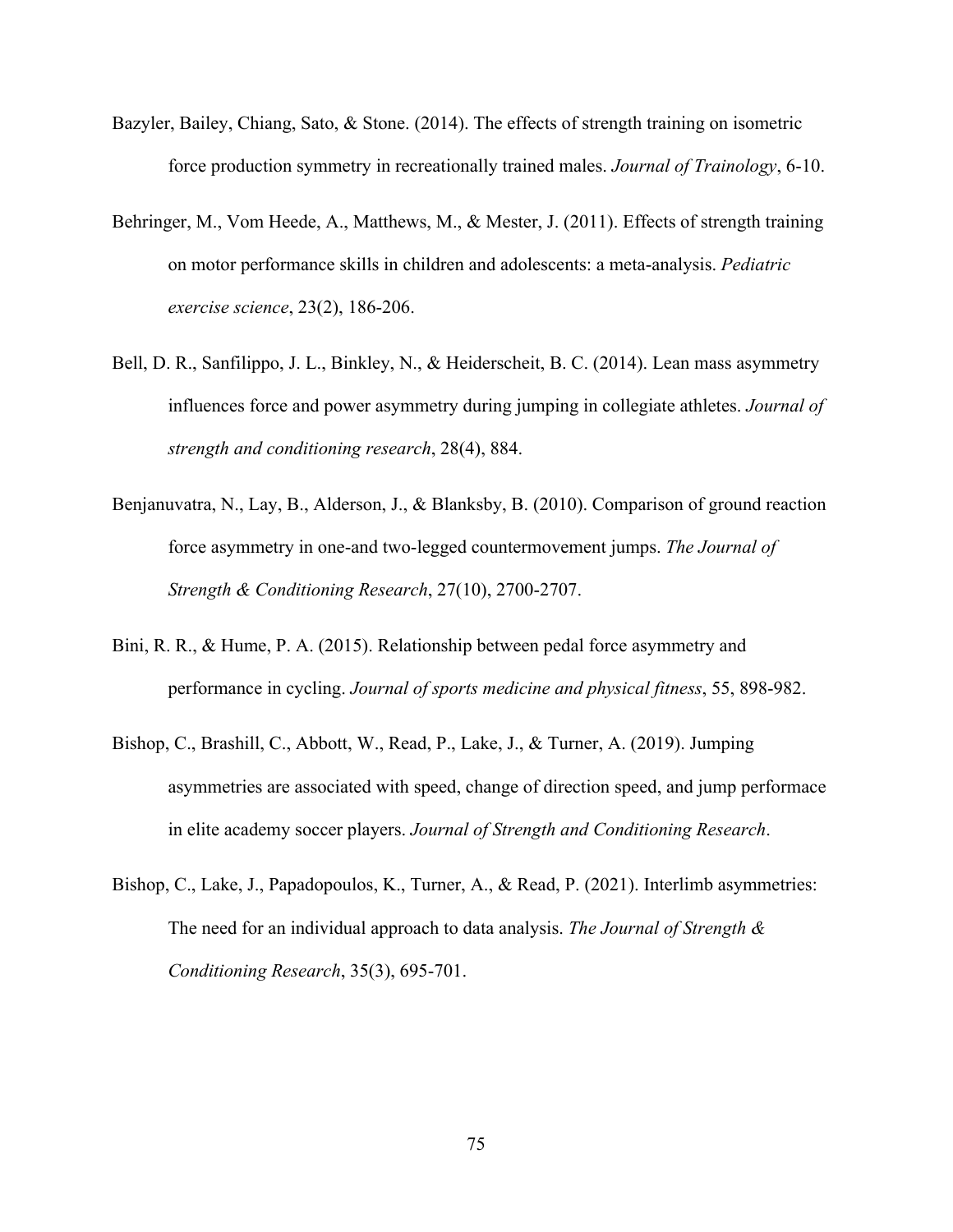- Bishop, C., Read, P., Chavda, S., & Turner, A. (2016). Asymmetries of the lower limb: The calculation conundrum in strength training and conditioning. *Strength & Conditioning Journal*, 38(6), 27-32.
- Bishop, C., Read, P., McCubbine, J., & Turner, A. N. (2018a). Vertical and horizontal asymmetries are related to slower sprinting and jump performance in elite youth female soccer players. *Journal of strength and conditioning research*.
- Bishop, C., Turner, A., & Read, P. (2018b). Effects of inter-limb asymmetries on physical and sports performance: a systematic review. Journal of Sports Sciences, 36(10), 1135-1144.
- Bussey, M. (2010). Does the demand for asymmetric functional lower body postures in lateral sports relate to structural asymmetry of the pelvis? *Journal of science and medicine in sport*, 13(3), 360-364.
- Carroll, K. M., Wagle, J. P., Sole, C. J., & Stone, M. H. (2019). Intrasession and intersession reliability of countermovement jump testing in division-I volleyball athletes. *The Journal of Strength & Conditioning Research*, 33(11), 2932-2935.
- Carroll, T. J., Benjamin, B., Stephan, R., & Carson, R. G. (2001). Resistance training enhances the stability of sensorimotor coordination. *Proceedings of the Royal Society of London. Series B: Biological Sciences*, 268(1464), 221-227.
- Chavda, S., Bromley, T., Jarvis, P., Williams, S., Bishop, C., Turner, A., Lake, J., & Mundy, P. (2018). Force-time characteristics of the countermovement jump: Analyzing the curve in Excel. *Strength & Conditioning Journal*, 40(2), 67-77.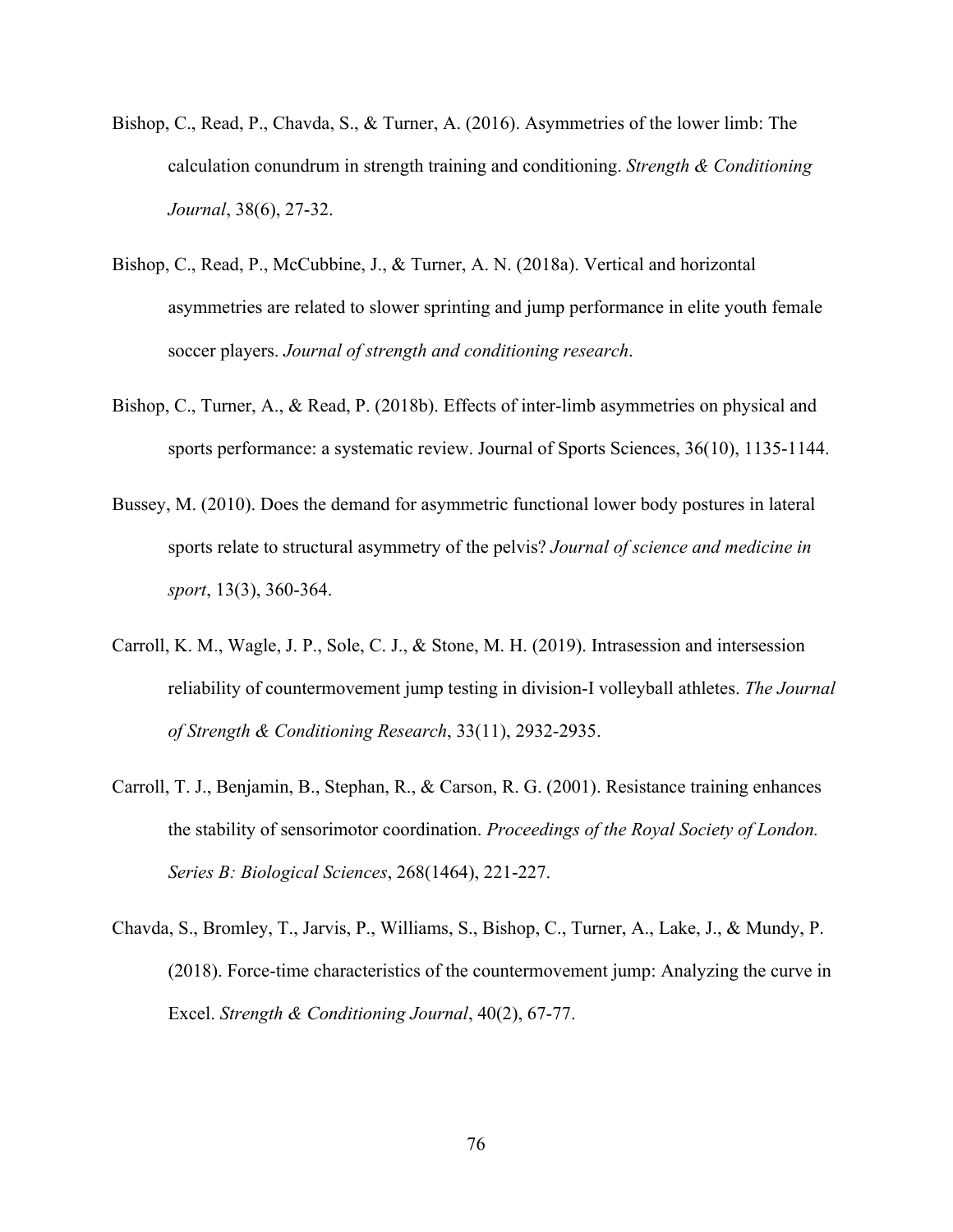- Comfort, P., Dos'Santos, T., Jones, P., McMahon, J., Suchomel, T., Bayzler, C., & Stone, M. H. (2019). Normalization of early isometric force production as a percentage of peak force during multijoint isometric assessment. *International journal of sports physiology and performance*, 15(4), 478-482.
- Cronin, J. B., McNair, P. J., & Marshall, R. N. (2000). The role of maximal strength and load on initial power production. *Medicine & Science in Sports & Exercise*, 32(10), 1763-1769.
- De la Motte, S. J., Lisman, P., Gribbin, T., Murphy, K., & Deuster, P. (2017). A systematic review of the association between physical fitness and musculoskeletal injury risk: part 3 – flexibility, power, speed, balance, and agility. *Journal of Strength and Conditioning Research*, 33(6), 1.
- Dos'Santos, T., Thomas, C., Jones, P., & Comfort, P. (2017). Asymmetries in single and triple hop are not detrimental to change of direction speed. *Journal of Trainology*, 6(2), 35-41.
- Exell, T. A., Irwin, G., Gittoes, M., & Kerwin, D. (2012). Implications of intra-limb variability on asymmetry analyses. *Journal of Sports Sciences*, 30(4), 403-409.
- Exell, T., Irwin, G., Gittoes, M., & Kerwin, D. (2017). Strength and performance asymmetry during maximal velocity sprint running. *Scandinavian journal of medicine & science in sports*, 27(11), 1273-1282.
- Furlong, L., & Harrison, A. J. (2014). Assessment of lower limb symmetry: differences during isometric and stretch-shortening cycle tasks.
- Gabbett, T. (2016). The training—injury prevention paradox: should athletes be training smarter and harder? *British Journal of Sports Medicine*, 50(5), 273-280.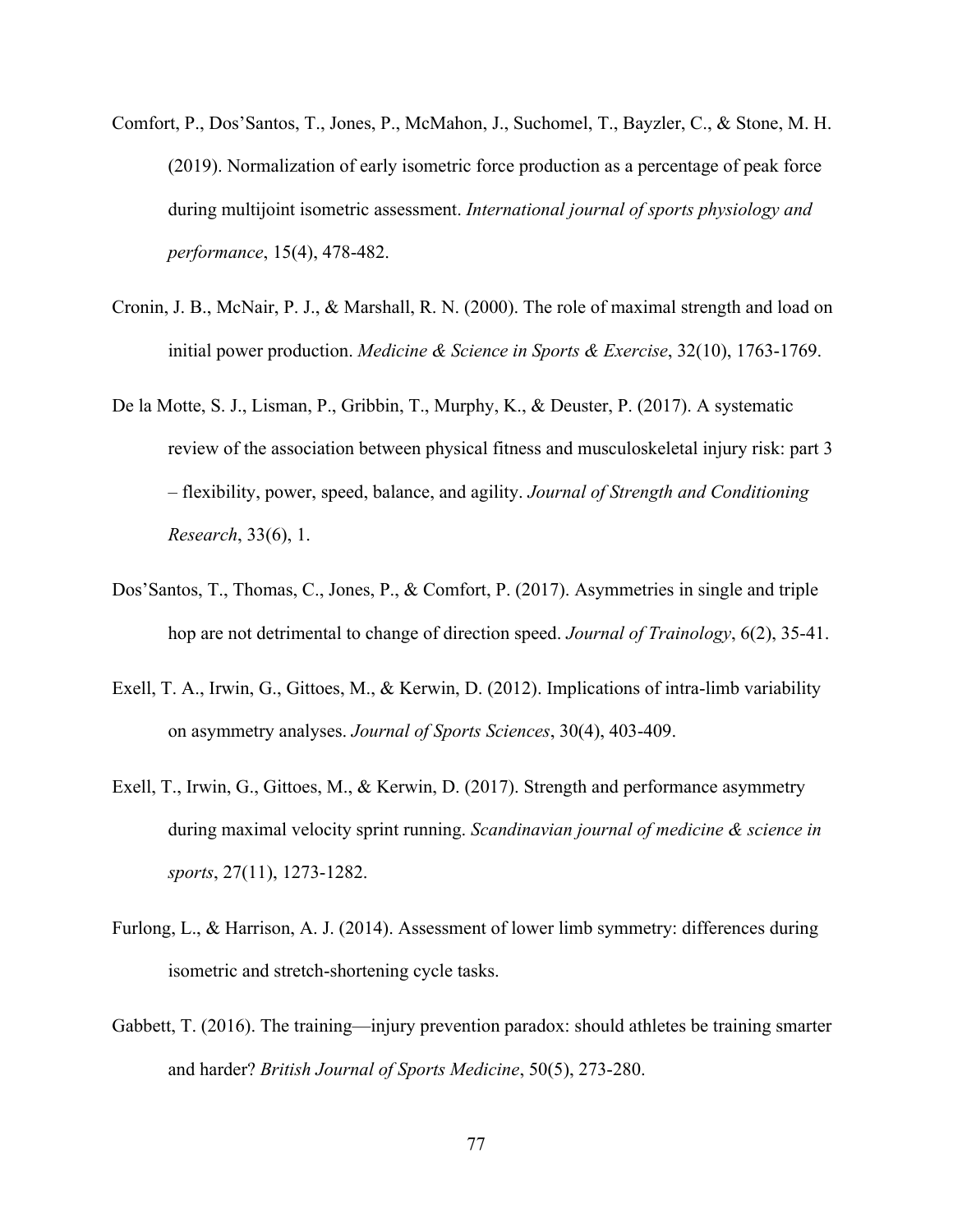- Gathercole, R., Sporer, B., Stellingwerff, T., & Sleivert, G. (2015). Alternative countermovement-jump analysis to quantify acute neuromuscular fatigue. *International Journal of Sports Physiology and Performance*, 10: 84-92.
- Guiard, Y. (1987). Asymmetric division of labor in human skilled bimanual action: The kinematic chain as a model. *Journal of motor behavior*, 19(4), 486-517.
- Hart, L. M., Cohen, D., Patterson, S., Springham, M., Reynolds, J., & Read, P. (2019). Previous injury is associated with heightened countermovement jump force-time asymmetries in professional soccer players. *Translational Sports Medicine*, 2(5), 256-262.
- Hart, N., Nimphius, S., Weber, J., Spiteri, T., Rantalainen, T., Dobbin, M., & Newton, R. (2017). Musculoskeletal asymmetry in football athletes: a product of limb function over time. *Medicine and science in sports and exercise*, 48(7), 1379-1387.
- Hoffman, J. R., Ratamess, N. A., Klatt, M., Faigenbaum, A., & Kang, J. (2007). Do bilateral power deficits influence direction-specific movement patterns? *Research in Sports Medicine*, 15(2), 125-132.
- Hortobágyi, T., Taylor, J. L., Petersen, N. T., Russell, G., & Gandevia, S. C. (2003). Changes in segmental and motor cortical output with contralateral muscle contractions and altered sensory inputs in humans. *Journal of neurophysiology*, 90(4), 2451-2459.
- Impellizzeri, F., Rampinini, E., Maffiuletti, N., & Marcora, S. (2007). A vertical jump force test for assessing bilateral strength asymmetry in athletes. *Medicine and Science in Sports and Exercise*, 39(11), 2044-2050.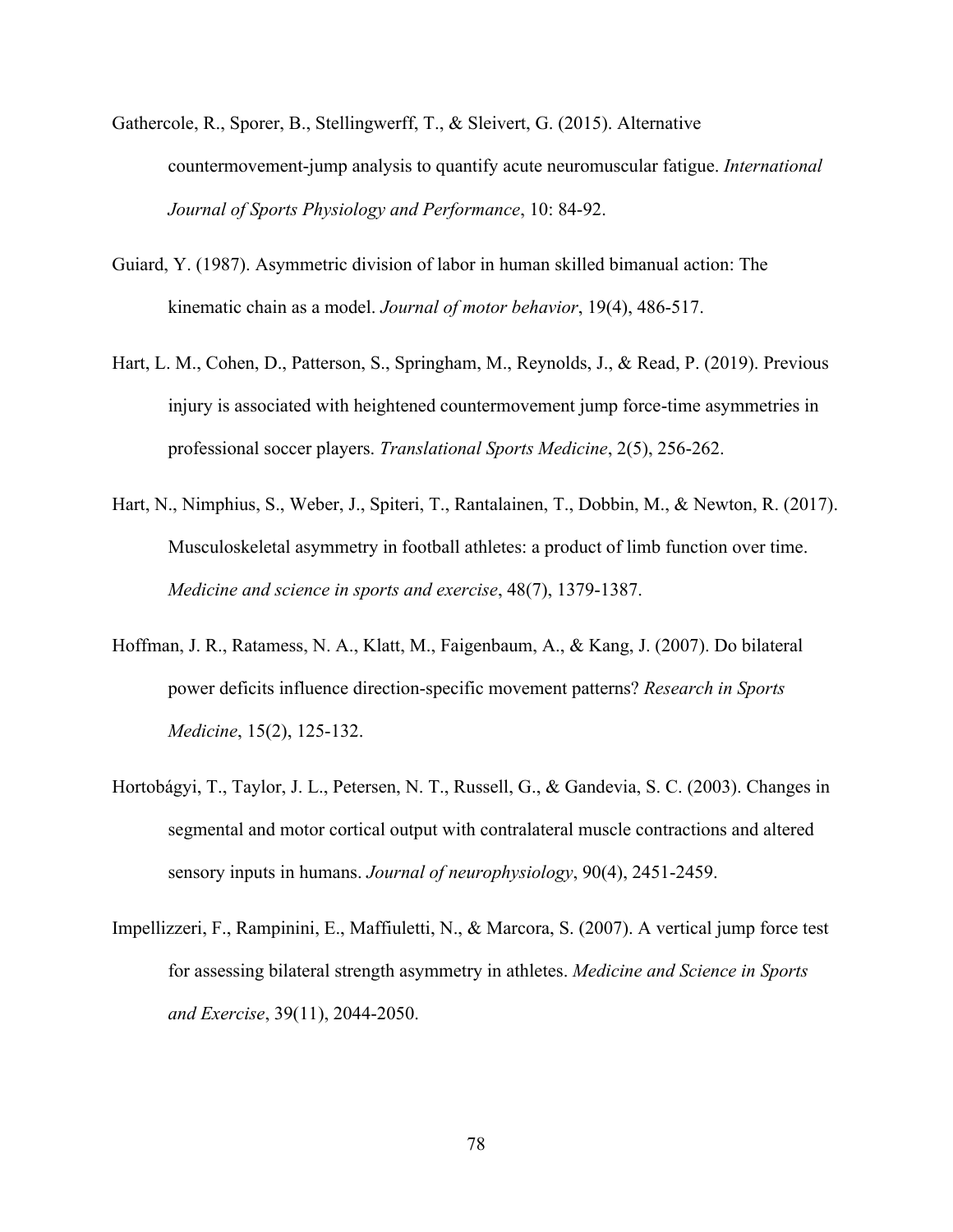- Jones, P., & Bampouras, T. (2010). A comparison of isokinetic and functional methods of assessing bilateral strength imbalance. *Journal of Strength and Conditioning Research*, 24(6), 1553-1558.
- Kaçoğlu, C. (2019). Relationship between lower extremity strength asymmetry and jump and sprint performance. *Türk Spor ve Egzersiz Dergisi*, 21(2), 204-210.
- Kibble, T. W. (2015). Spontaneous symmetry breaking in gauge theories. *Philosophical Transactions of the Royal Society A: Mathematical*, Physical and Engineering Sciences, 373(2032).
- Knapik, J., Bauman, C., Jones, B., Harris, J., & Vaughn, L. (1991). Preseason strength and flexibility imbalances associated with athletic injuries in female collegiate athletes. *The American Journal of Sports Medicine*, 19(1): 76-81.
- Knezevic, O. M., Mirkov, D. M., Nedeljkovic, A., & Jaric, S. (2014). Asymmetries in explosive strength following anterior cruciate ligament reconstruction. *The Knee*, 21(6), 1039-1045.
- Kobayashi, Y., Kubo, J., Matsubayashi, T., Matsuo, A., Kobayashi, K., & Ishii, N. (2013). Relationship between bilateral differences in single-leg jumps and asymmetry in isokinetic knee strength. *Journal of applied biomechanics*, 29(1), 61-67.
- Koo, T. K., & Li, M. Y. (2016). A guideline of selecting and reporting intraclass correlation coefficients for reliability research. *Journal of chiropractic medicine*, 15(2), 155-163.
- Kozinc, Z., & Šarabon, N. (2020). Inter-limb asymmetries in volleyball players: differences between testing approaches and association with performance. *Journal of Sports Science & Medicine*, 19(4), 745.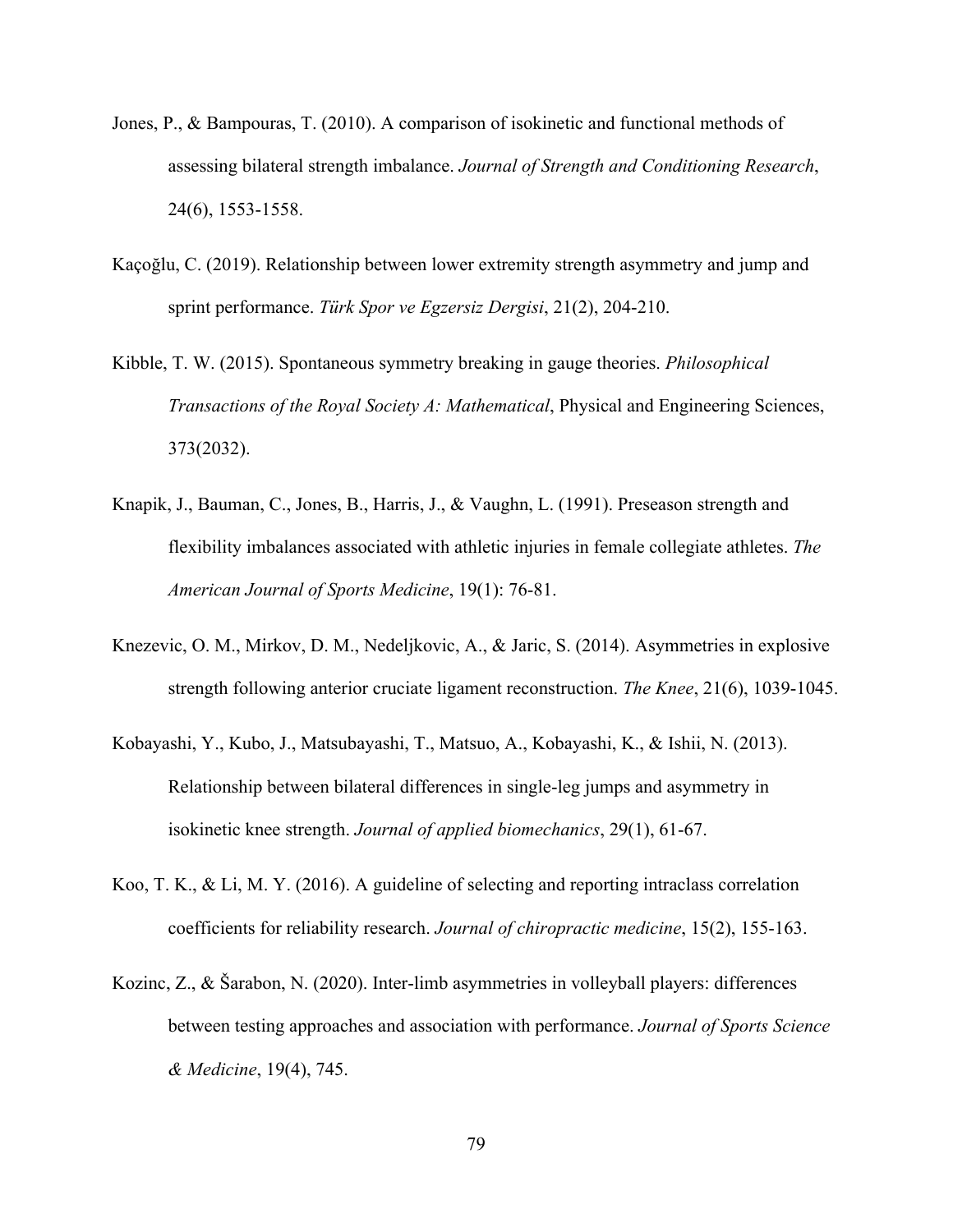- Kraska, J., Ramsey, M., Haff, G. G., FEthke, N., Sands, W., Stone, M. E., & Stone, M. H. (2009). Relationship between strength and un-weighted and weighted vertical jump height. International *Journal of Sport Physiology and Performance*, 4(4), 461-473.
- Kyritsis, P., Bahr, R., Landreau, P., Miladi, R., & Witvrouw, E. (2016). Likelihood of ACL graft rupture: not meeting six clinical discharge criteria before return to sport is associated with a four times greater risk of rupture. *British journal of sports medicine*, 50(15), 946-951.
- Lake, J. P., Lauder, M. A., & Smith, N. A. (2011). Does side dominance affect the symmetry of barbell end kinematics during lower-body resistance exercise? *Journal of strength and conditioning research*, 25, 872-878.
- Linthorne, N. P. (2001). Analysis of standing vertical jumps using a force platform. *American Journal of Physics*, 69(11), 1198-1204.
- Lockie, R. G., Callaghan, S., Berry, S., Cooke, E., Jordan, C., Luczo, T., & Jeffriess, M. (2014). Relationship between unilateral jumping ability and asymmetry on multidirectional speed in team-sport athletes. *The Journal of Strength & Conditioning Research*, 28(12), 3557- 3566.
- Madruga-Parera, M., Bishop, C., Fort-Vanmeerhaeghe, A., Beltran-Valls, M., Skok, O., & Romero-Rodríguez, D. (2020). Interlimb asymmetries in youth tennis players: Relationships with performance. *The Journal of Strength & Conditioning Research*, 34(10), 2815-2823.
- Maloney, S. J. (2019). The relationship between asymmetry and athletic performance: A critical review. *The Journal of Strength & Conditioning Research*, 33(9), 2579-2593.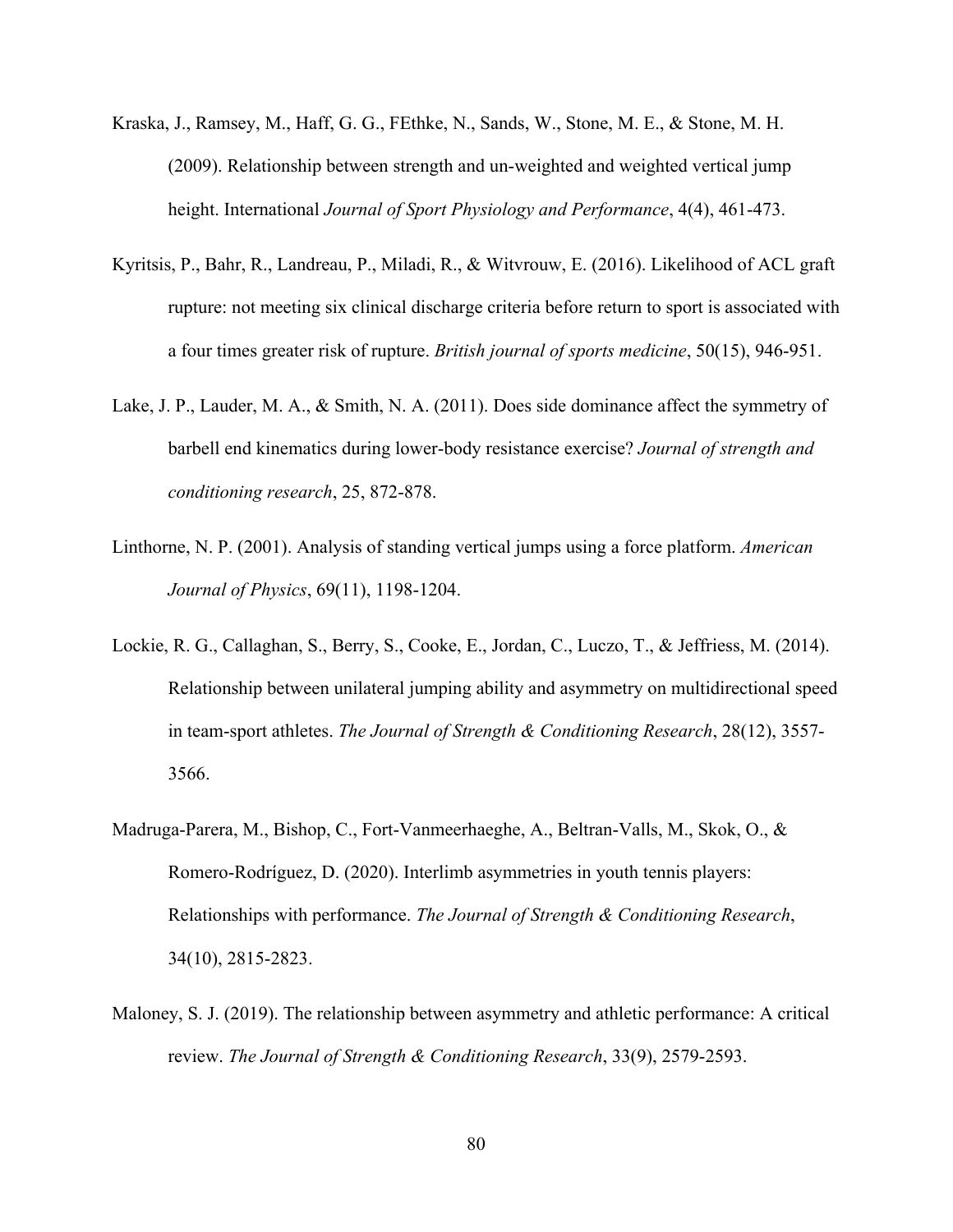- Maloney, S., Richards, J., Nixon, D., Harvey, L., & Fletcher, I. (2017). Do stiffness and asymmetries predict change of direction performance? *Journal of sports sciences*, 35(6), 547-556.
- Maulder, P., & Cronin, J. (2005). Horizontal and vertical jump assessment: reliability, symmetry, discriminative and predictive ability. *Physical therapy in Sport*, 6(2), 74-82.
- Menzel, H. J., Chagas, M. H., Szmuchrowski, L. A., Araujo, S. R., de Andrade, A. G., & de Jesus-Moraleida, F. R. (2013). Analysis of lower limb asymmetries by isokinetic and vertical jump tests in soccer players. *The Journal of Strength & Conditioning Research*, 27(5), 1370-1377.
- Nicol, C., Avela, J., & Komi, P. (2006). The stretch-shortening cycle: a model to study naturally occurring neuromuscular fatigue. *Sports Medicine*, 36(11): 977-999.
- Nunn, K., & Mayhew, J. L. (1988). Comparison of three methods of assessing strength imbalances at the knee. *Journal of Orthopaedic & Sports Physical Therapy*, 10(4), 134- 137.
- Owens, E., Serrano, A., Ramsey, M., Mizuguchi, S., Johnston, B., & Stone, M. H. (2011). Comparing lower-limb asymmetries in NCAA DI male and female athletes. *The Journal of Strength & Conditioning Research*, 25, S44-S45.
- Pérez-Castilla, A., García-Ramos, A., Janicijevic, D., Miras-Moreno, S., De la Cruz, J., Rojas, F., & Cepero, M. (2021). Unilateral or bilateral standing broad jumps: which jump type provides inter-limb asymmetries with a higher reliability? *Journal of Sports Science and Medicine*, 20(2), 317-327.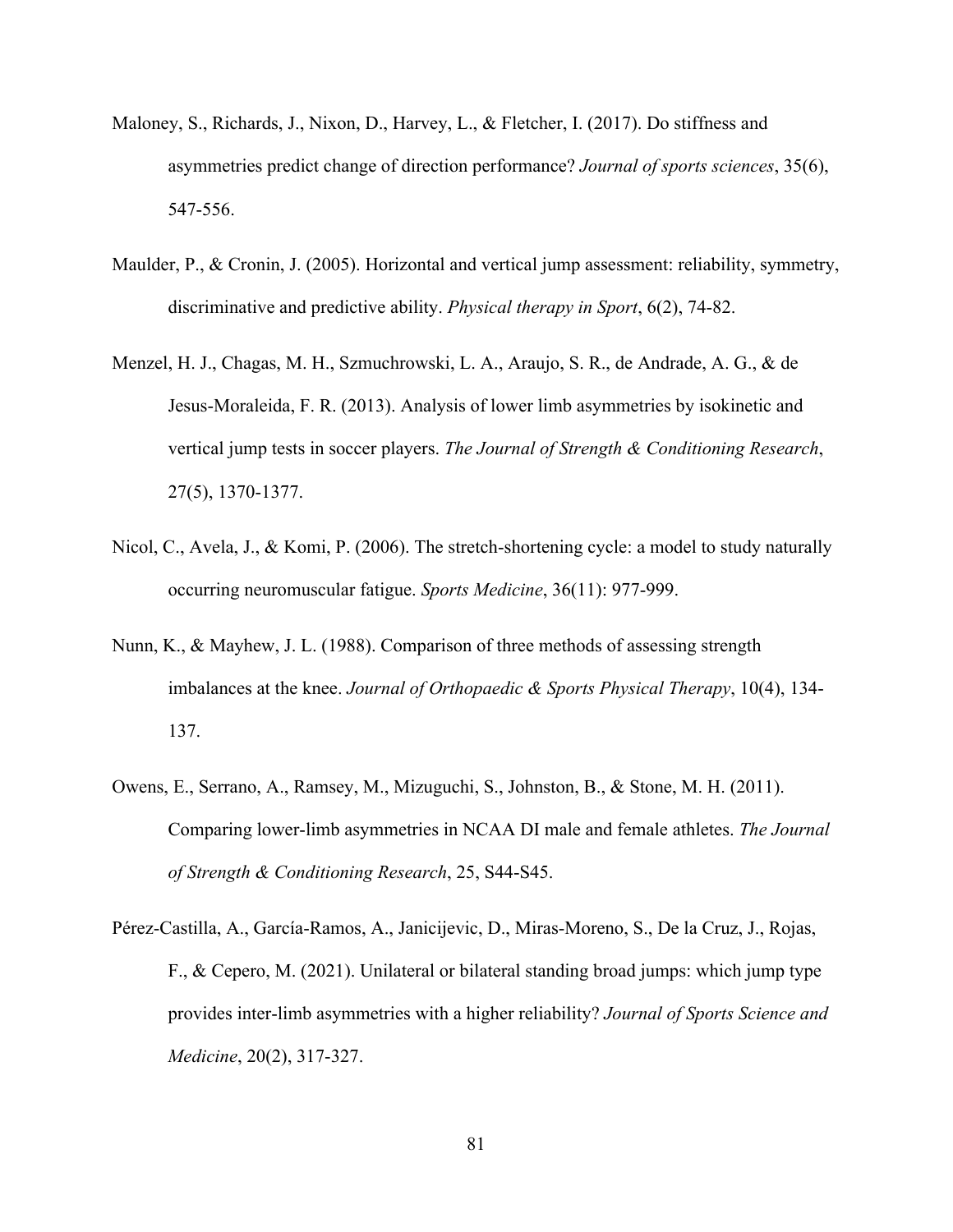- Read, P., Oliver, J., Myer, G., De Ste Croix, M., & Llyod, R. (2018). The effects of maturation on measures of asymmetry during neuromuscular control tests in elite male youth soccer players. *Pediatric exercise science*, 30(1), 168-175.
- Robinson, R. O., Herzog, W., & Nigg, B. M. (1987). Use of force platform variables to quantify the effects of chiropractic manipulation on gait symmetry. *Journal of manipulative and physiological therapeutics*, 10(4), 172-176.
- Rouissi, M., Chtara, M., Owen, A., Chaalali, A., Chaouachi, A., Gabbett, T., & Chamari, K. (2016). Effect of leg dominance on change of direction ability amongst young elite soccer players. *Journal of sports sciences*, 34(6), 542-548.
- Sannicandro, I., Piccinno, A., Rosa, R., & Pascalis, S. (2011). Functional asymmetry in the lower limb professional soccer players. *British Journal of Sports Medicine*, 45(4), 370-370.
- Sannicandro, I., Rosa, R., Pascalis, S., & Piccinno, A. (2012). The determination of functional asymmetries in the lower limbs of young soccer players using the countermovement jump. The lower limbs asymmetry of young soccer players. *Science & Sports*, 27(6), 375- 377.
- Sato, K., & Heise, G. (2012). Influence of weight distribution asymmetry on the biomechanics of a barbell back squat. *The Journal of strength & conditioning research*, 26(2), 342-349.
- Schiltz, M., Lehance, C., Maquet, D., Bury, T., Crielaard, J. M., & Croisier, J. (2009). Explosive strength imbalances in professional basketball players. *Journal of Athletic Training*., 44, 39-47.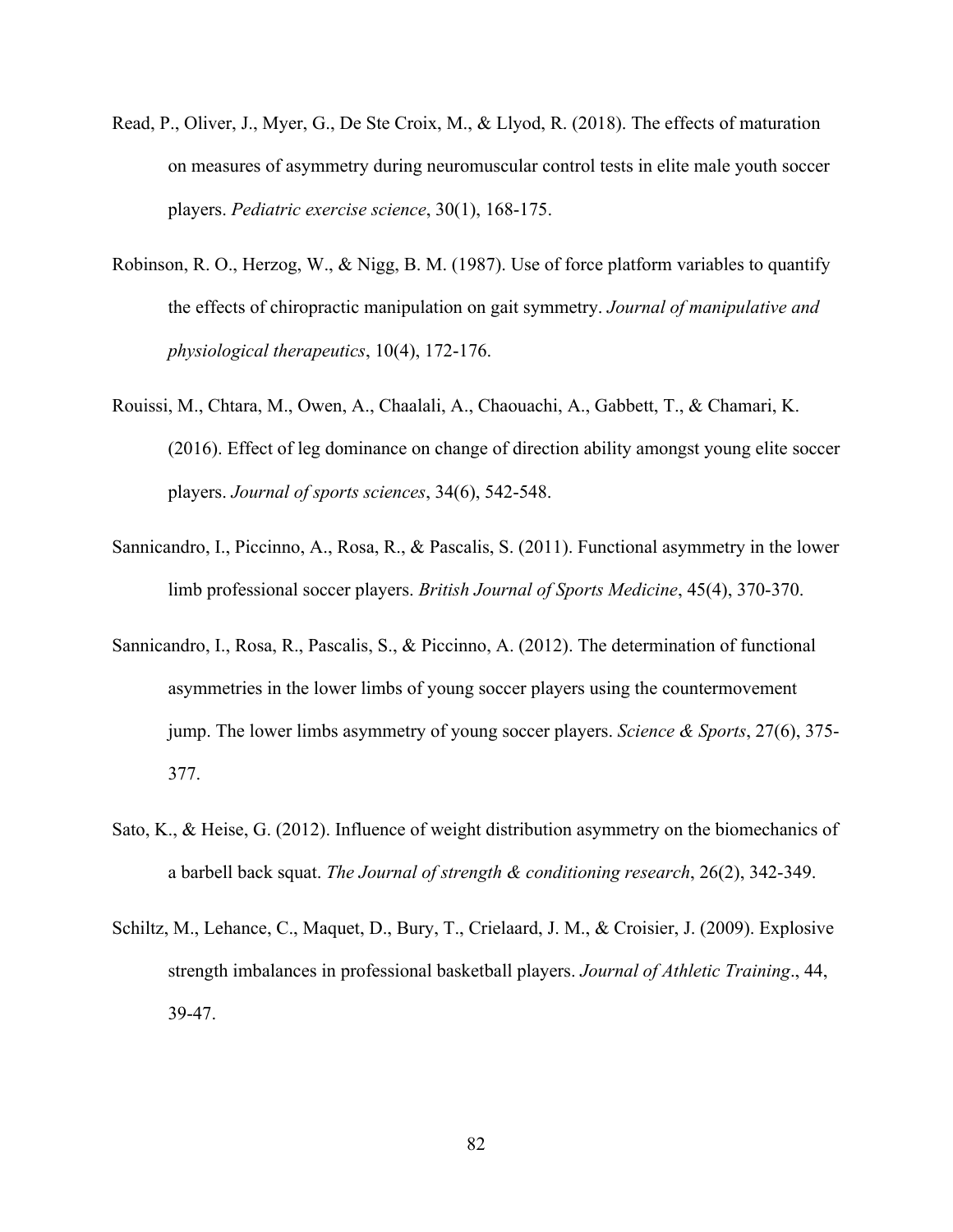- Schorderet, C., Allet, L., & Hilfiker, R. (2020). The role of the dominant leg while assessing balance performance. A systematic review and meta-analysis. *Gait & Posture*.
- Shorter, K. A., Polk, J. D., Rosengren, K. S., & Hsiao-Wecksler, E. T. (2008). A new approach to detecting asymmetries in gait. *Clinical Biomechanics*, 23(4), 459-467.
- Simon, A., & Ferris, D. (2008). Simon, A. M., & Ferris, D. P. (2008). Lower limb force production and bilateral force asymmetries are based on sense of effort. *Experimental Brain Research*, 187(1), 129-138.
- Sole, C., Mizuguchi, S., Sato, K., Moir, G., & Stone, M. (2018). Phase characteristics of the countermovement jump force-time curve: a comparison of athletes by jumping ability. *Journal of Strength of Conditioning Research*, 32(4): 1155-1165.
- Stiffler, M., Bell, D., Sanfilippo, J., Hetzel, S., Pickett, K., & Heiderscheit, B. (2017). Star excursion balance test anterior asymmetry is associated with injury status in division I collegiate athletes. *Journal of Orthopaedic & Sports Physical Therapy*, 47(5), 339-346.
- Stone, M. H., O'Bryant, H. S., Hornsby, G., Cunanan, A., Mizuguchi, S., Suarez, D. G., South, M., Marsh, D., Haff, G., &Pierce, K. P. (2019). The use of the isometric mid-thigh pull in the monitoring of weightlifters: 25+ years of experience. *UKSCA Journal: Professional Strength and Conditioning*, 54, 10-26.
- Stone, M. H., Plisk, S., & Collins, D. (2002). Strength and conditioning: Training principles: evaluation of modes and methods of resistance training‐a coaching perspective. *Sports Biomechanics*, 1(1), 79-103.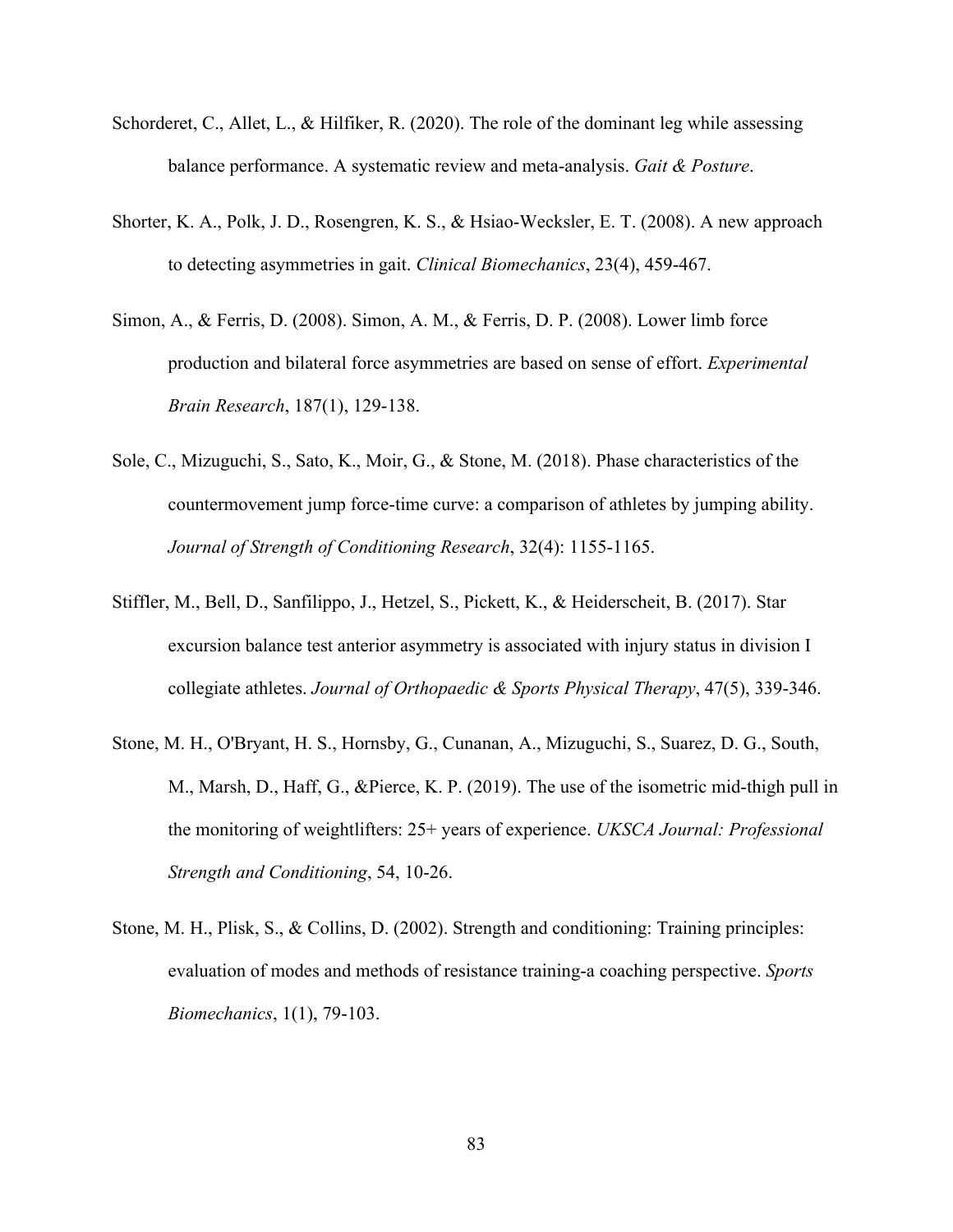- Stone, M. H., Sanborn, K., O'Bryant, H., Hartman, M., Stone, M. E., Proulx, C., Ward, B., & Hruby, J. (2003). Maximum strength-power-performance relationships in collegiate throwers. *The Journal of Strength & Conditioning Research*, 17(4), 739-745.
- Suarez, D., Dylan, G., Wagle, J., Cunanan, A., Sausaman, R., & Stone, M. H. (2019). Dynamic correspondence of resistance training to sport: A brief review. *Strength and conditioning journal*, 41(4), 80-88.
- Suchomel, T. J., Nimphius, S., & Stone, M. H. (2016). The importance of muscular strength in athletic performance. *Sports Medicine*, 46(10), 1419-1449.
- Whyte, E., Kennelly, P., Milton, O., Richter, C., O'Connor, S., & Moran, K. (2017). The effects of limb dominance and a short term, high intensity exercise protocol on both landings of the vertical drop jump: implications for the vertical drop jump as a screening tool. *Sports Biomechanics*, 17(4), 541-553.
- Wong, P., Chamari, K., Chaouachi, A., Wisløff, U., & Hong, Y. (2007). Difference in plantar pressure between the preferred and non-preferred feet in four soccer-related movements. *British journal of sports medicine*, 41(2), 84-92.
- Zifchock, R. A., Davis, I., Higginson, J., & Royer, T. (2008). The symmetry angle: a novel, robust method of quantifying asymmetry. *Gait & posture*, 27(4), 622-627.
- Zouita, S., Zouita, A., Kebsi, W., Dupont, G., Ben Abderrahman, A., Salah, F., & Zouhal, H. (2016). Strength training reduce injury rate in elite young soccer players during one season. *Journal of Strength and Conditioning Research*, 30(5), 1295-1307.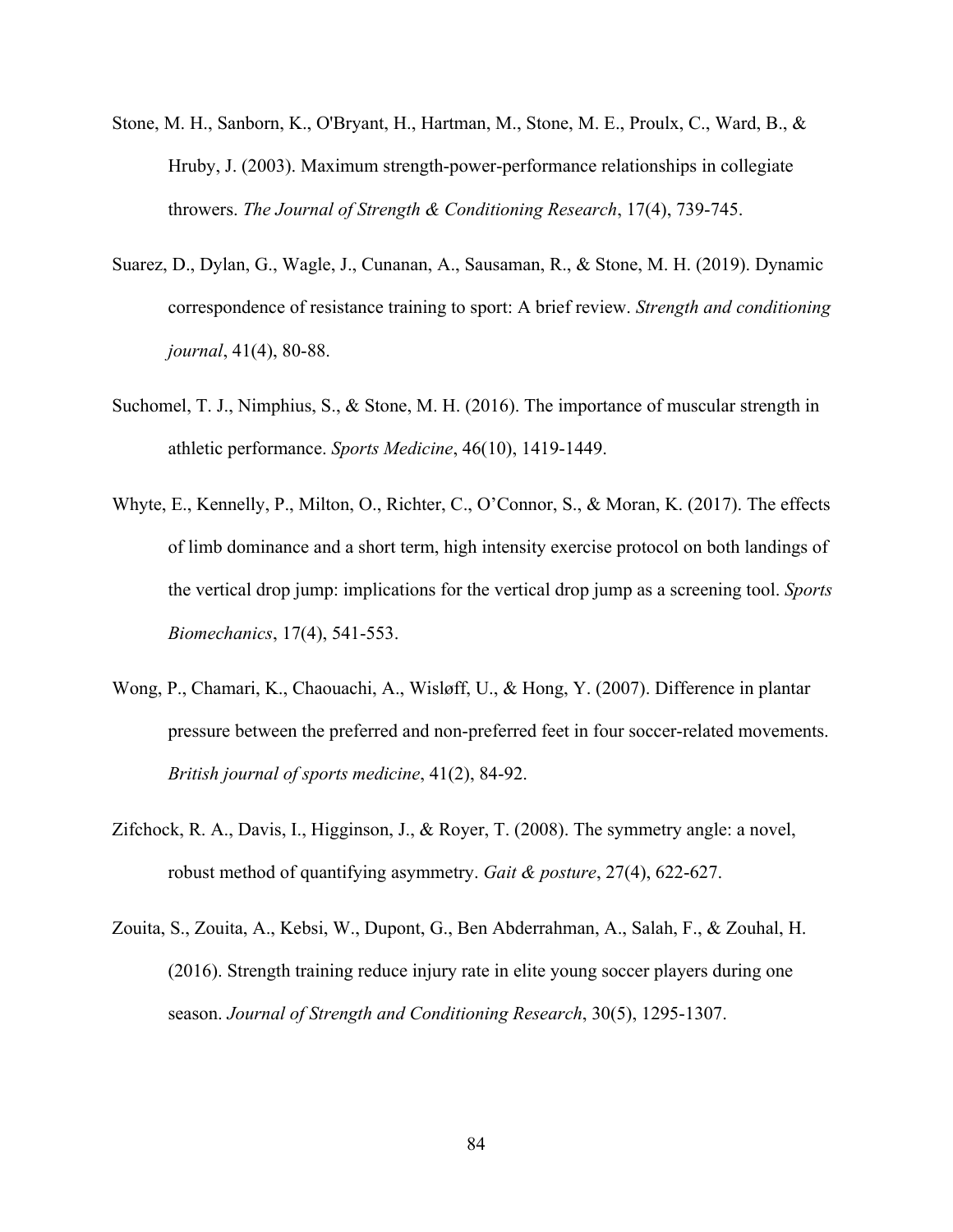## VITA

## KEITH BALLARD PAINTER

| Education:               | Ph.D. in Sports Physiology and Performance<br>East Tennessee State University, Johnson City, TN, 2021                             |
|--------------------------|-----------------------------------------------------------------------------------------------------------------------------------|
|                          | M. A. in Kinesiology and Sport Studies<br>East Tennessee State University, Johnson City, TN, 2009                                 |
|                          | B. S. in Exercise Science<br>Truman State University, Kirksville, MO May 2007                                                     |
| Teaching Experiences:    | Exercise Physiology I<br>East Tennessee State University, TN, 2020                                                                |
|                          | Structural Kinesiology<br>East Tennessee State University, TN, 2020-2021                                                          |
|                          | Sport Conditioning I<br>East Tennessee State University, TN, 2019                                                                 |
|                          | Sport Conditioning and Training,<br>University of Edinburgh, Scotland, 2008                                                       |
| Professional Experience: | Sport Science Data Analyst - Knowesis Contractor<br>US Army JKF Special Warfare Center and School, Ft.<br>Bragg, NC, 2021-Present |
|                          | <b>Sport Science Laboratory Coordinator</b><br>East Tennessee State University, Johnson City, TN 2018-<br>2021                    |
|                          | Field Researcher - Team Leader<br>University of Michigan Institute for Social Research, Ann<br>Arbor, MI, 2010-2020               |
|                          | Strength & Conditioning Specialist/Owner<br>Enhanced Sport Development Group, Lee's Summit, MO,<br>2014-2017                      |
|                          | <b>Assistant Sport Coach</b><br>Summit Christian Academy (SCA) High School, Lee's<br>Summit, MO, 2014-2017                        |